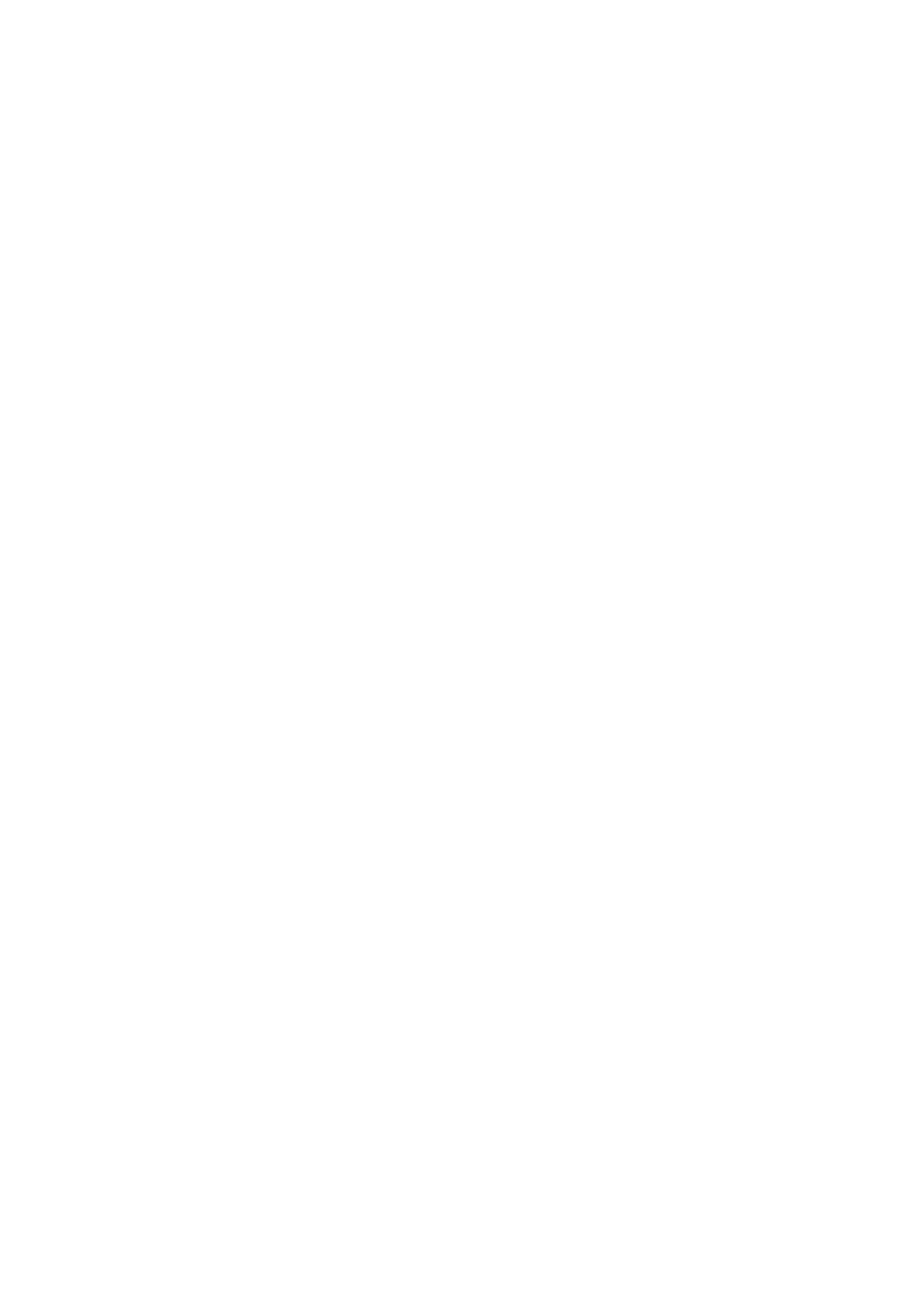# The Tudor Trust

The Tudor Trust is an independent grant-making charitable trust, which supports organisations working in any part of the UK. They fund a wide range of people and organisations working to build stronger communities. Tudor supports work, which tries to meet the many different needs of people at the margins of society. They are interested in how organisations tackle these needs, and their root causes. Tudor Trust are keen to work with organisations which have a real understanding of the challenges facing the communities they support, and a clear sense of the difference they seek to make through their work.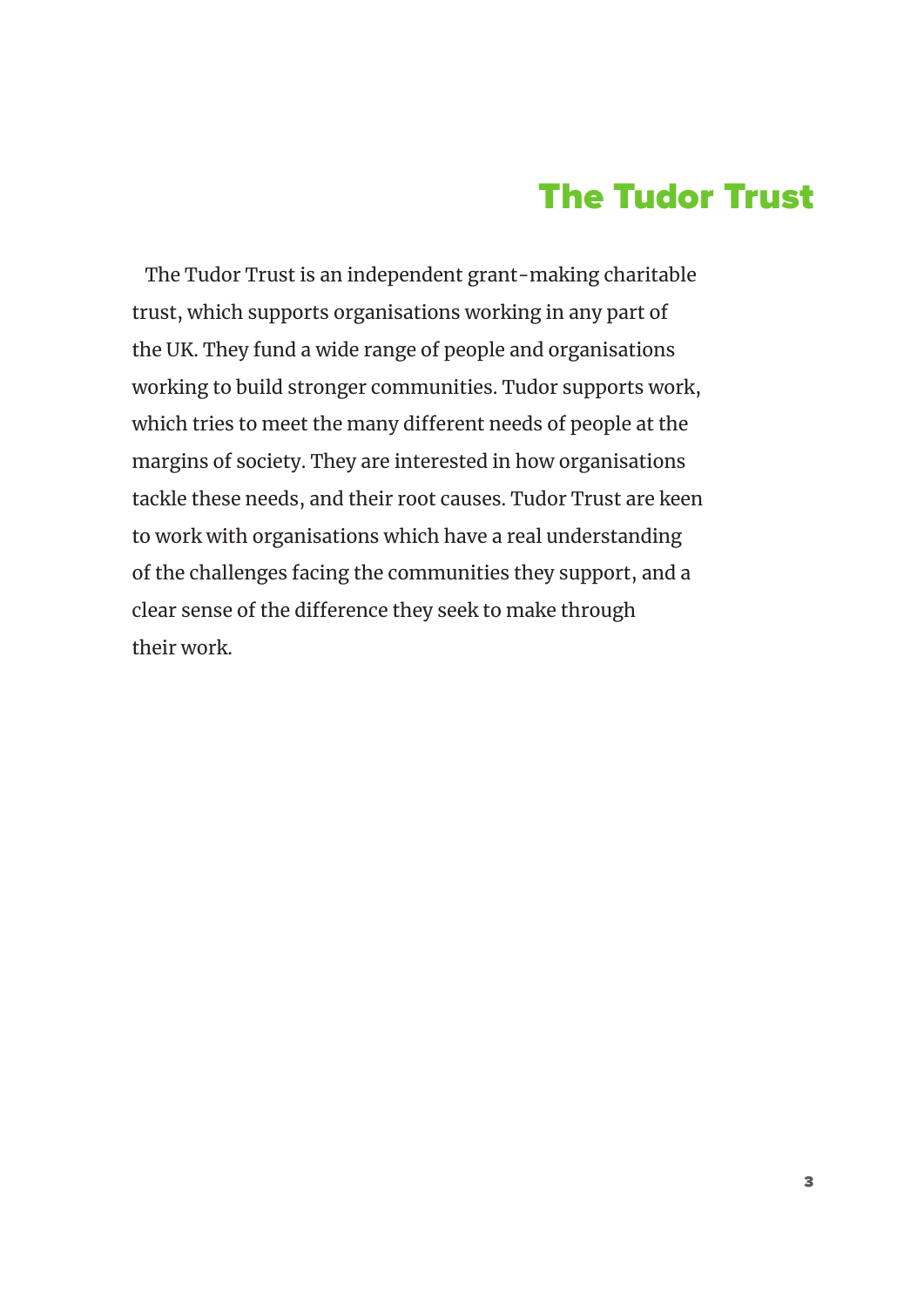### Acknowledgements

Thanks to all those who have contributed to the compilation of this interim report including: the National Independent Visitor Network project staff and the NIVN steering group members who were interviewed at the interim stage. Thanks also to the network members who responded to requests for interviews at both the interim and final evaluation stage and to those who completed the online survey. Thanks to the Tudor Trust for continuing to fund the work of the National Independent Visitor Network and to Barnardo's for hosting NIVN and providing match funding for this period of the work. Thanks also to Adam Walton for his design work on the report.

Report compiled by Sophie Wellings January 2022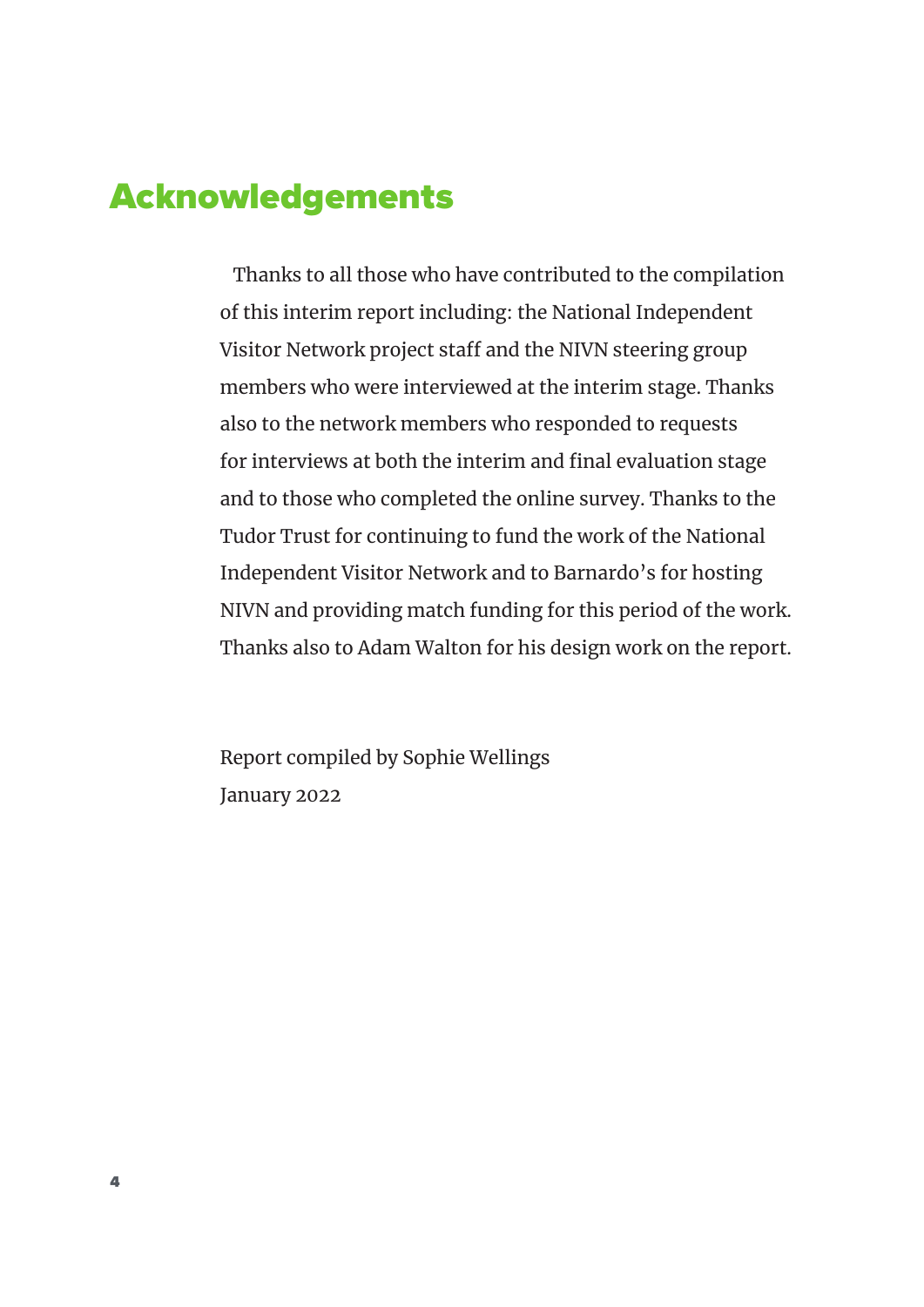# **Contents**

| <b>Executive summary</b>      | 6  |
|-------------------------------|----|
| Introduction                  | 12 |
| NIVN Aim and Objectives       | 14 |
| Overview                      | 16 |
| <b>Evaluation methodology</b> | 21 |
| The NIVN $-$ an overview      | 23 |
| Objectives and outputs        | 25 |
| Findings                      | 30 |
| Objective 1                   | 30 |
| Objective 2                   | 40 |
| Objective 3                   | 43 |
| Objective 4                   | 55 |
| Objective 5                   | 57 |
| Objective 6                   | 58 |
| Conclusion                    | 60 |
| Recommendations               | 64 |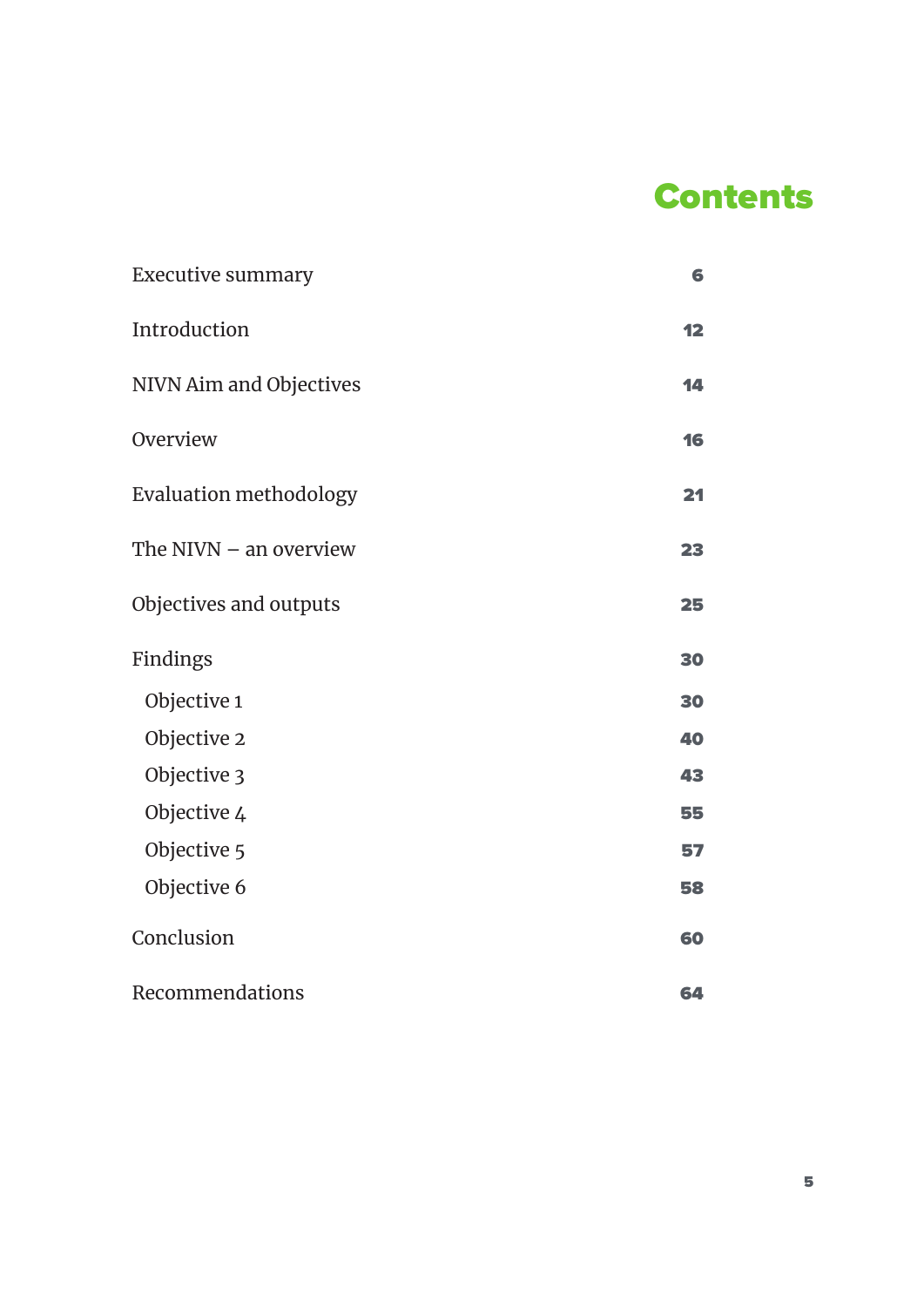### Executive summary

This report has been compiled to evaluate the work of the National Independent Visitor Network (NIVN) during the period April 2020 to January 2022. This report follows on from the interim report that covered the period from April 2020 to January 2021.

The NIVN was set up in 2014 with funding acquired by the children's charity Barnardo's, from the Tudor Trust. The purpose of the NIVN was to benefit those involved in the delivery of Independent Visitor (IV) services, as well as the young people who are recipients of the service. The role of the IV was originally established by the Children Act in 1989 as a statutory service for children who were 'looked after' by the local authority. Whilst the role of the IV has been enshrined in legislation for some time, the need for the NIVN was identified as a response to an inconsistency in the provision and availability of IV services. There was also recognition that there was a general lack of awareness of the IV role amongst key stakeholders. The overall aim of the NIVN was identified as: 'To raise awareness of the role of the Independent Visitor, within an agreed set of national standards'. The objectives relating to this aim are focused on increasing the numbers of young people who are matched with an IV, whilst also improving the quality of the service provision.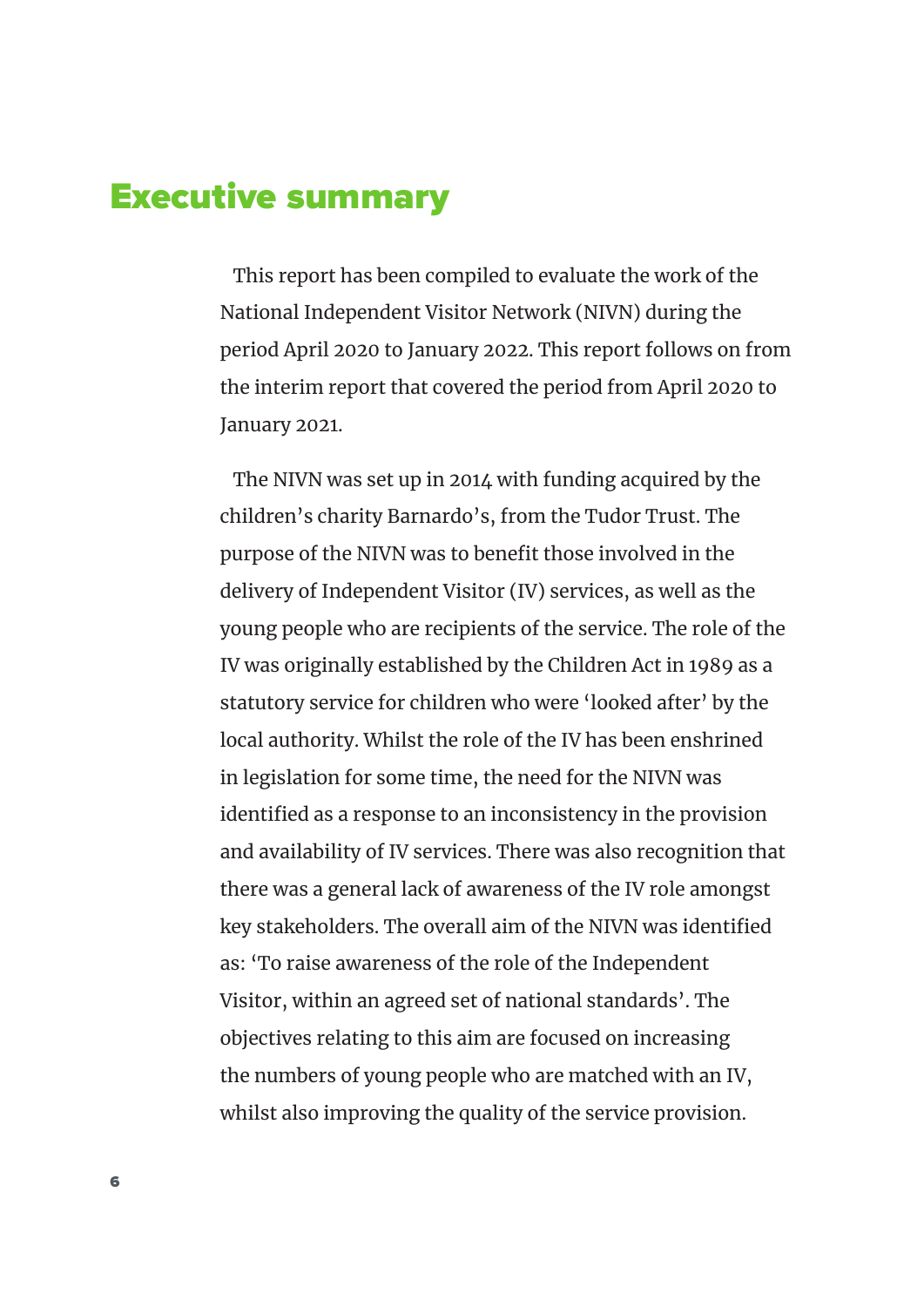To date, the work of the NIVN has included the development and dissemination of National Standards for the Provision of Independent Visitor Services<sup>1</sup> as well as two Freedom of Information data requests to local authorities in order to identify the number of young people in receipt of IV services in England. The last data request, in 2019, highlighted that 3.5% of looked after children were matched with an IV.2 The NIVN team are about to start work on the next Freedom of Information data request and the subsequent report is scheduled for May 2022.

The NIVN was awarded a further period of funding from the Tudor Trust with match funding from the host organisation, Barnardo's. This funding covers the period April 2020 to March 2022. The objectives that were set for this period were set prior to the outbreak of the pandemic. Much of the work carried out by the NIVN team and network members during the initial period of the pandemic was focused on responding to the issues thrown up by the lockdowns and restrictions. In many ways the strengths of the network and the value of it for network members really came to the fore during this time. The pandemic increased a sense of isolation for many as we

<sup>1</sup> https://ivnetwork.org.uk/national-standards/

<sup>2</sup> National Independent Visitor Network et al. (2019) The National Independent Visitor Data Report 2019.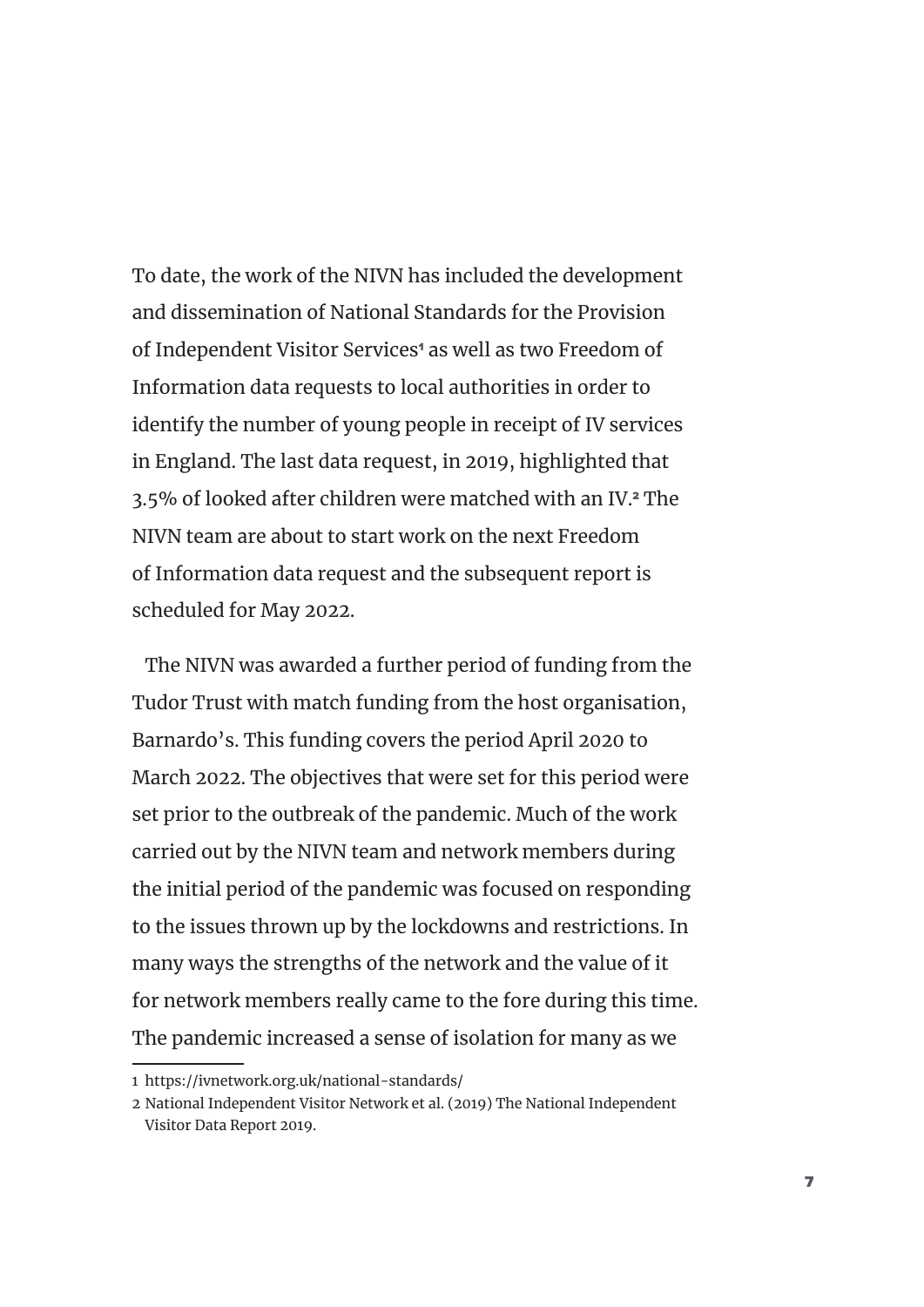were forced to withdraw from our communities. The NIVN is a community that managed to shapeshift during this time and offer peer support and a creative and adaptive response that was highly valued by network members. Whilst the interim report highlighted that some providers were still struggling to adapt, for this report all the regional groups had gone online and all those who wanted to are able to attend. Groups have met more frequently during the pandemic and generally attendance has risen as people have not been required to travel making the groups more accessible. There has also been a step change in use of Huddle.

Alongside the work in response to the pandemic, there has been significant progress against the original objectives set for this period of time. These included a focus on continuing the work in relation to raising the profile of the role of the IV and increasing access to IV services. The objective that is still considered the most important by network members, is the lobbying of key stakeholders at both a local and national level in order to gain the service the recognition it deserves. The NIVN team has responded to this in a number of ways. Concentrated work has been done with Ofsted that has culminated in the production of a webinar to be used in the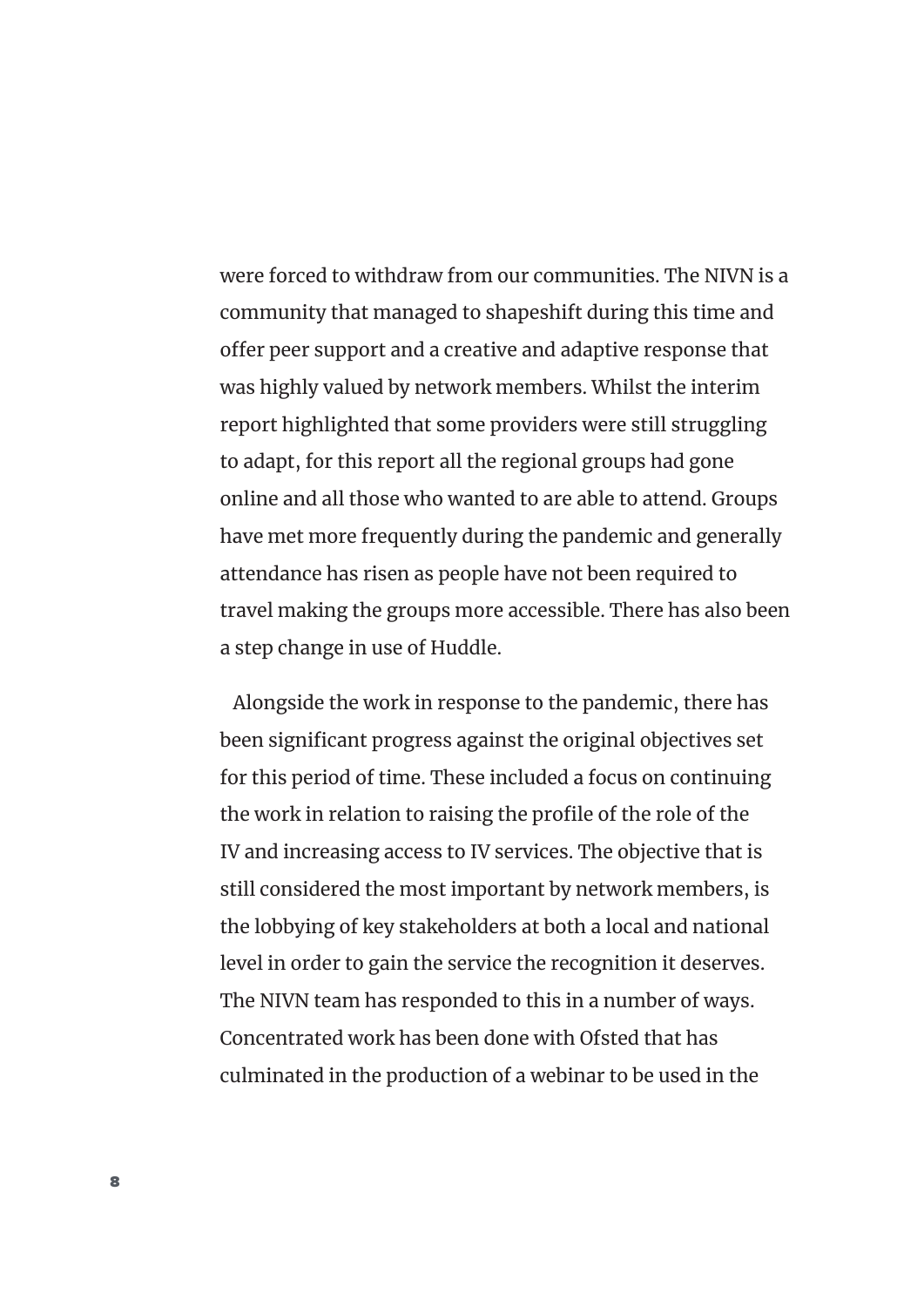training of Ofsted Inspectors. The Right Friend Campaign was launched in 2021 with four key asks in relation to the provision of IV services for children and young people. One of the campaign asks, which the NIVN team has been advocating for some time, is for local authorities to provide enough resource for 10% of care experienced children and young people to have access to IV services. Alongside this campaign, the NIVN team has provided a comprehensive response to the Government's Independent Care Review, which was launched in March 2021. This has included organising three focus groups with the Independent Care Review team: one for young people, one for volunteers and one for professionals who were drawn from participants across the network.

A further objective for this period was to increase the voice and influence of young people in the work of the central team and there have been some notable successes, particularly where creative approaches to involving young people have been employed. This has resulted in two short films being made and a number of online workshops being run for young people. The NIVN team has also recruited three Youth IV Champions whose role is to support the work of the NIVN team in raising the profile of the benefits of the service.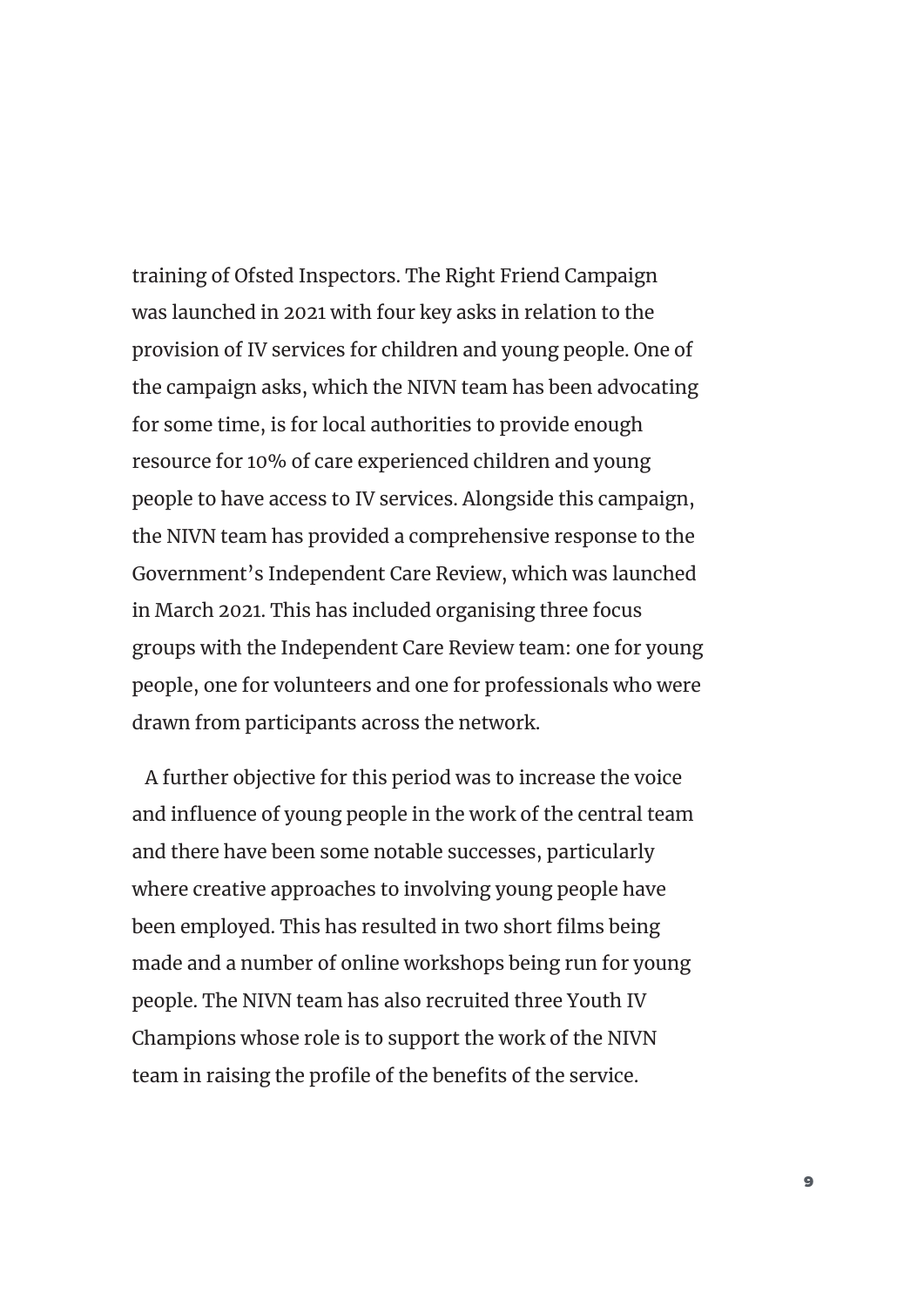The National Standards, which were due to be reviewed during this time, continue to remain relevant and a key document for many providers. Network members often cite the benchmarks contained in the standards and the information provided by the reports, following the freedom of information requests, as having been points of reference for lobbying at a local level with commissioners and/or managers. The standards have yet to achieve official endorsement despite ongoing attempts by the NIVN team to persuade the Department for Education (DfE) to take that step. Network members would like to see this outcome but it doesn't detract from the value for them of having the standards as a benchmark for good practice. To build on this, there is an increasing recognition that the work around measuring outcomes for IV relationships is an area of work that needs to be prioritised and progressed. An evidence base of the difference that IV relationships can make for young people is felt to be of intrinsic value in strengthening the case for investment in service provision.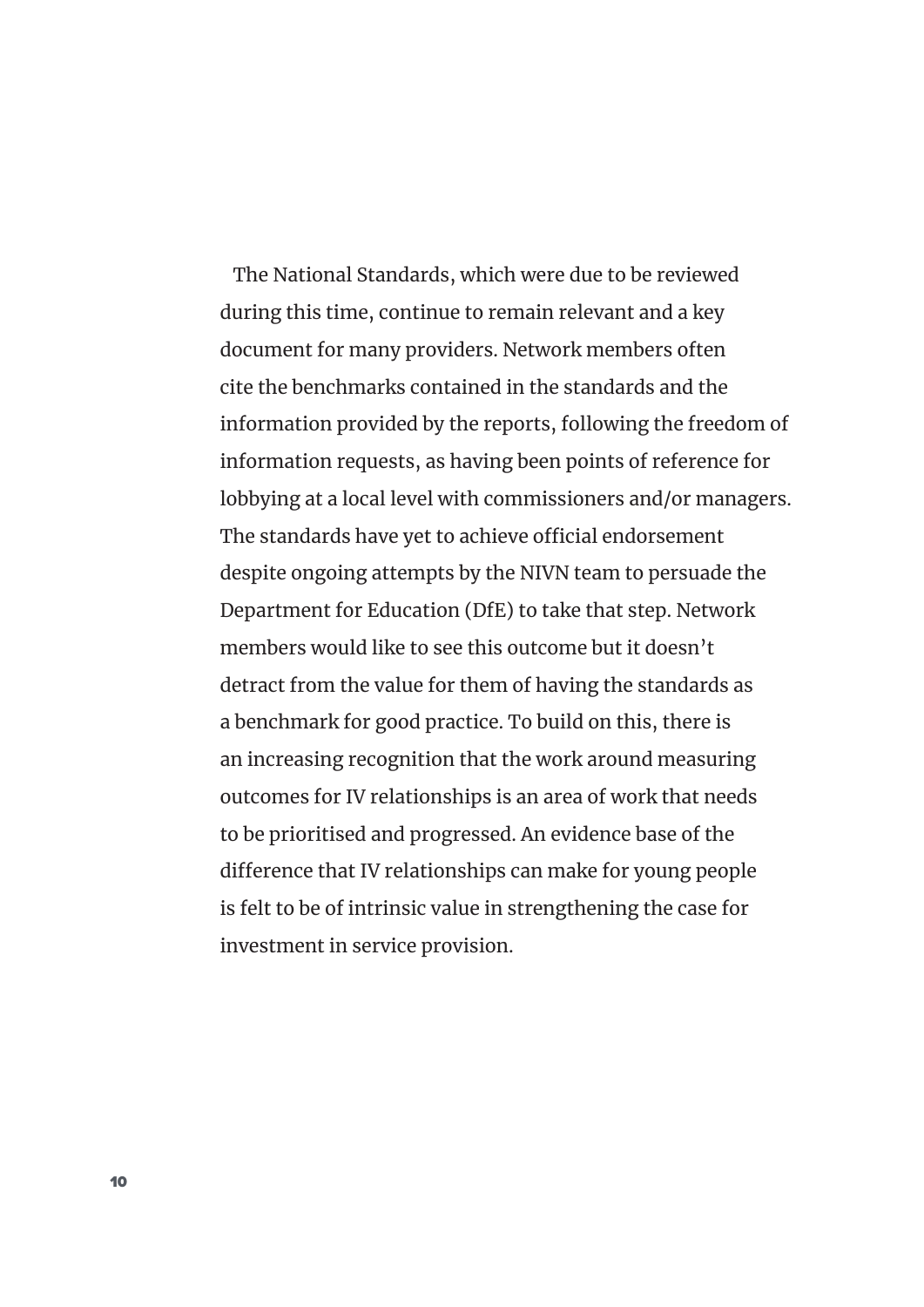A key achievement of this period has been securing the sustainability of the NIVN and the central team for a further three years. The NIVN Manager put concerted efforts into building the case to present to potential funders and both the Tudor Trust and the Barnardo's Foundation have provided the funding required to progress the ambitions of the NIVN team and the network as a whole.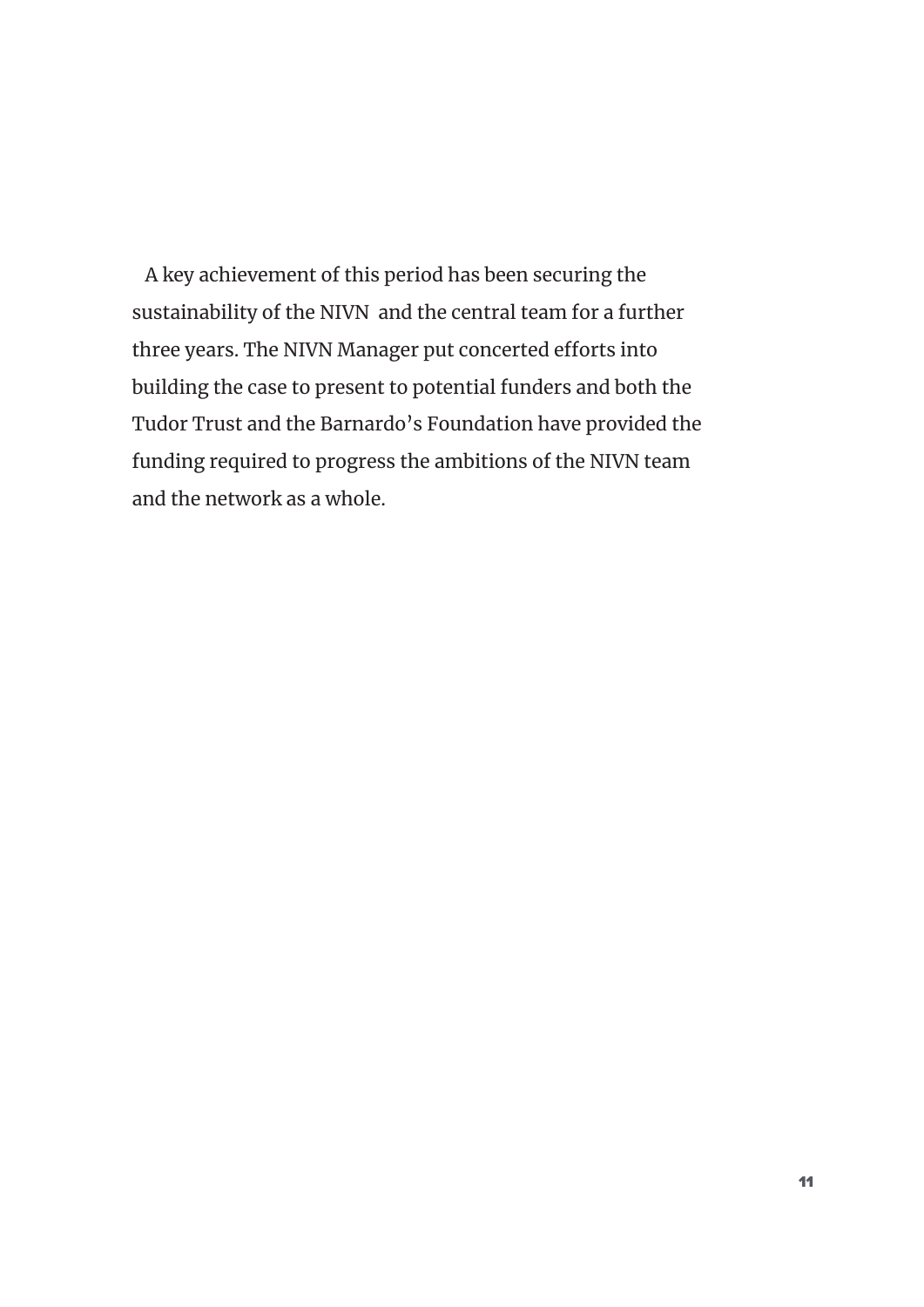### Introduction

This report has been compiled to evaluate the work of the National Independent Visitor Network (NIVN) during the period April 2020 to January 2022. The NIVN was set up in 2014, with funding acquired by the children's charity Barnardo's from the Tudor Trust. Whilst the funding was granted to Barnardo's, it was agreed that the charity would host the NIVN but its work would be independent. This independence was felt to be important as many of those who provide IV services under contract, of which Barnardo's is one, are in competition with each other. The NIVN team were keen to ensure that their work was not overshadowed by a perception that the agenda was being set by Barnardo's.

The NIVN was established to benefit those involved in the delivery of Independent Visitor (IV) services, as well as the young people who are recipients of the service. The initial funding received from the Tudor Trust covered the period March 2014 to March 2017. The success of the NIVN in achieving its objectives and in highlighting the importance of the role of the IV during that period, led to a commitment from the Tudor Trust to a further three years of funding from April 2017 to March 2020. The work of the NIVN and its achievements during these two periods of funding has been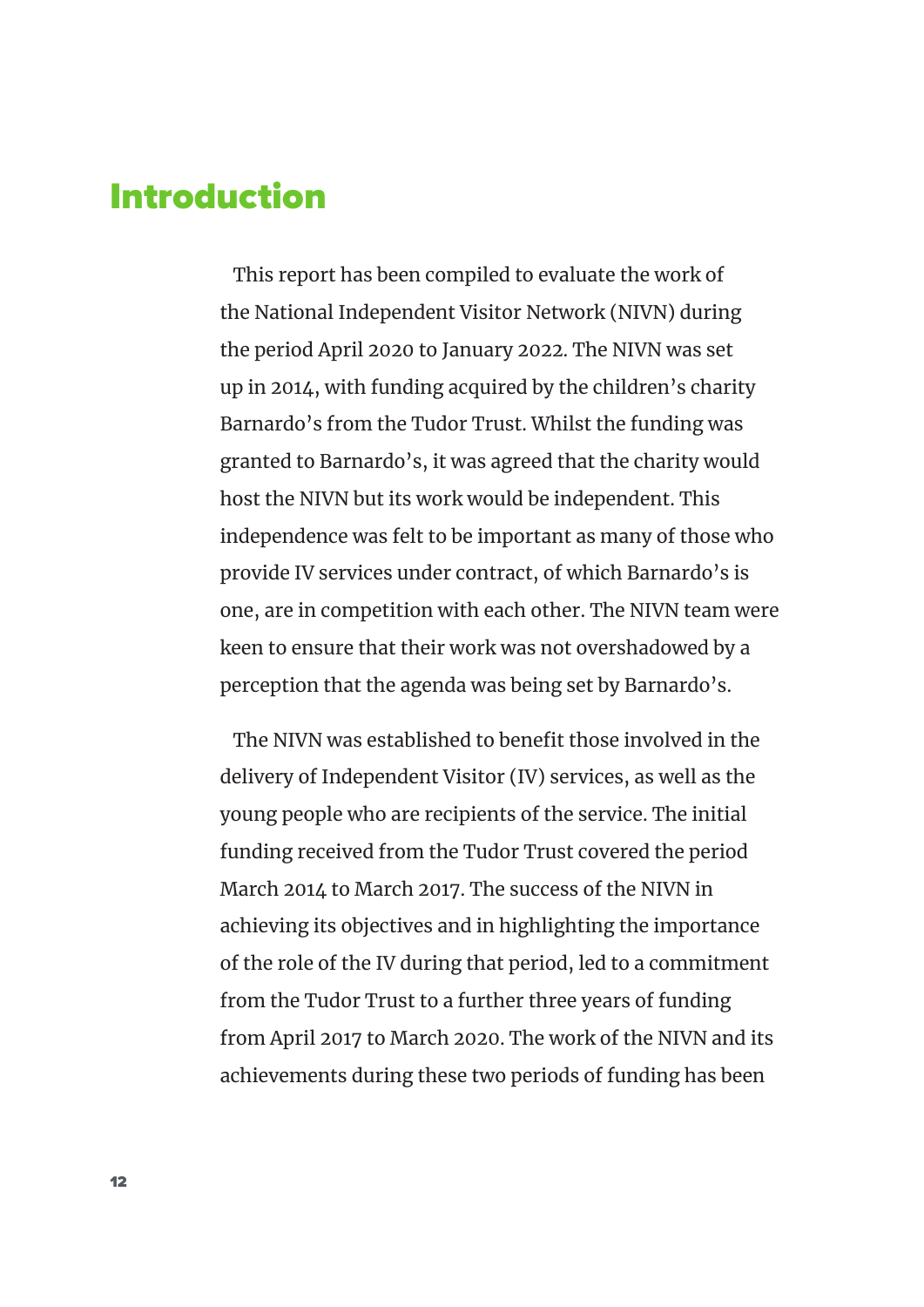subject to previous evaluations.<sup>1</sup> From April 2020, the NIVN secured an additional two years of funding, to March 2022, which combines a contribution from the Tudor Trust and match funding from Barnardo's.

This report evaluates the work that has been done during this period against the objectives that were set for this current period of funding. This report also evaluates the work that was necessitated by the pandemic. At the time that the original objectives were set there was no anticipation of the seismic changes that would be experienced globally as the world responded, and continues to respond, to the impact of Covid-19. The pandemic and the restrictions imposed by the Government on local communities, as well as nationally, has necessitated significant adaptations from the NIVN team and from network members.

Wellings, S. (2019) The National Independent Visitor Network Evaluation Report

<sup>1</sup> Wellings, S. (2016) The National Independent Visitor Network Evaluation Report Wellings, S. (2018) The National Independent Visitor Network Interim Evaluation Report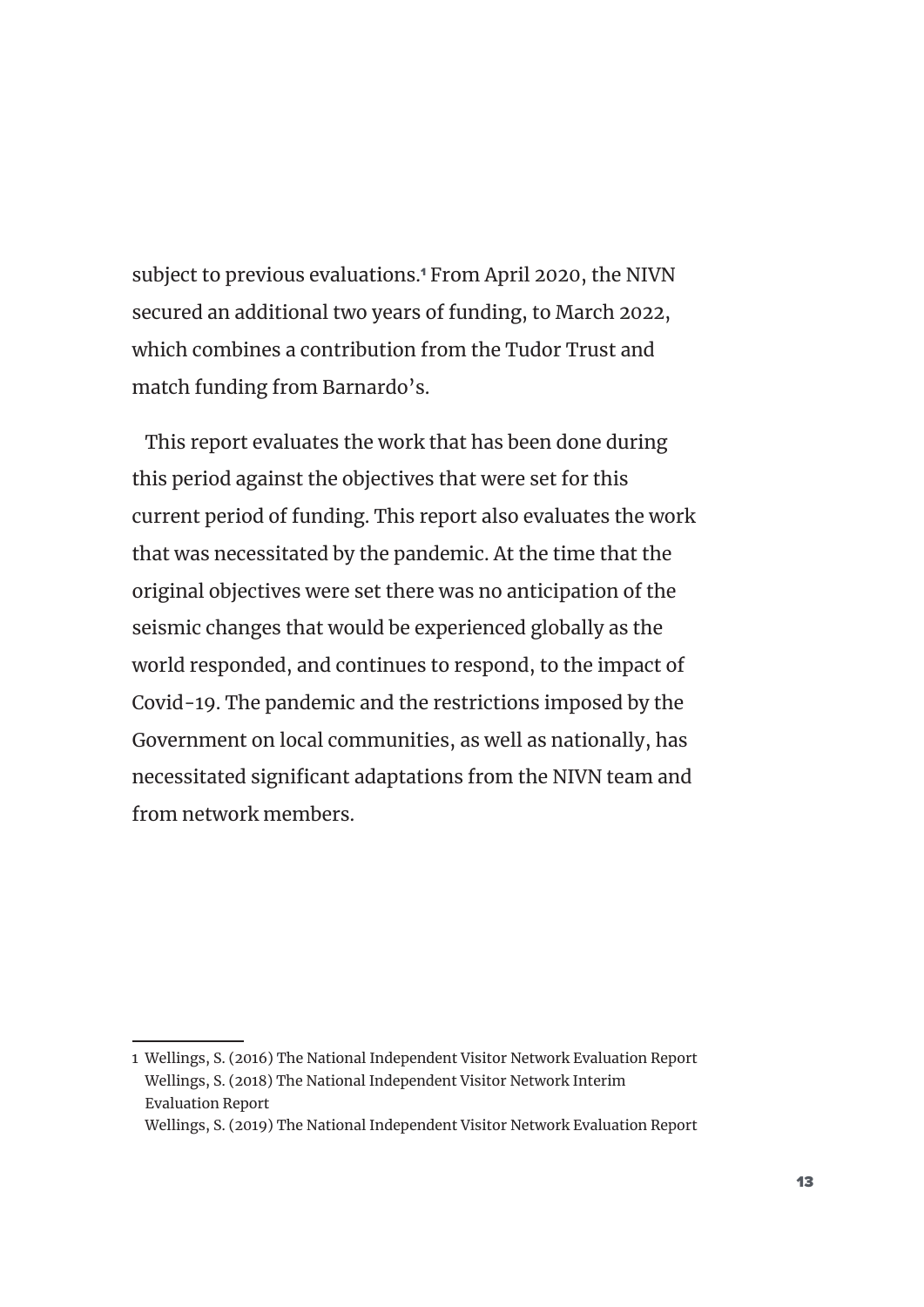### NIVN Aim and Objectives

When the NIVN was established in 2014, the overall aim of its work was identified as: *'To raise awareness of the role of the Independent Visitor, within an agreed set of national standards'*.

The objectives set to achieve this aim are:

- » to improve consistency & standard of IV services
- » to increase awareness around the IV role
- » to increase numbers of children accessing IV services
- » to enable partnership working sharing best practice
- » to establish recommended level of provision

From 2014, the NIVN has set and achieved a number of key outputs that have been designed to work towards and achieve the overall aim and objectives. These have included:

- » Development of the national IV network through identification of those involved in IV service delivery across England and Wales
- » Introduction of an online communication channel, Huddle, for network members
- » Establishment of regional networking groups across England and Wales
- » Development, launch and endorsement of national standards for the provision of IV services
- » Conferences and workshops provided for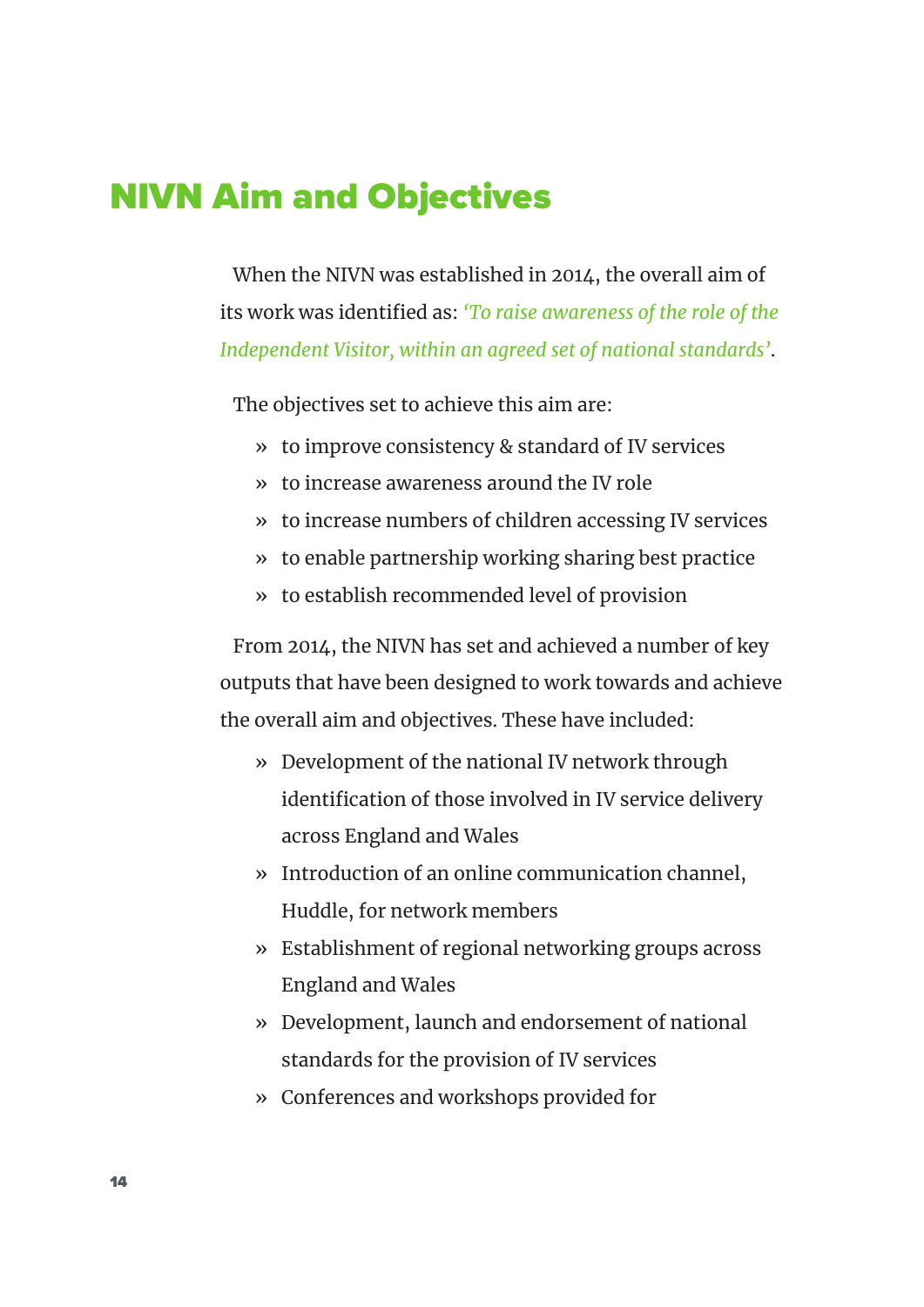network members

- » Publication of findings from two Freedom of Information data requests on the provision of IV services within England<sup>2</sup>
- » Lobbying and working with key stakeholders including Ofsted, the DfE and the Children's Commissioner
- » Launch of the NIVN website
- » Production of short films designed to assist with promotion of the service
- » Development and dissemination of IV standards for young people
- » Profile raising through campaigning and press releases
- » Development and sharing of good practice and resources
- » Profile raising through campaigning and press releases
- » Development and sharing of good practice and resources
- » Lobbying local authorities who have no IV service provision to ensure that they meet their statutory responsibilities
- » Development of the NIVN website

<sup>2</sup> Gordon, A. & K. Graham (2016) The National Independent Visitor Data Report https://ivnetwork.org.uk/national-data-report-2016/; Jordan. R. & S. Walker (2019) The National Independent Visitor Data Report https://ivnetwork.org.uk/ national-independent-visitors-data-report-2019/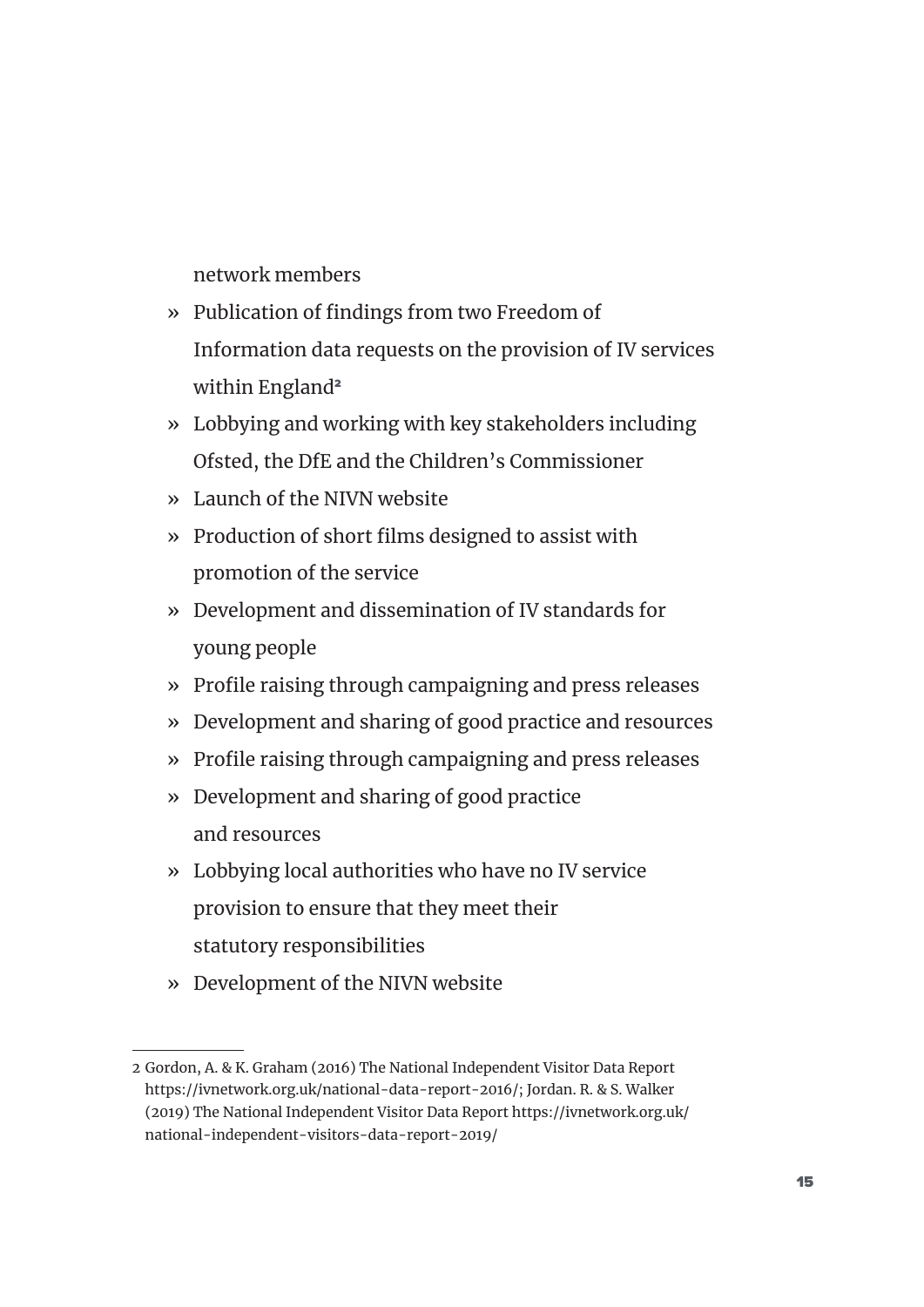# **Overview**

The role of the IV was originally established via the 1989 Children Act as a statutory service for children who were 'looked after' by the local authority. The Act identifies that an IV is someone who has *"the duty of visiting, advising and befriending the child"*. 1 The legislation outlines that the role should be available for those who are having infrequent contact with family members and, if it was thought to be in their best interests. The 1989 Act was updated by the Children and Young Persons Act 2008, which repealed section 17 of the 1989 Act to replace it with reference to Section 23ZB:

*"A local authority looking after a child must appoint an independent person to be the child's visitor if – (a) the child falls within a description prescribed in regulations made by the appropriate national authority; or (b) in any other case, it appears to them that it would be in the child's interests to do so. (2) A person appointed under this section must visit, befriend and advise the child."* <sup>2</sup>

Whilst the role of the IV has been enshrined in legislation for some time, the need for the NIVN was identified as a response to an inconsistency in the provision and availability of IV services. Some local authorities were not providing a

<sup>1</sup> The Children Act 1989

<sup>2</sup> The Children and Young Persons Act 2008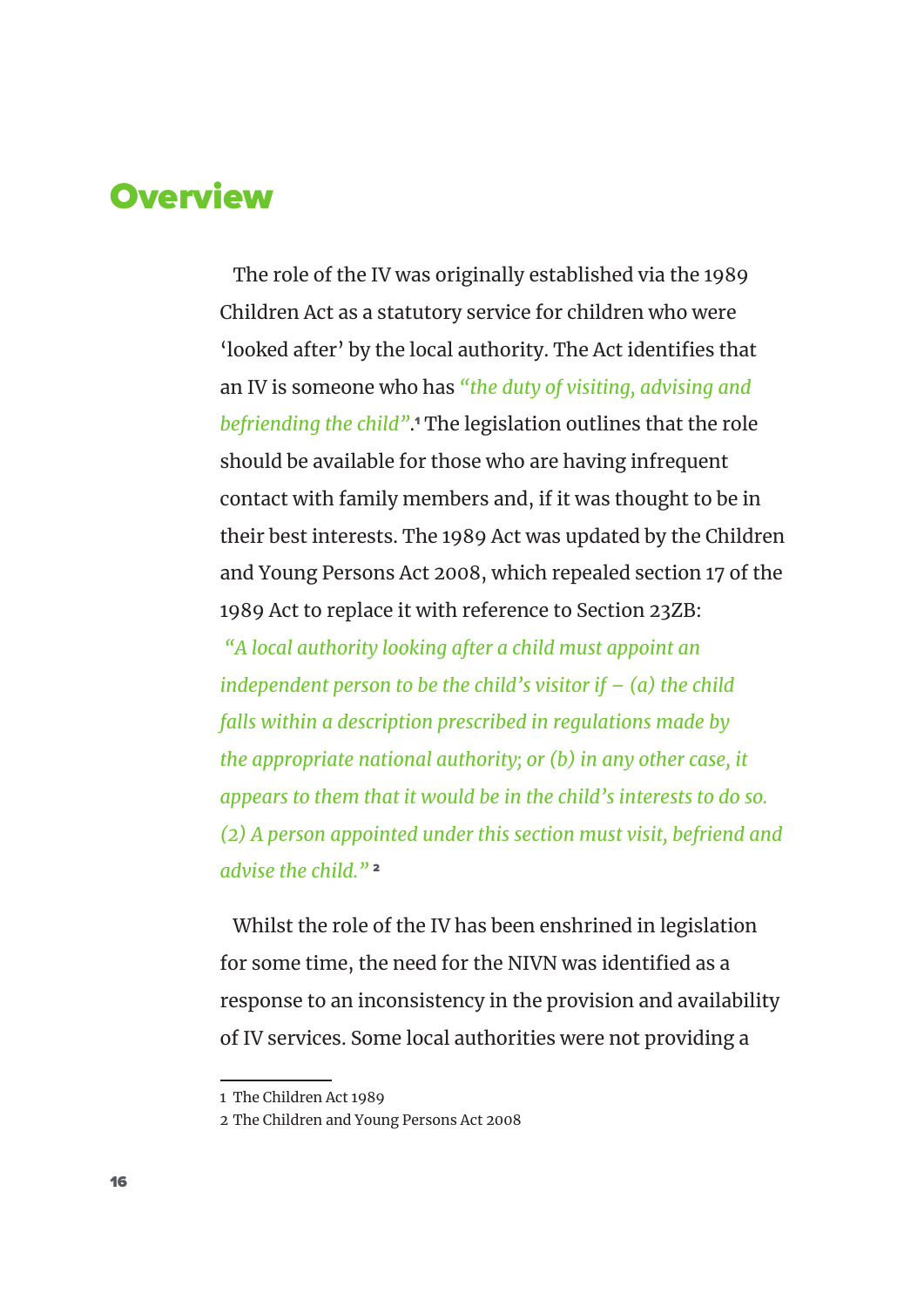service, whilst others had very low numbers of young people who were matched with an IV. Alongside this, there was a lack of awareness of the IV role amongst key stakeholders including Social Workers, Foster Carers, Independent Reviewing Officers (IROs) and young people themselves. The paucity of provision and awareness had been highlighted in research by Ofsted's Children's Rights Director for England, published in 2012. Ofsted conducted a survey amongst children and young people which highlighted that, of those surveyed, 80% had not been offered an IV.<sup>3</sup> This low level of provision has been further emphasised by two Freedom of Information (FOI) data requests carried out by the NIVN in partnership with Barnardo's. The FOI data requests ask local authorities to provide a range of responses relating to their IV service provision. In 2016, the report detailing the findings from the first FOI data request highlighted that 3.2% of care experienced young people were matched with an IV.4 A follow up FOI data request was made in 2019. The subsequent report highlighted that the figure of those matched had risen slightly to 3.5%.<sup>5</sup> Both reports identified local authorities that had no service in place, despite it being a statutory requirement.

<sup>3</sup> https://dera.ioe.ac.uk/15864/7/Independent%20visitors\_Redacted.pdf

<sup>4</sup> Gordon, A. & K. Graham (2016) The National Independent Visitor Data Report

<sup>5</sup> Jordan. R. & S. Walker (2019) The National Independent Visitor Data Report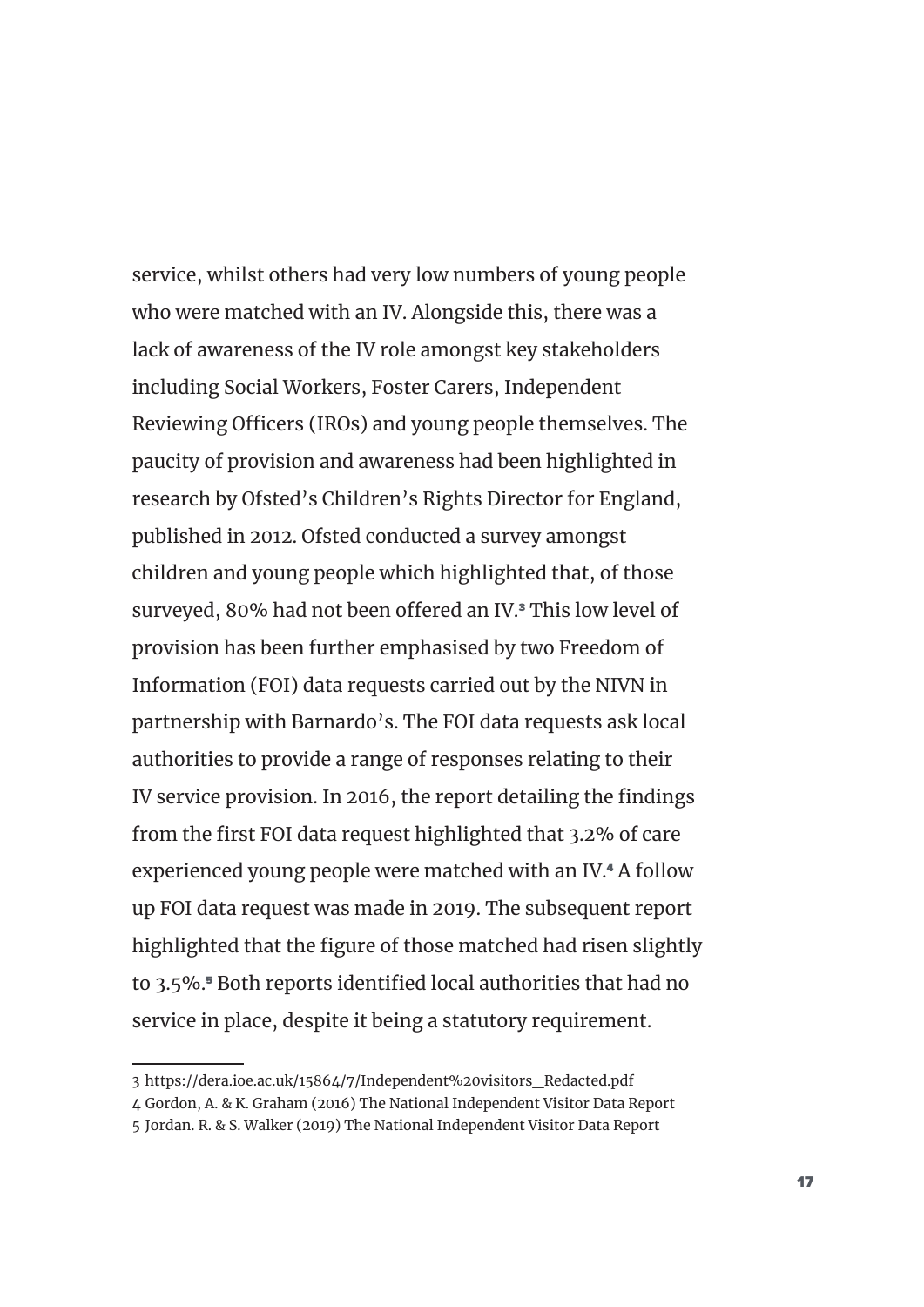The NIVN has recommended that, as a minimum, local authorities should be aiming to have 10% of care experienced young people matched with an IV, or able to access one should they wish to.

#### Provision of IV Services

Across England and Wales there are two main forms of service provision. The service is either delivered in house by the local authority, or is contracted out to a voluntary or community sector provider. Within the voluntary sector there are a couple of larger charities, including Barnardo's and NYAS, who hold several contracts for the provision of services across England and Wales. The services that are contracted out are often subject to competitive tendering processes at the end of the contracted period. This can result in the service moving to an alternative provider after relatively short periods of time. Those involved in service delivery have fed back that this can make it difficult for a consistency of service provision to be maintained.

Service delivery generally consists of one or more IV Coordinators whose responsibility it is to recruit, screen, train and support a team of volunteers who take on the IV role.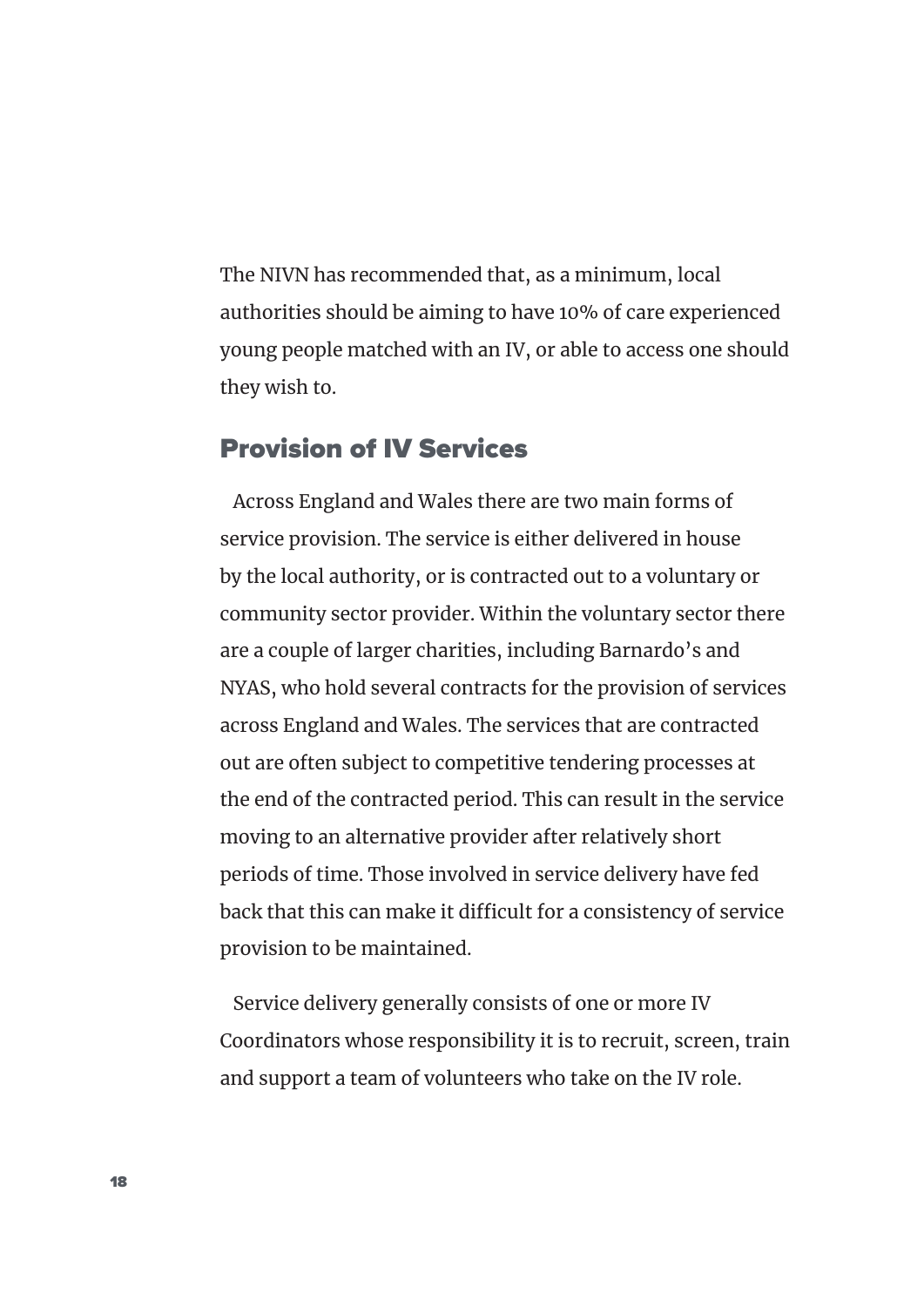The IV Coordinator is also responsible for promoting the service, responding to the referrals of young people as well as making and managing the matches with the young people. Many of the IV Coordinators work part time and some manage their IV Coordinator role alongside other responsibilities. The NIVN has recommended that staff should work an equivalent of one hour per match that they manage i.e. if they manage 20 matches, they should have 20 hours to dedicate to the service.

The IV role, as outlined in the legislation, is to *'visit, befriend and advise'*. The relationships are informal and are generally focused on carrying out social activities together such as going to the cinema, visiting the local park, or doing hobbies. Most providers have a budget for the meetings, so that paid for activities can be carried out without the volunteer incurring expenses. The IV and young person meet together, usually on a monthly basis, and will decide between them how they want to spend their time. Outside of physical meetings, weekly telephone contact is commonly made. The value of the role stems from the relationship itself and the independence of the IV, who is not seen as being attached to the formal carers in the young person's life.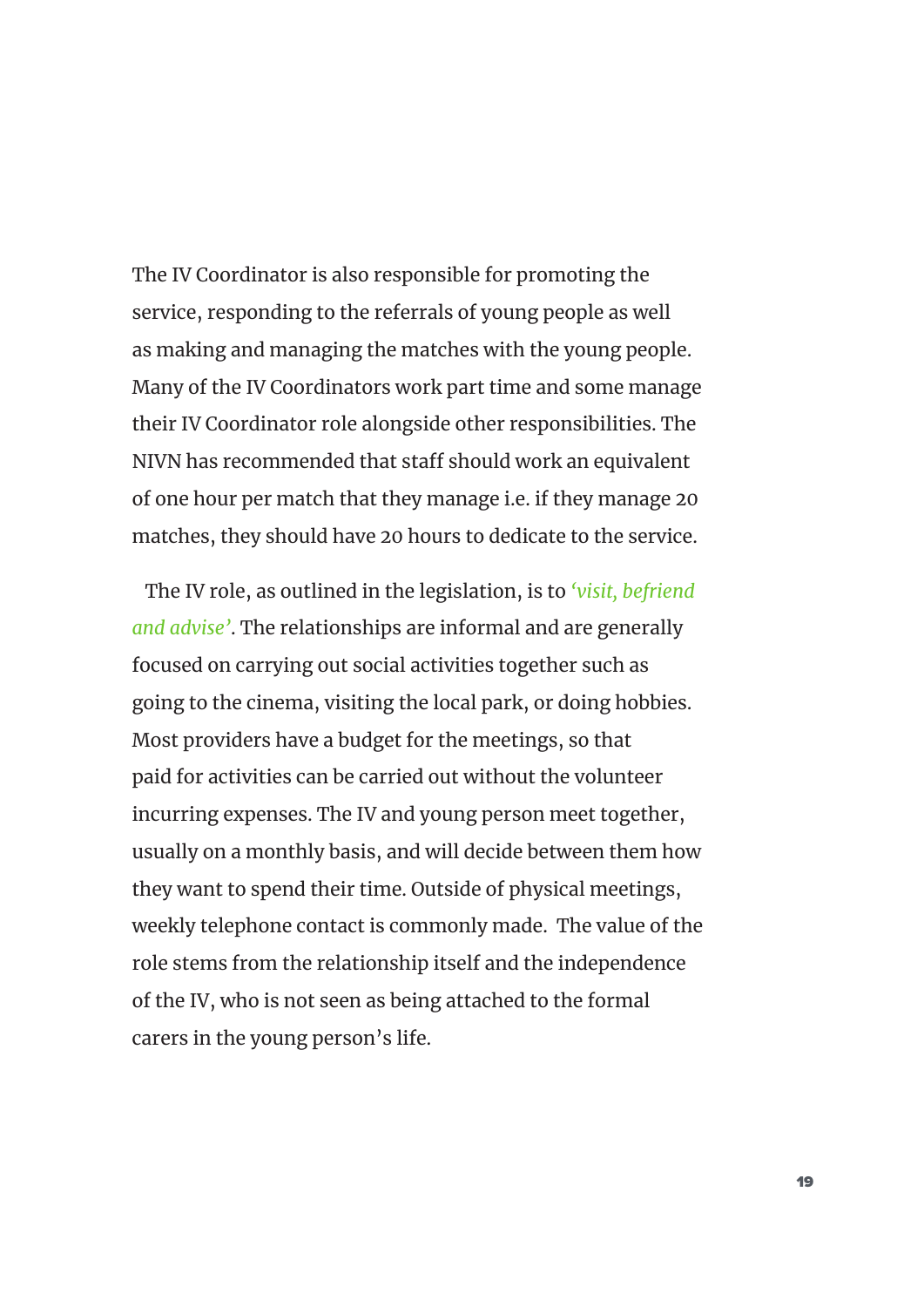Quotes and comments from young people as to the value of the IV role have been gathered by the NIVN team and are displayed on the NIVN website, these include:

*"Sally wanted to get to know who I really was and how she could help me personally….."* 

*"My IV encourages me to do things I'm unsure about. He 'talks me up'."* 

*"It's great, he makes me feel comfortable, sometimes we talk about things that worry me, but most of the time we do fun things together and have a good laugh."*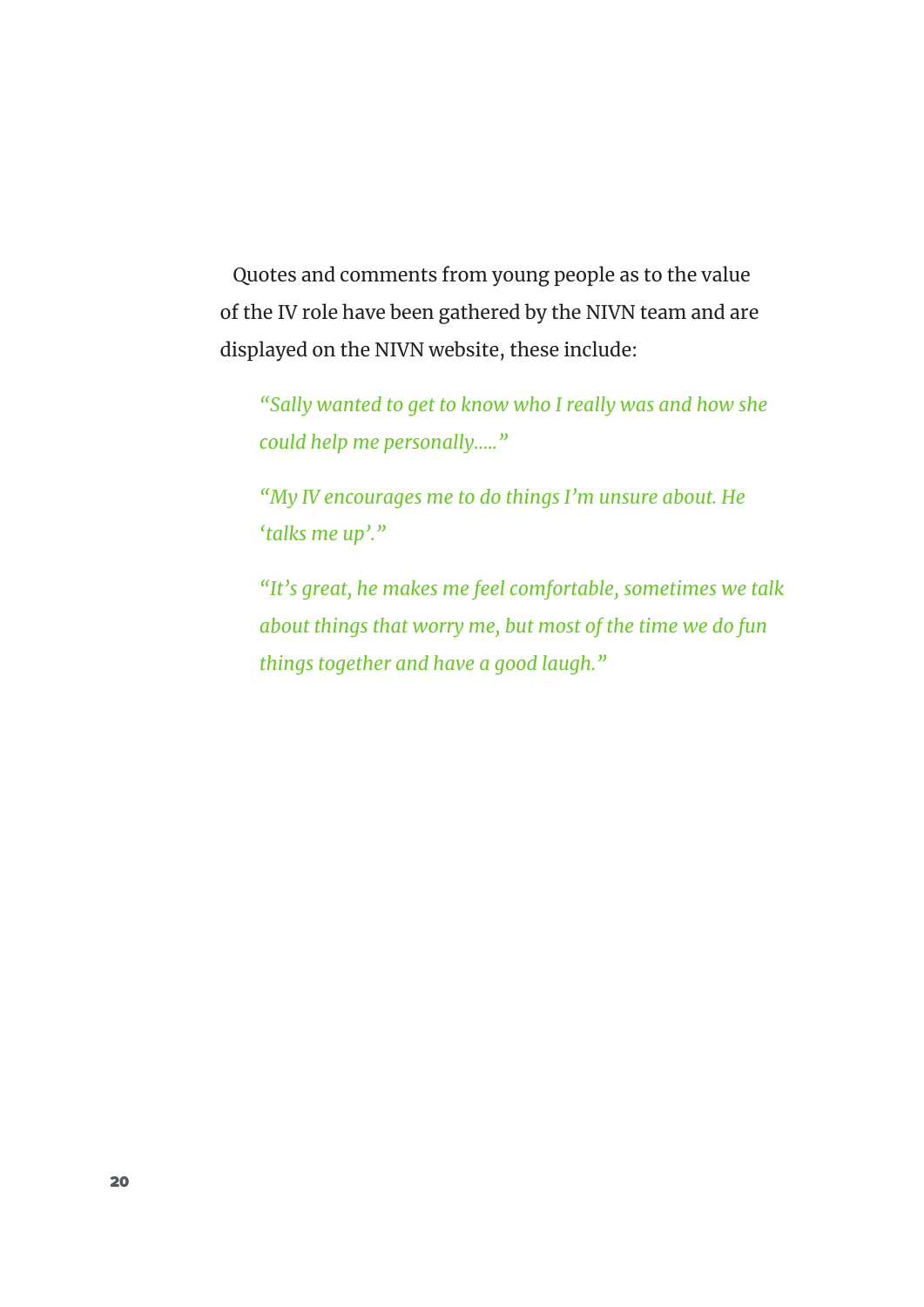# Evaluation methodology

The evaluation has been conducted by an external evaluator who has been evaluating the work of the NIVN since its inception in 2014. It was agreed that for this period of funding, April 2020 – March 2022, there would be two reporting phases; an interim report in January 2021 and a final report in January 2022. The evaluation is designed to identify the achievements of the NIVN against the objectives and outputs for this period of funding. This report also evaluates the work done in responding to the impact of the pandemic.

The compilation of the report has incorporated primary and secondary data collection, collation and analysis. This has included the following:

- » Desk research has been conducted to review documents relating to the role of the IV as well as previous evaluation reports, resources on Huddle and emails from the NIVN team and network members
- » Telephone and online interviews have been conducted with thirty-eight IV Coordinators and Managers, three Regional Group Coordinators, two members of the steering group and NIVN staff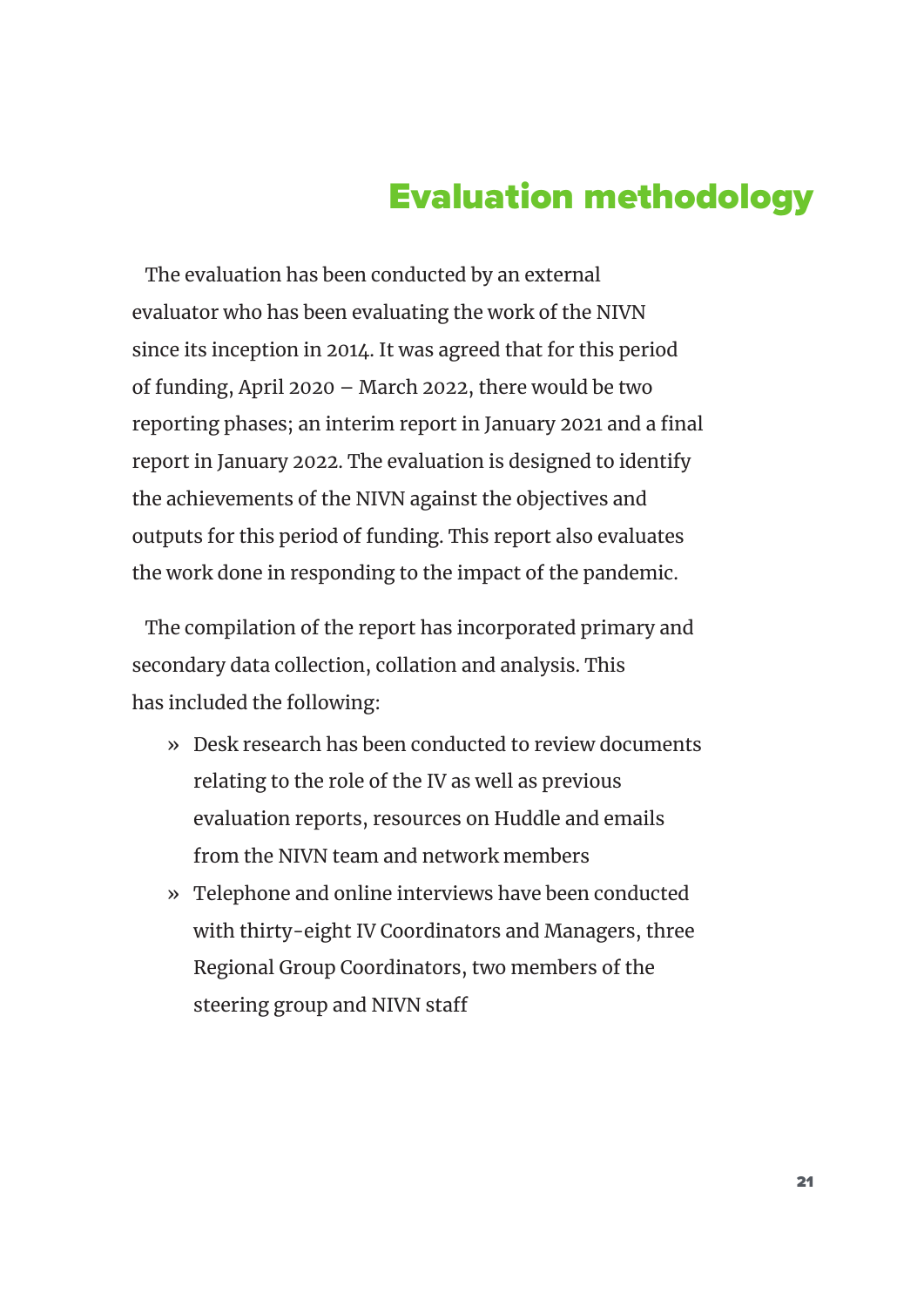- » An online survey was conducted amongst network members which prompted responses from fifty network members including Coordinators and Service Managers
- » Data and evaluative feedback has been provided by the central NIVN team regarding delivery of and attendance at online events and the conference that was held in November 2021
- » The quantitative data from these sources has been collated and analysed in order to identify the main findings and recommendations for taking the work forward
- » The qualitative data from the interviews has been reviewed thematically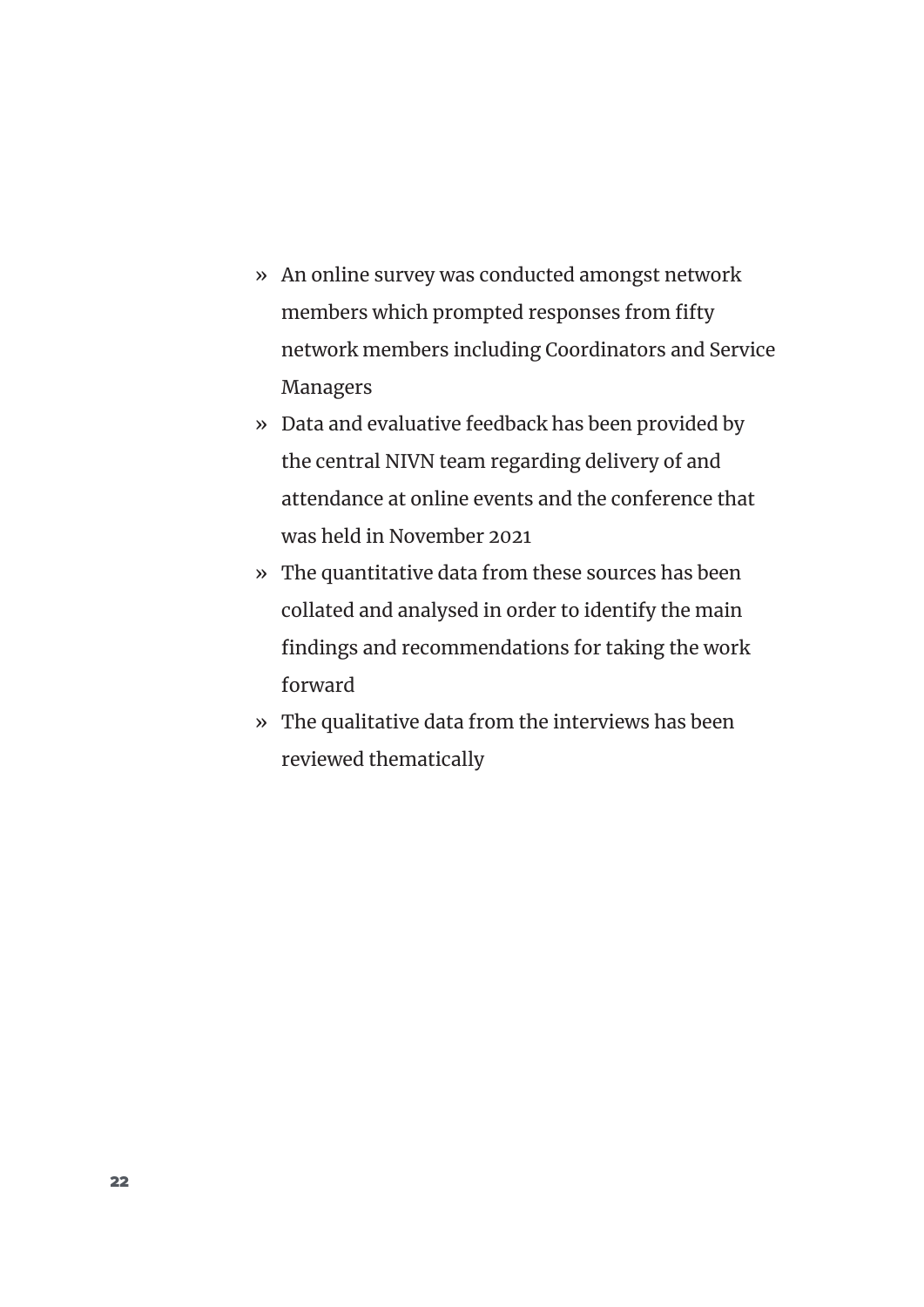# The NIVN – an overview

The current NIVN team have both been involved with the NIVN for some time. The NIVN Manager was originally seconded from Barnardo's into the Manager role. She was confirmed in post in June 2019. The Project Officer has been in post since November 2019, having previously been in the apprentice administrator post. The NIVN Manager oversees the work of the Project Officer and receives her own supervision and line management from an Assistant Director within Barnardo's London Children's Services. Prior to this there had been quite a lot of movement and change within the team. The stability within these posts, as well as the individuals occupying them, has been seen by network members as a significant benefit and strength.

The work of the NIVN is overseen by a steering group who are drawn from a range of different disciplines. These members sit alongside representatives from each of the regional network groups. Membership of the steering group has been reviewed on an ongoing basis, as there have been issues in establishing its role. Attendance of steering group members has previously been erratic which has meant that the purpose and composition of the group has been kept under review. The steering group meets on a quarterly basis to review the work of the NIVN and to agree priorities for the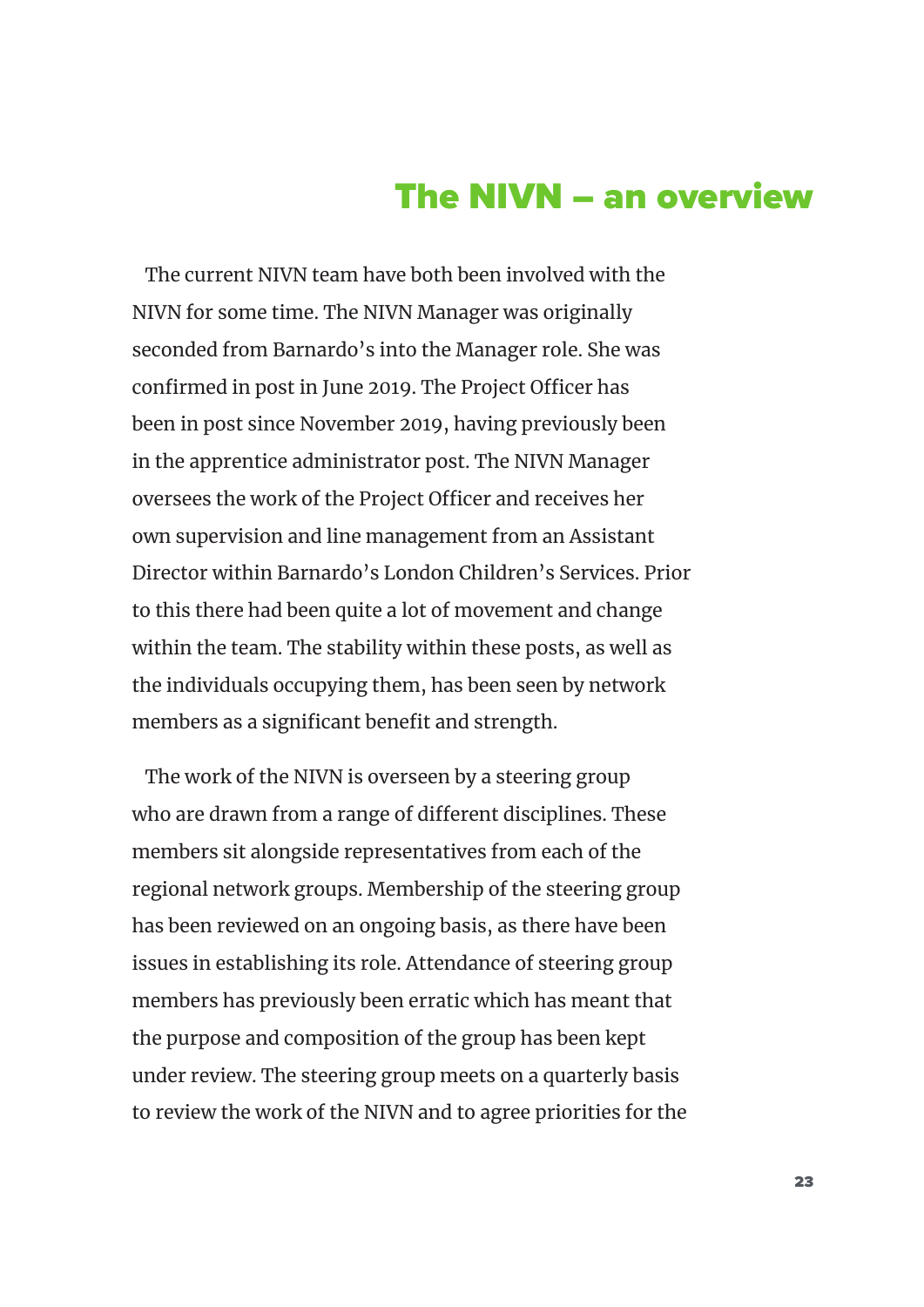work moving forward. Since the outbreak of the pandemic, the frequency of meetings has increased to bimonthly, and meetings have been held virtually.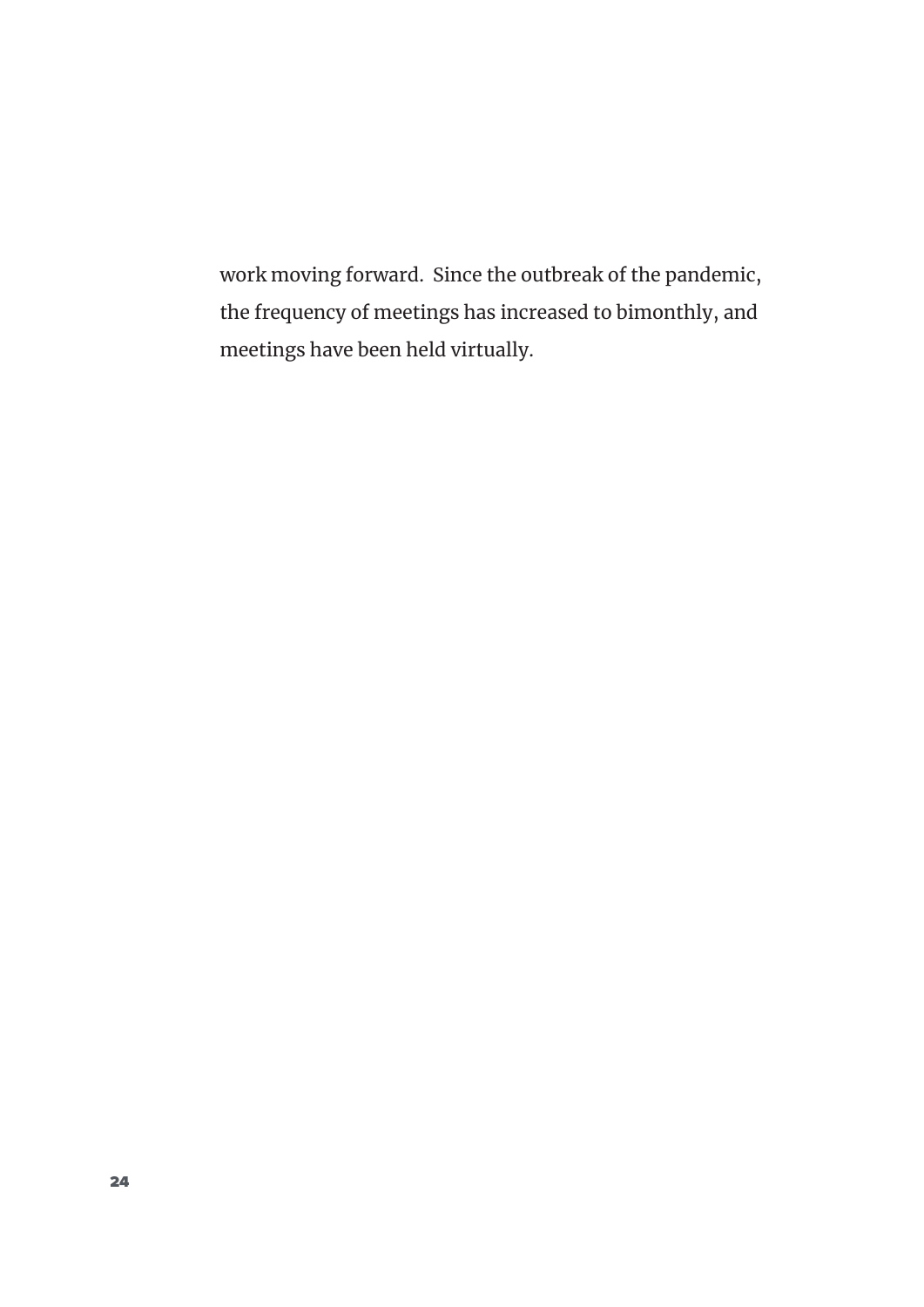# Objectives and outputs

For this period of funding, the objectives and outputs detailed below were identified as the priority areas of work. As noted earlier, in March 2020 the country went into lockdown as a result of the Covid-19 pandemic. This impacted significantly on the focus of the work of the NIVN team and this report evaluates all the work carried out between April 2020 to January 2022.

### Objective 1

To raise the profile and reach of IV services in England by fostering effective, strategic relationships and a confident voice in befriending for care experienced children and young people.

- » Identify and nurture relationships with nationallevel stakeholders e.g. Office of the Children's Commissioner, DfE, Safeguarding Boards, LGA, All Party Parliamentary Group on Care Experienced Children and Care Leavers
- » Develop and deliver influencing strategy with Ofsted to raise inspectors' awareness and understanding of IV and the National Standards and apply to inspections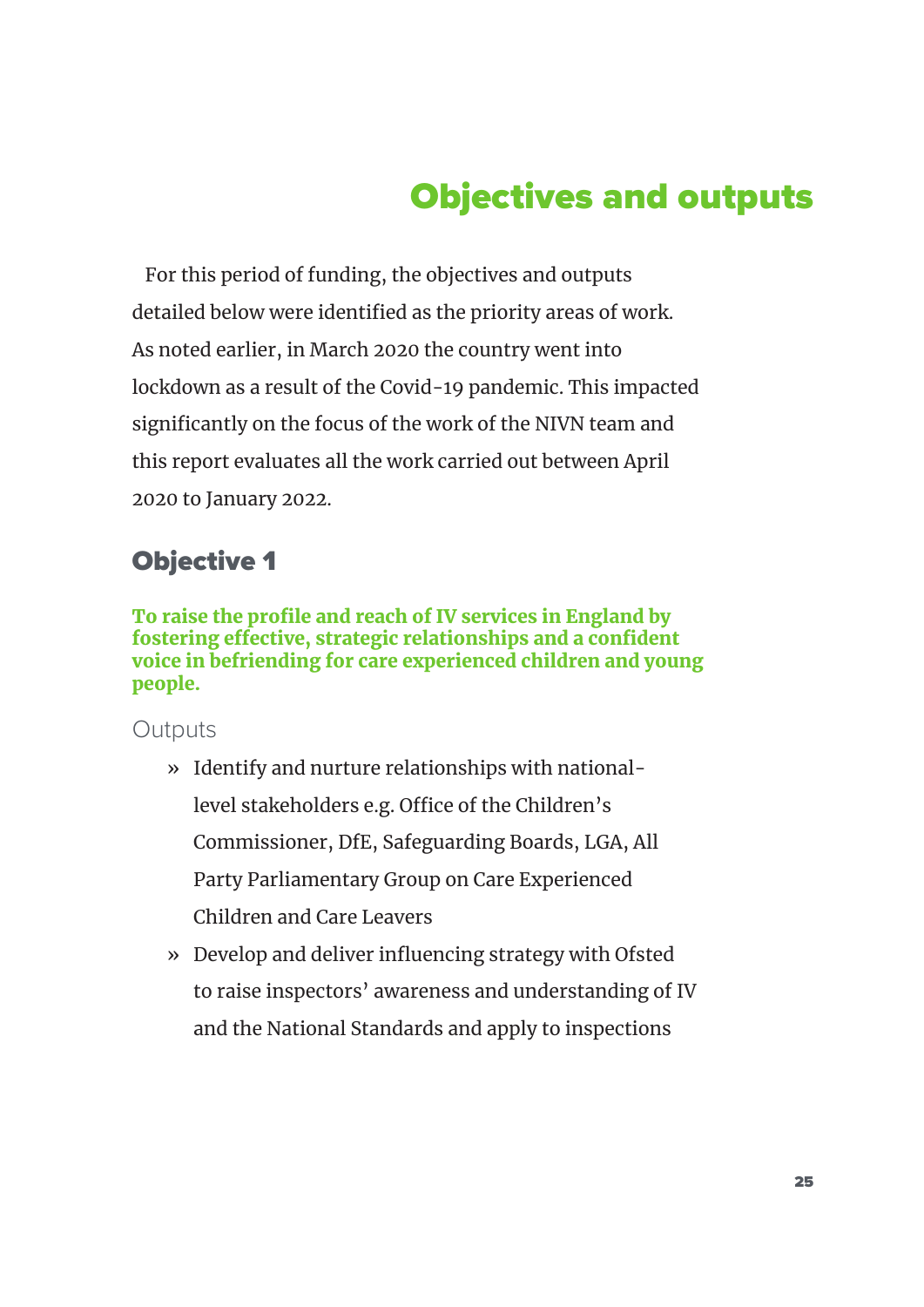- » Develop and roll-out training resource for Ofsted Inspectors to increase their capacity to effectively inspect IV service provision against the Standards
- » Local-level influencing strategy to increase access to and quality of IV services at local-authority level, is implemented across the network

### Objective 2

#### To increase the voice and influence of care experienced young people, and care leavers within the NIVN network, to ensure the growth of effective IV Services.

- » Service User Voice informs design and delivery across all network objectives
- » Effective Service User representation on Steering Group
- » Young Inspectors' awareness and understanding of IV Standards increases, through their attendance at IV training workshop
- » Care experienced children and young people are trained and supported to become Youth IV Champions across the regions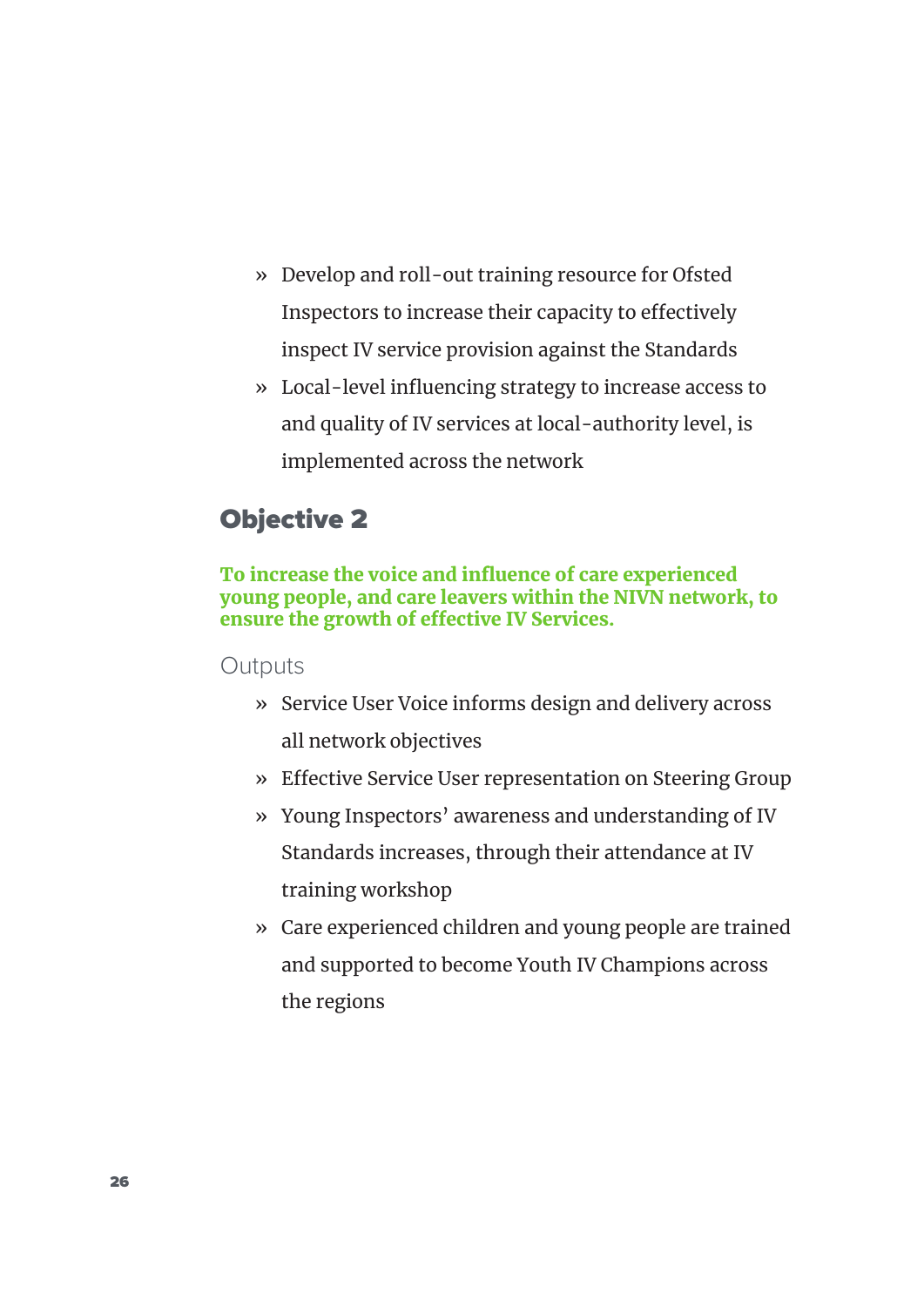### Objective 3

#### To improve the consistency, quality and reach of IV services to widen access to IV for care experienced children and young people.

- » Regional peer-learning networks increase membership level, hold effective, solution-focused quarterly meetings and develop and share and good practice on Huddle and the NIVN Website
- » NIVN Learning Resource Working Group produces learning and training resources on reaching underrepresented groups (children placed out of area, disabled children, Children at risk of Child Sexual Exploitation and Child Criminal Exploitation)
- » Good practice resources are produced and disseminated to 100% of IV Providers and Local Authorities nationally, to open access to under-represented groups
- » Good practice resource is produced and disseminated to open access to IV volunteers from male and BAME backgrounds
- » National IV Standards and self-assessment toolkit is reviewed and updated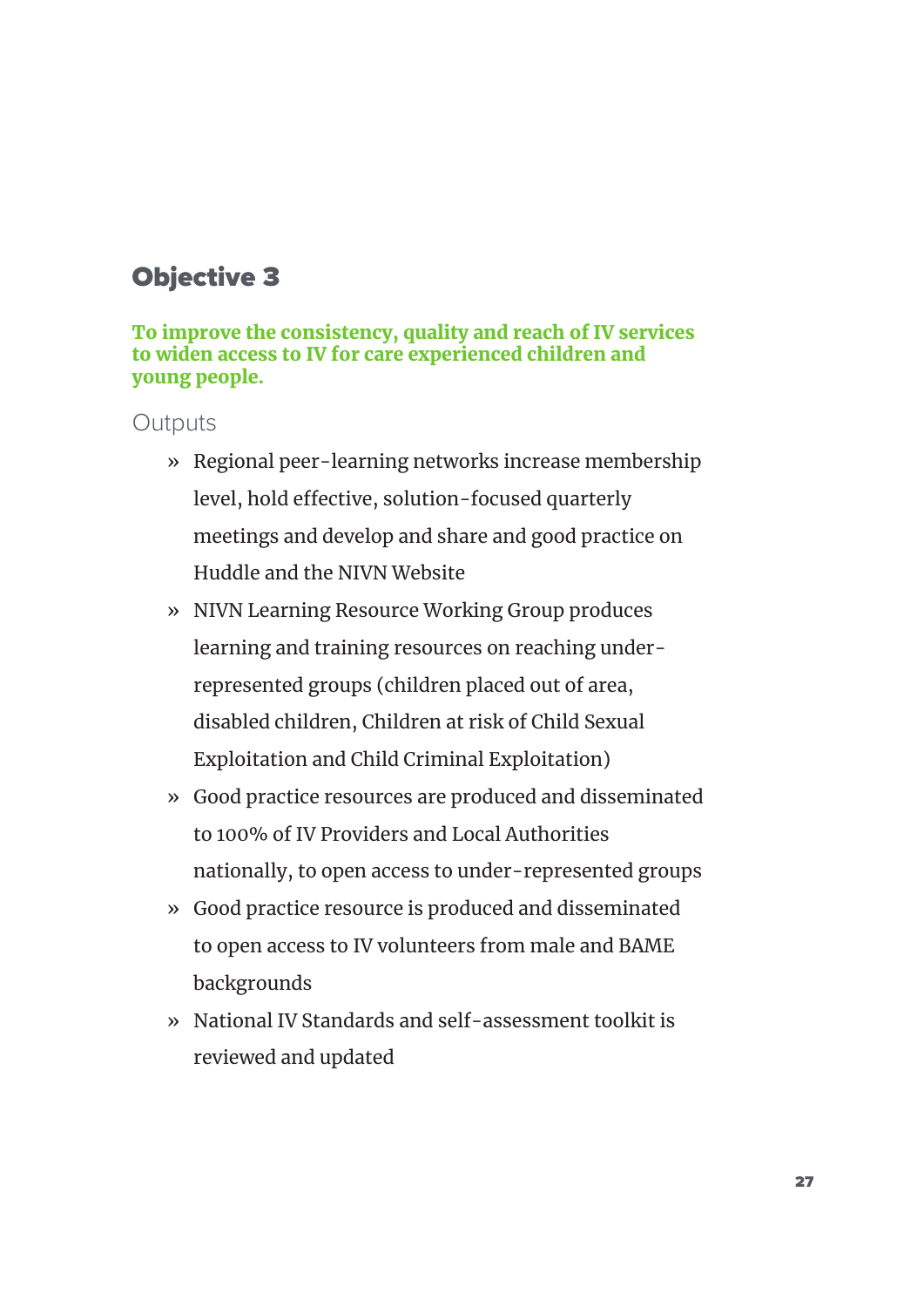- » Local Authority Commissioners receive Best Practice Guide in commissioning of IV Services
- » Young Inspectors' awareness and understanding of IV Standards increases, through their attendance at IV training workshop
- » Ofsted Inspectors increase their capacity to effectively inspect Children's Services against the National IV Standards, by attending training NIVN training on IV Standards and receiving Best Practice Guide
- » Good practice resources (policies, procedures, training materials) are disseminated on the NIVN Website

### Objective 4

#### To conduct research and evaluation to evidence the impact of the IV relationship on care experienced children and care leavers.

- » National and regional IV access rate is established through third Freedom of Information request conducted in 2021, to compare to 2019 access rate (3.5% nationally) and establish access rate in Wales
- » Youth IV Champions develop skills and knowledge in research and contribute to the production of an outcomes framework and toolkit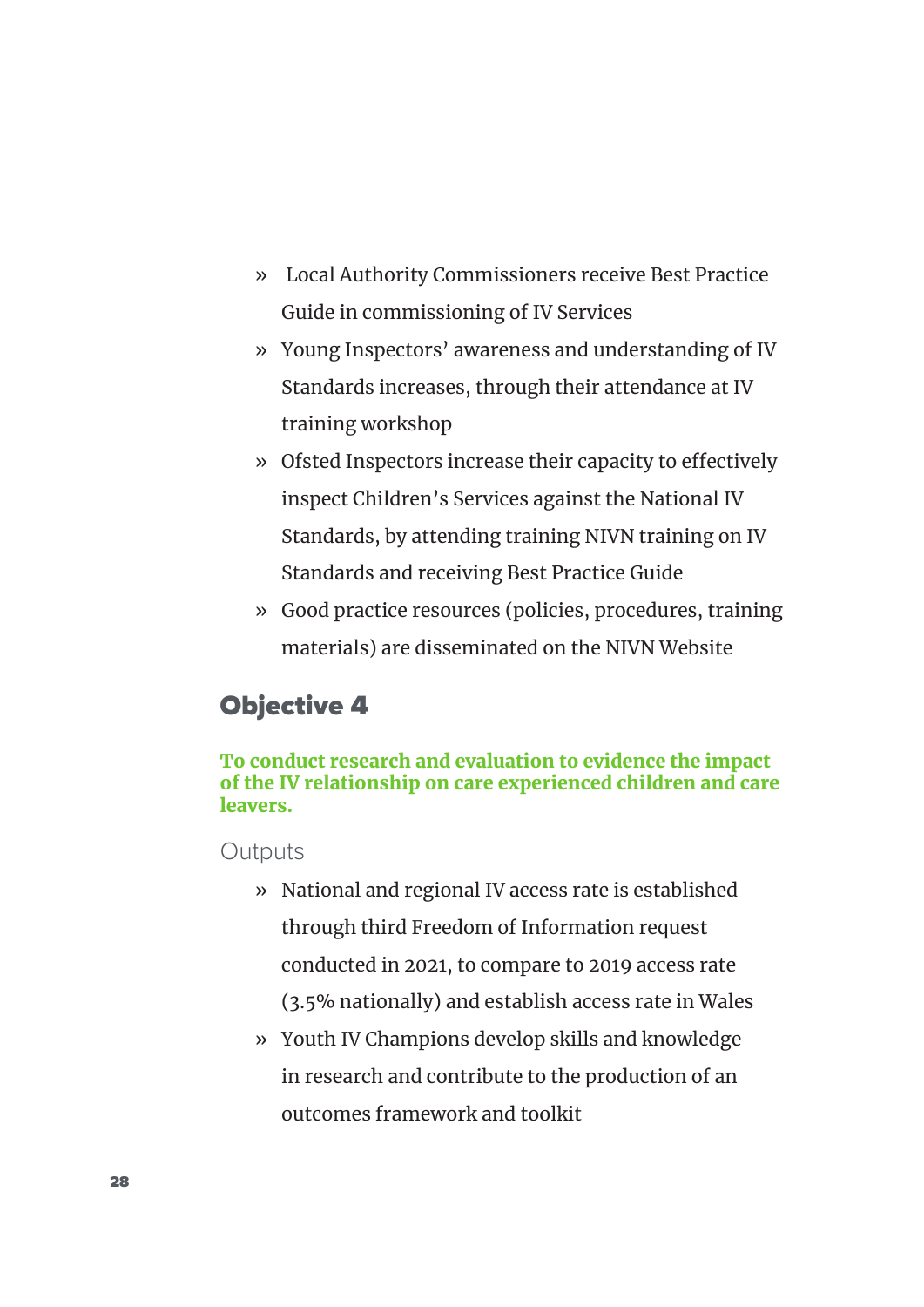» Outcomes framework to measure the impact of the IV relationship is piloted with four IV providers

### Objective 5

One care leaver will strengthen their training, employment and professional development outcomes.

Output

» One care leaver successfully completes NVQ Level 3 Business Administration apprenticeship

### Objective 6

Work towards sustainability of the network by 2022.

Output

» Develop and implement sustainability plan for NIVN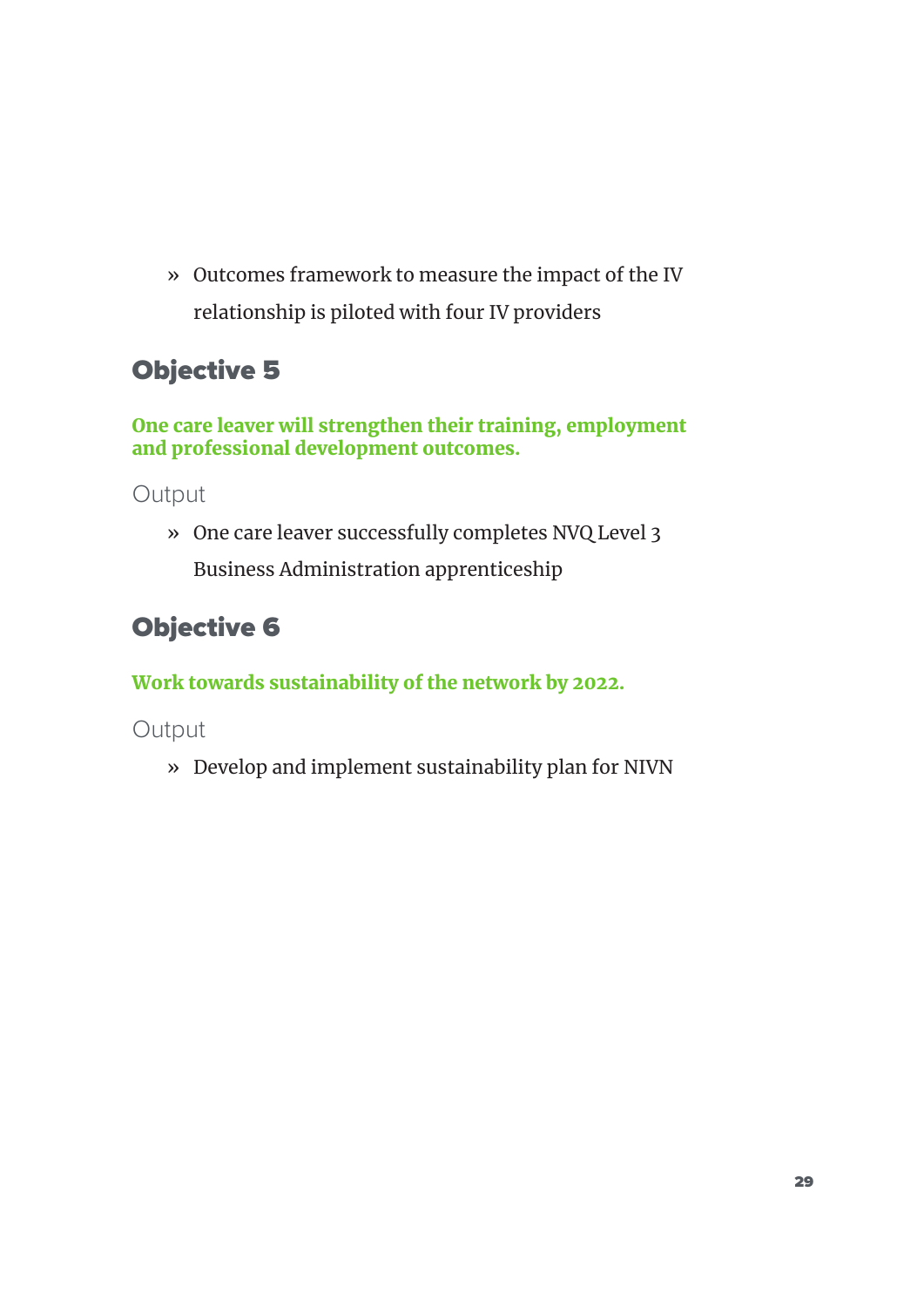### Findings

### Objective 1

To raise the profile and reach of IV services in England by fostering effective, strategic relationships and a confident voice in befriending for care experienced children and young people.

#### Relationships with key stakeholders

During this period, there has been some concentrated work with key stakeholders including Ofsted, the Department for Education (DfE), the Office for the Children's Commissioner and professional bodies such as the National Independent Reviewing Officers Managers Partnership (NIROMP). In addition, since the delayed start of the Government's Independent Care Review in January 2021, the NIVN Manager has been working hard to have the voice of the NIVN heard within that consultation process. The purpose of this work has been to build and develop relationships with key stakeholders in order to raise the profile of the role of the IV and the work of the NIVN. This work includes raising awareness as to the value of the IV role for care experienced children and young people, as well as care leavers. The importance of the lobbying role that the NIVN can play, has come up as a priority area for future work in the two previous evaluation reports, and again in this one. Network members feel that the central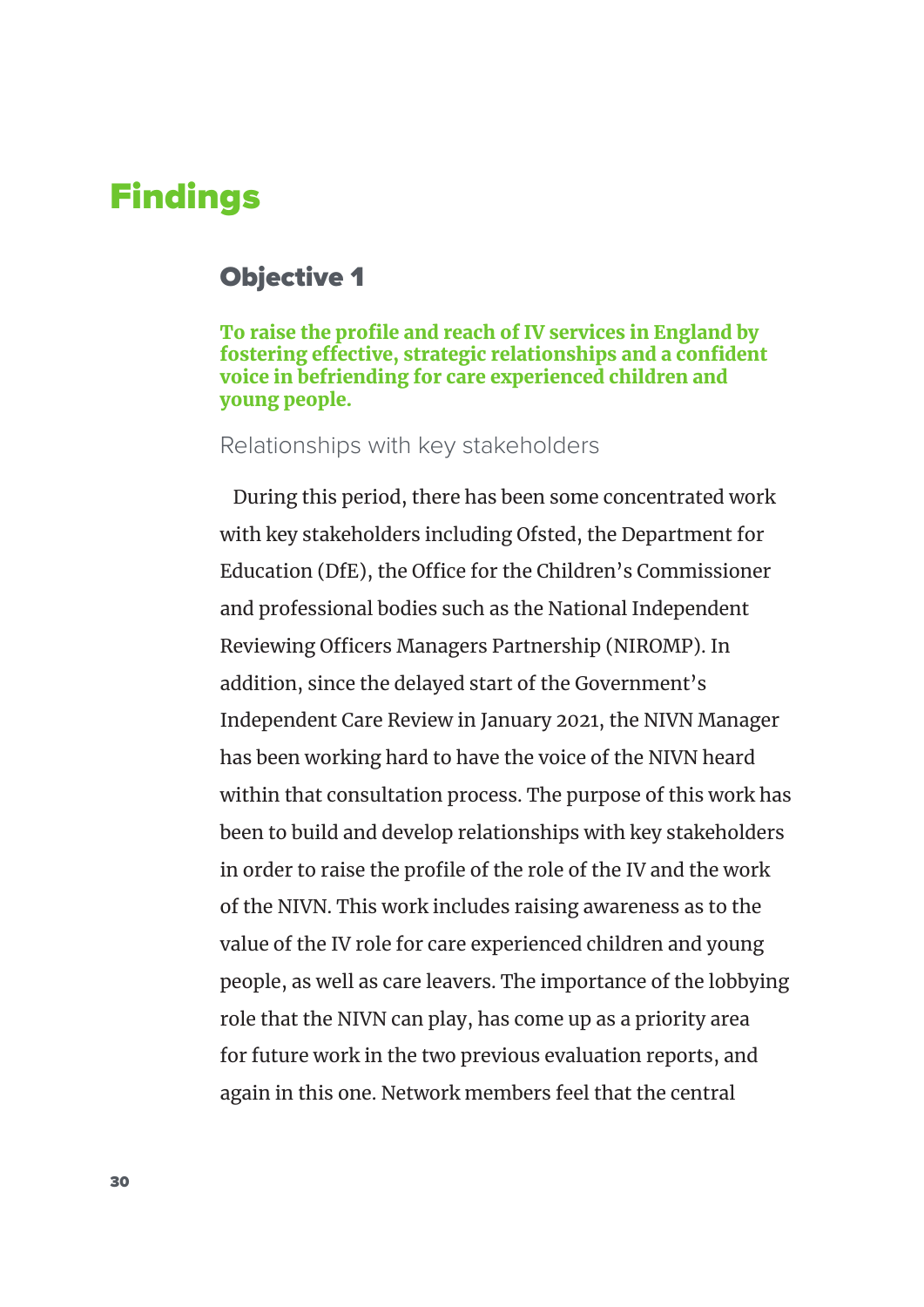NIVN team have both the time and the credentials to lead on the campaigning and lobbying work. Alongside the national lobbying, local influencing is also seen as key. Network members consistently reference the high level of recognition for services such as advocacy, but the low level of recognition for Independent Visitor Services. The service has been referred to as *'the best kept secret'* and the *'Cinderella'* service due to how often it is overlooked:

*"The IV service is so small that it's really far down the agenda of the local authority. Being linked in to a national body helps to push it back up their agenda."* 

*"The service so often gets lumped in with advocacy. The work of the NIVN helps to raise the profile and make it more of a priority for local authorities."* 

From the interviews, one of the main frustrations expressed by interviewees was the lack of awareness of the IV service amongst those who should be making referrals such as Social Workers, Foster Carers and Independent Reviewing Officers. These relationships appeared to be easier to develop where the service is delivered in house, although this was not universally so. The majority of those interviewed talked about the difficulties experienced by the high turnover of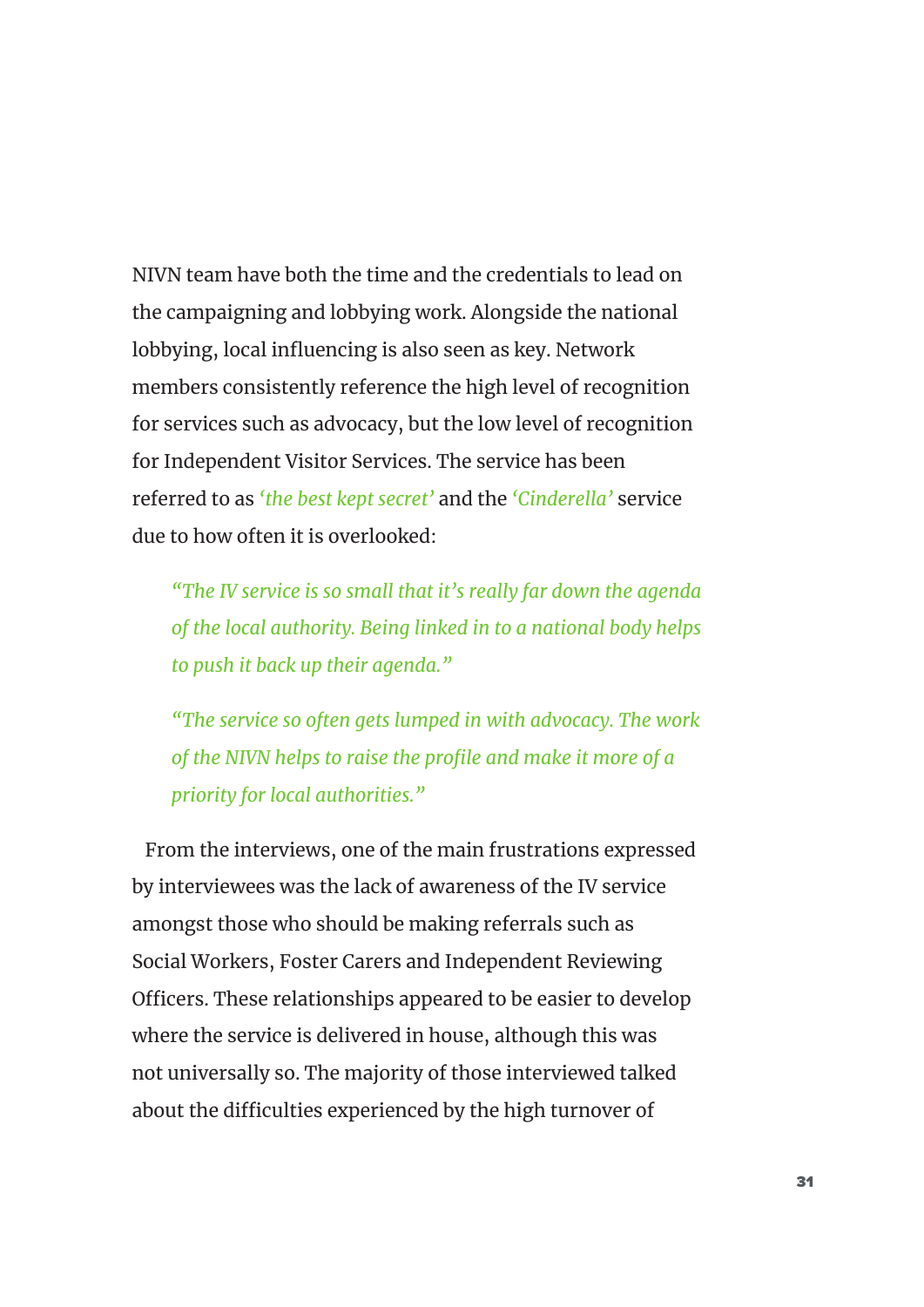staff within their local authority that makes maintaining relationships and ensuring high levels of awareness of their service an ongoing challenge.

The Right Friend Campaign



As part of the work to raise the profile, the NIVN launched the Right Friend Campaign during Volunteer's Week  $-1^{st}$  - 6<sup>th</sup> June 2020. The campaign has the strapline: *'Championing every care-experienced child's right to an Independent Visitor'*.

The campaign highlights four main aims:

1. All local authorities in England that currently have no Independent Visitor Service must take immediate action to meet their legal obligations.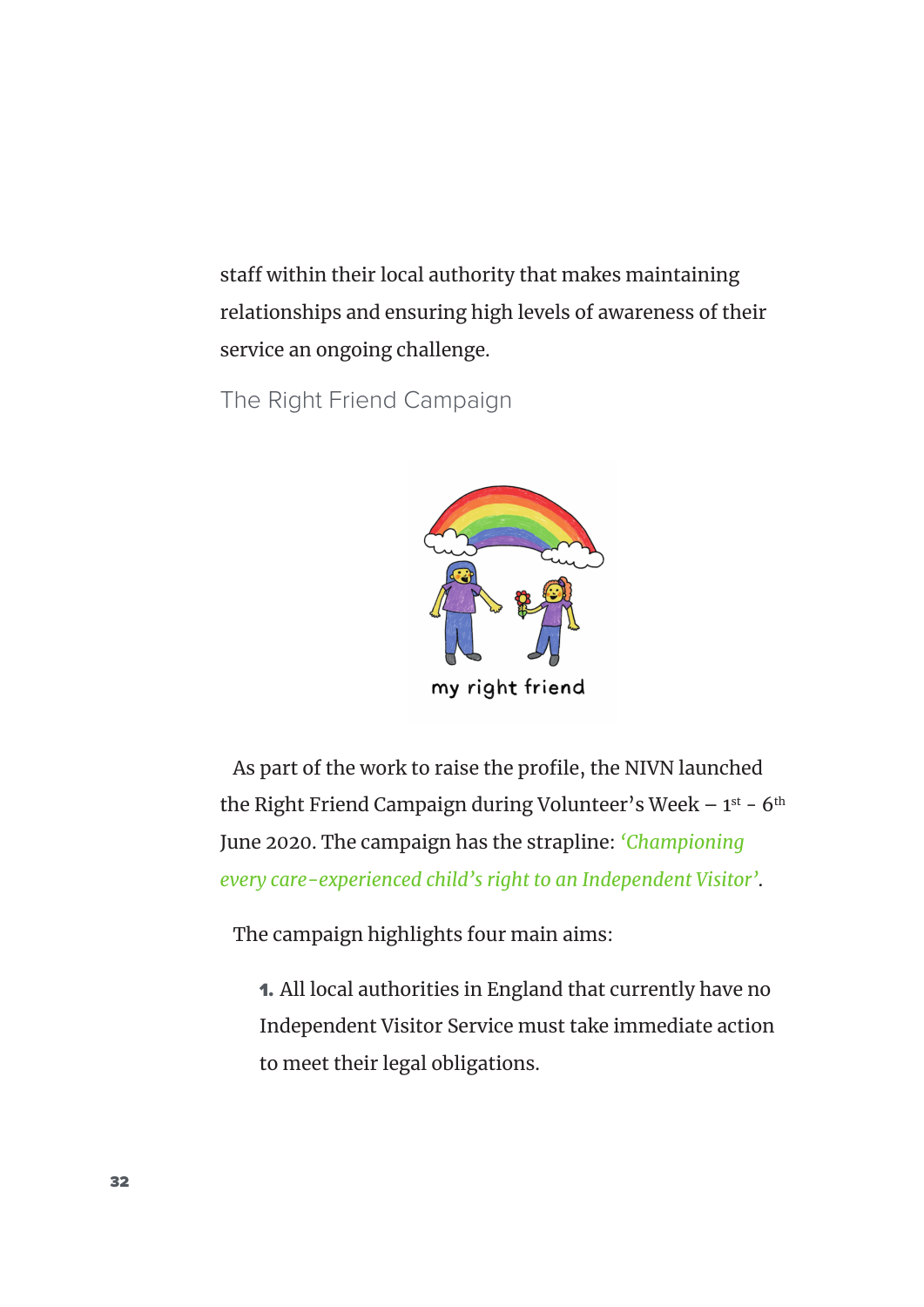2. At least 10% of looked after children must be matched with an Independent Visitor by 2022.

3. Ofsted Inspectors must assess Independent Visitor Services against the National Standards, to ensure children and young people have access to consistently high quality Independent Visitors.

4. To make available to care leavers up to the age of 25 a statutory extension of Independent Visitor Services, to reduce social isolation and build a positive pathway to independent adulthood.

The logo for the campaign was developed by young people who were in receipt of IV services, as part of a logo design competition run by the NIVN. As part of the campaign, a short film was compiled which includes interviews with IVs and young people talking about their experiences. The campaign launch included briefings being sent and meetings organised with key stakeholders, including the Association of Directors of Children's Social Services and the British Association of Social Workers. A letter was sent to the Children's Commissioner by NYAS and the NIVN. The letter is from an IV who was brought up in care, without the benefit or awareness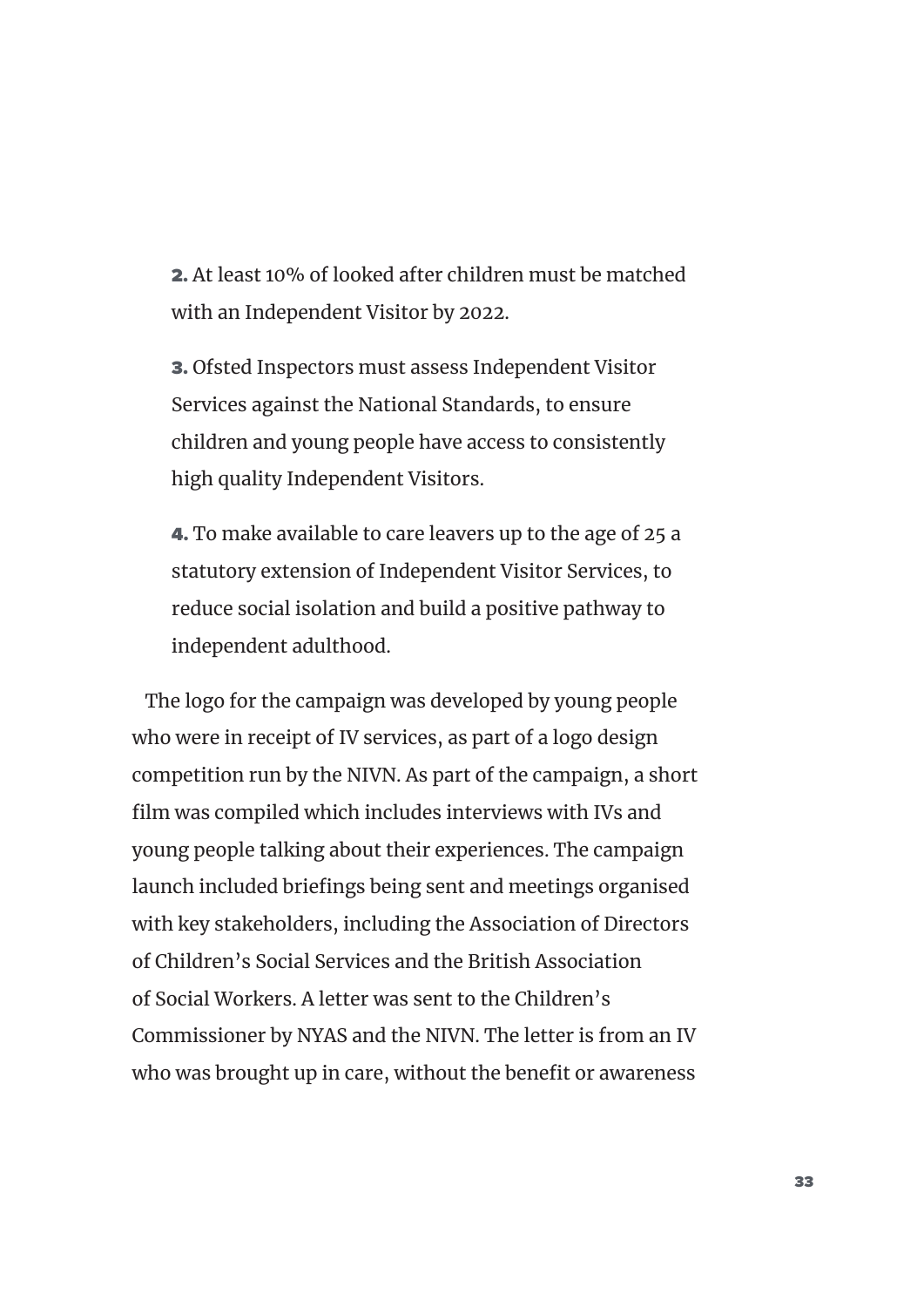of the IV service. The South West Regional Group compiled a letter to go to the Chair of the Corporate Parenting Panel in each local authority to make them aware of the campaign. There was also a social media campaign which network members were encouraged to participate in.

There was a high level of awareness of the Right Friend campaign amongst network members. 94% of respondents to the online survey stated that they were aware of the campaign and 55% said that they felt that the campaign had benefited their service. Comments from the interviews and the survey about the Right Friend Campaign included:

*"We send the video out as a link to volunteers as part of their introduction to the service."* 

*"We have been able to share the video with volunteers for them to share with young people. We also use it as an introduction for young people as to the role of an IV."* 

*"It provided me with something tangible that could be used to demonstrate the service is national and a duty on LAs. I was able to highlight (in a small way) the value of the NIVN and the importance of our IV service."*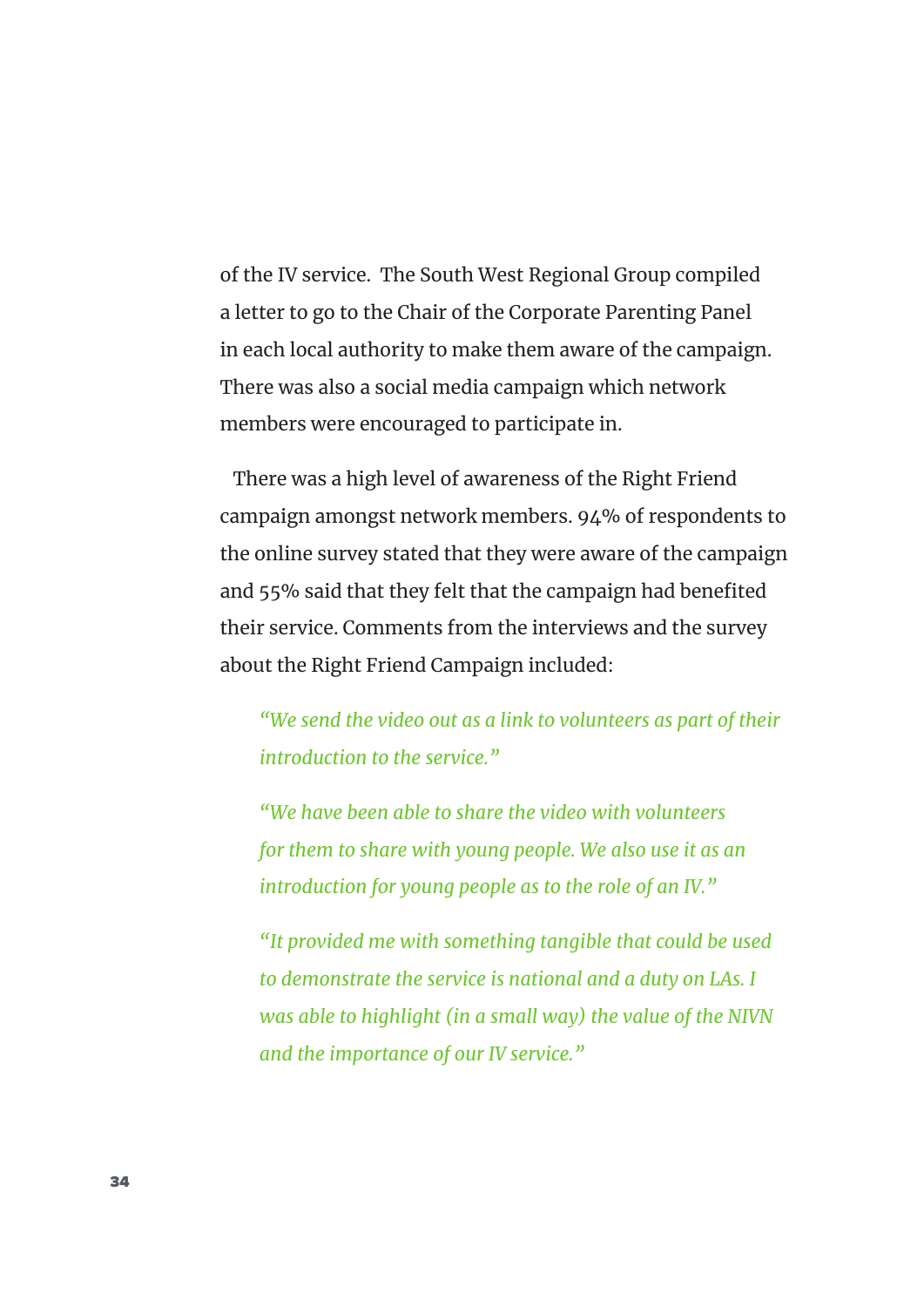*"It enhanced our business case for expanding our service through highlighting the importance of the IV role."* 

*"It's a good, child friendly resource."* 

#### Working with Ofsted

The NIVN team has previously worked closely with Ofsted to look at how greater understanding of the IV role could result in more attention being paid to IV services during Ofsted Inspections. The previous relationship building with Ofsted resulted in a change to Ofsted's assessment framework to incorporate a specific reference to IV services. Ofsted paying attention to the provision of IV services can prompt local authorities to increase the resources available to services and could also result in a negative report where no service was found to be in place. This makes Ofsted a potential ally in the quest for improving the reach and quality of IV provision. However, network members and the NIVN team have found that the attention paid to IV services by Ofsted Inspectors is – at best – patchy. Only 20% of respondents to the survey said that that their service had been inspected by Ofsted. A comment by one Coordinator encapsulates the experience of many: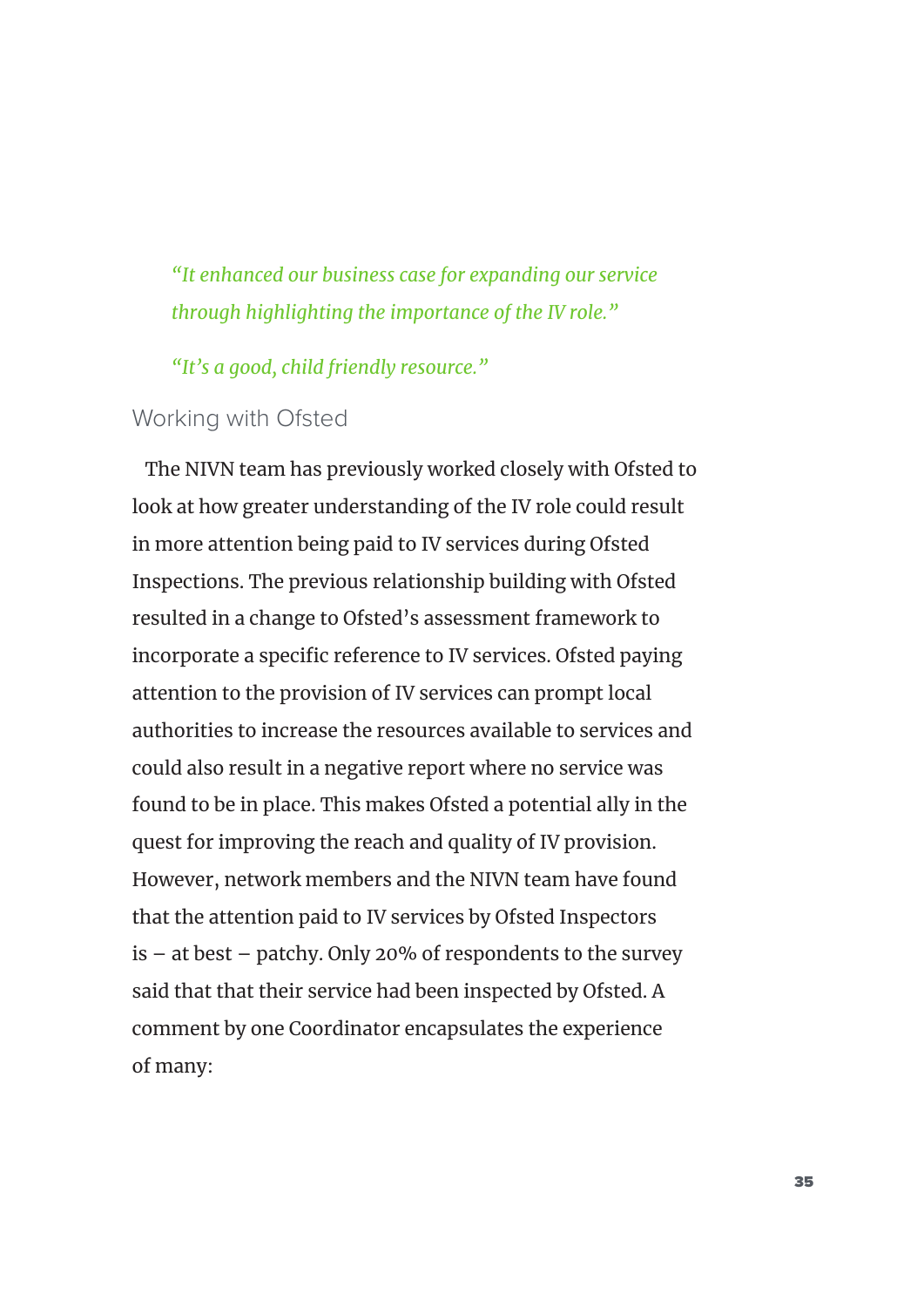*"It seems like they (Ofsted Inspectors) enquire as to whether the local authority has an IV service and if they do, then that is considered sufficient."* 

In order to address this, the NIVN Manager has been working with the lead for care experienced children at Ofsted. As part of this work, a webinar has been developed by the NIVN Manager that will be used in the training of Ofsted Inspectors. This work was concluded in November 2021. It will take some time to assess as to whether this has made a difference and what difference it has made to the work of Inspectors and the attention paid to IV services within Ofsted Inspections. Network members expressed their appreciation of the work being done by the NIVN team with Ofsted. Their comments included:

*"Hearing about the conversations that they (the NIVN team) are having with Ofsted and the DFE does give a boost to the work that we are doing."*

*"They (the NIVN team) do great work with bodies such as Ofsted."* 

*"I think having the NIVN really does serve to amplify the voice of the child in care."*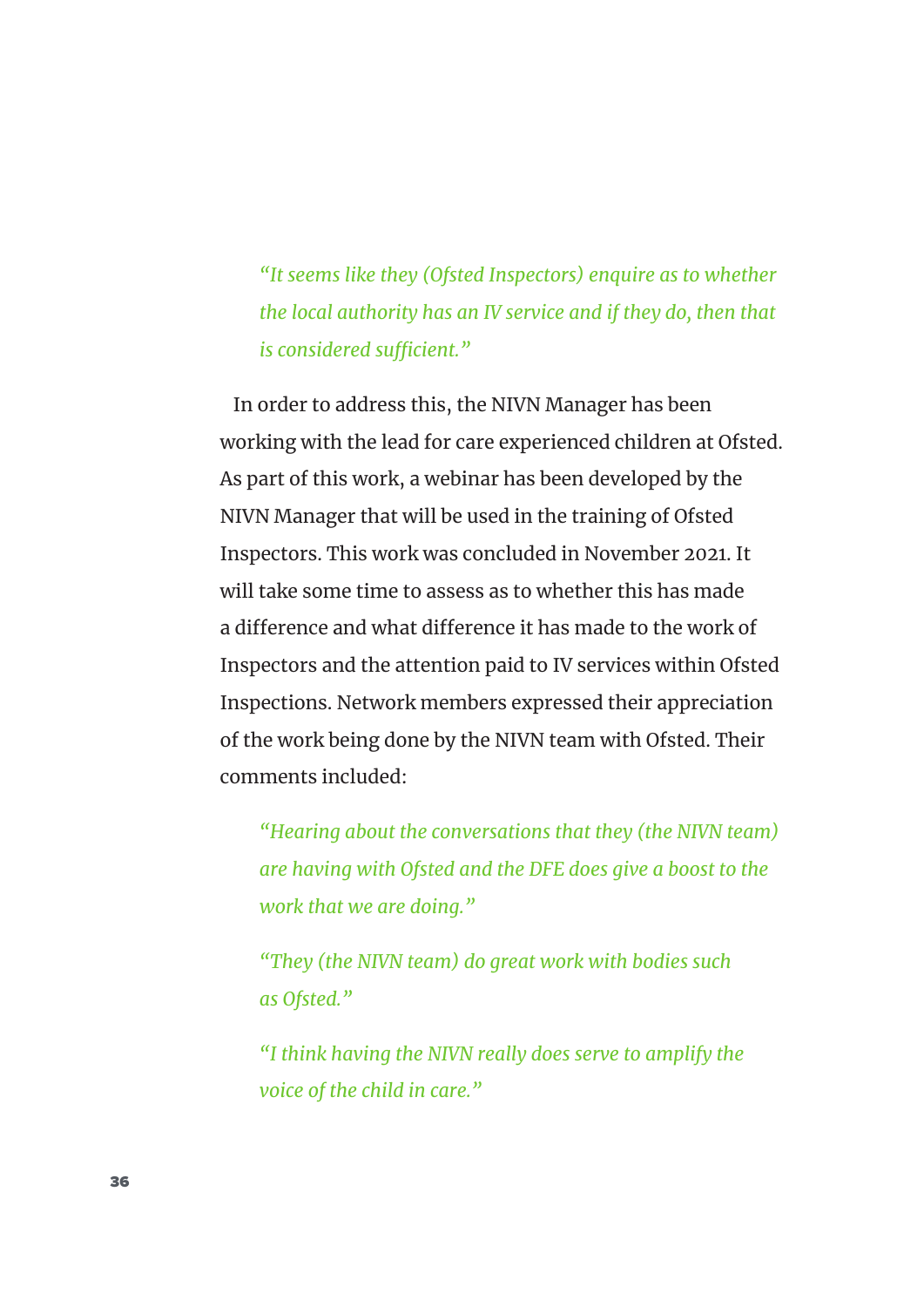## *"I think Ofsted and the DfE definitely have more awareness of IV services because of the work of the central team."*

### The Independent Care Review

In their 2019 manifesto, the Conservative Party committed to undertaking a wholescale review of Children's Social Care. Within the terms of reference for the review, it states that the review will be: *'bold and broad – a once-in-a-generation opportunity to reform systems and services'*. 1 The terms of reference make specific mention of reviewing the needs of 'looked after' children and stipulate an expressed desire for children and young people's voices to be heard, within the review process. NYAS's policy lead, who sits on the steering group for the NIVN, acknowledged that the review represents the NIVN's greatest opportunity for pushing the role of the IV into the spotlight.

The NIVN Manager has been proactive in responding to the review in as many ways as they are able to. This has included:

- » Lobbying of key stakeholders including the DfE and the Children's Commissioner
- » Responding to the formal submissions for a call for evidence, a call for advice and a call for ideas

<sup>1</sup> Terms of reference for the independent children's social care review (publishing. service.gov.uk)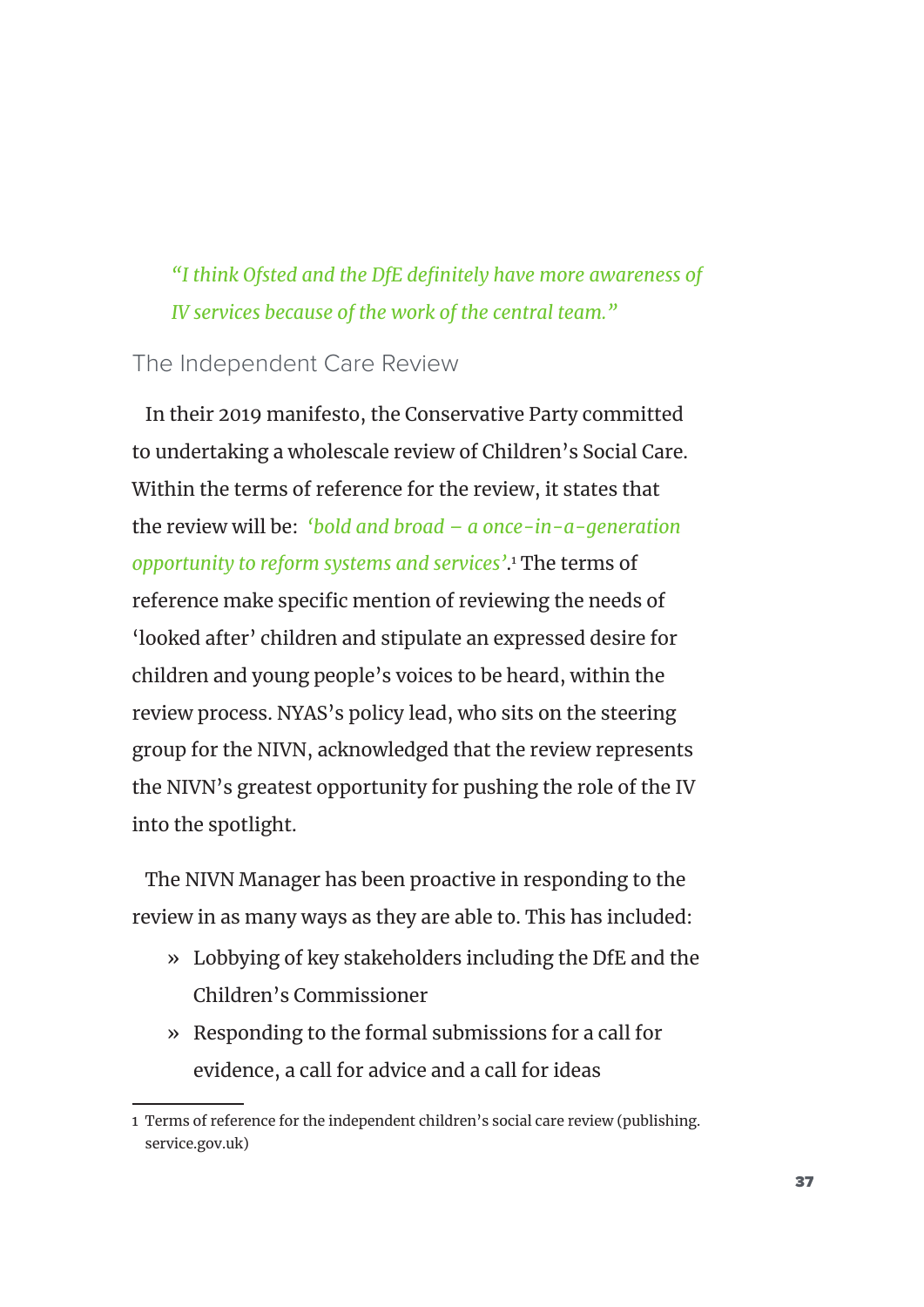- » Promoting the key asks as set out in the Right Friend Campaign
- » Building the relationship with the Care Review Team;
- » Organising three focus groups with the Care Review interviewers: one for professionals, one for IVs and one for young people

There was a mixed response from interviewees and survey respondents when asked about the Care Review, in terms of their awareness of it, their involvement, and their aspirations for the review. Some respondents are very aware of the Care Review whilst others admitted to not having paid much attention to it. The awareness of the work of the NIVN team in relation to the Care Review was high, with 88% of survey respondents and most interviewees saying that they were aware of the work being done by the NIVN team. Several interviewees commented that they had promoted the focus group opportunity to their volunteers and/or young people. One Coordinator said:

*"One of my IVs attended the focus group. She really enjoyed it. I think it really opened her eyes to the the IV world and the statutory element of the role."*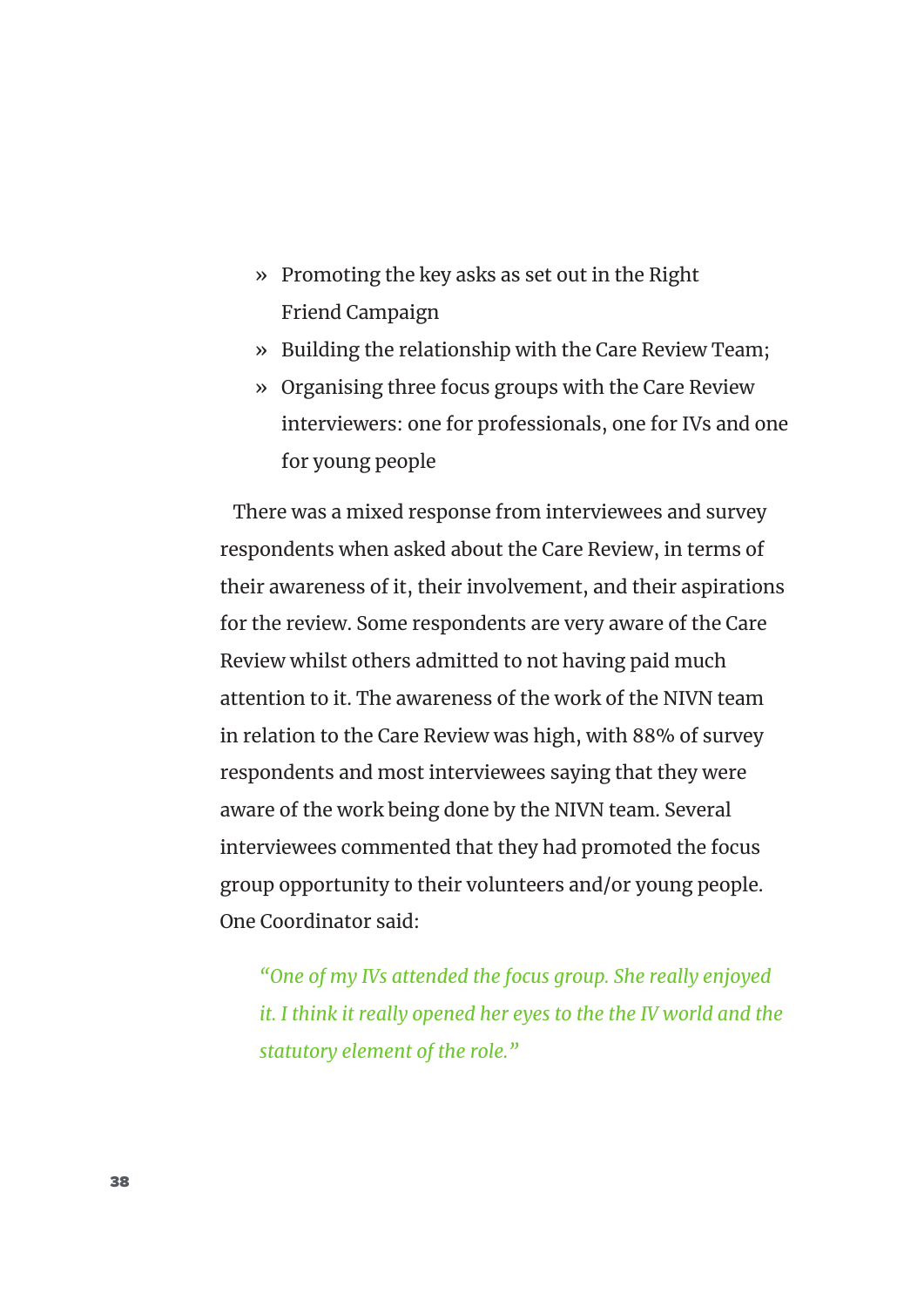The general consensus from those who have paid attention to the review, is that the best thing that could emerge is for role of the IV to be specifically recognised within any emerging recommendations. A comment from one Coordinator that typifies the general sentiment was:

*"It would be really nice if it's (the IV service) not mentioned alongside advocacy, in the usual way, but recognised as a stand-alone service."*

The Independent Care Review is due to publish its findings and conclusions in the spring of this year. Depending on what it has to say about the IV service, this could be a pivotal moment for the NIVN.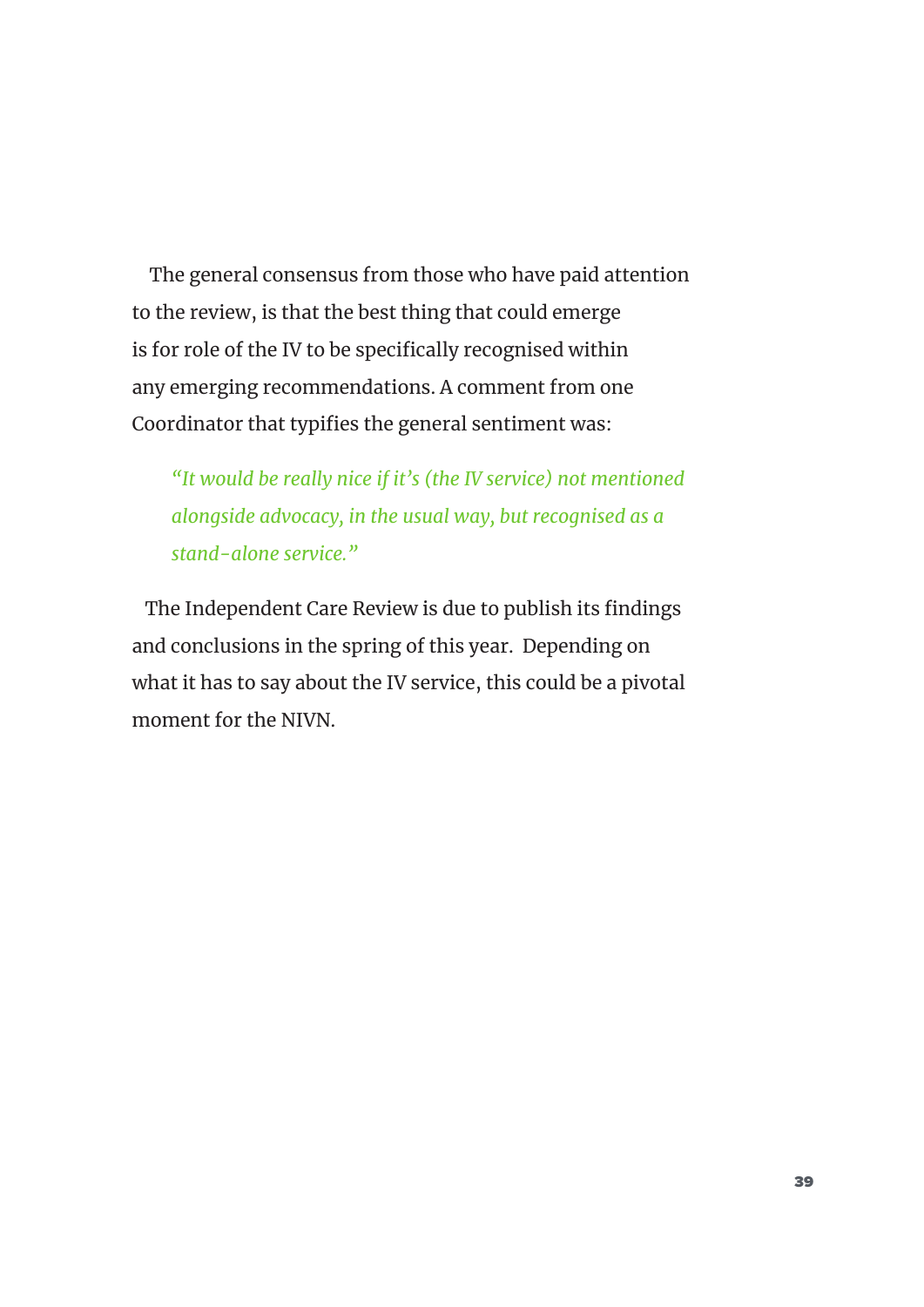## Objective 2

#### To increase the voice and influence of care experienced children and young people, and care leavers within the NIVN network, to ensure the growth of effective IV Services.

This objective has proved more challenging than first envisaged by the NIVN team. Despite this, there have been some unexpected successes and some key learning generated by the things that have worked and those that have been less successful. The principle of gaining more involvement from the beneficiaries of IV services is one that many of the network members strive to implement within their own service provision. The feedback from the interviews and survey respondents highlights that the involvement of children and young people ranges from involvement with volunteer/staff interviews; attendance and input at volunteer training and/or feeding back on service publications and resources. However, as one Coordinator put it:

*"It's great that they're (the NIVN team) trying to involve young people, but it's a challenge to do it locally, let alone nationally."* 

To support the work at a local level, the NIVN team has developed and disseminated a good practice resource on the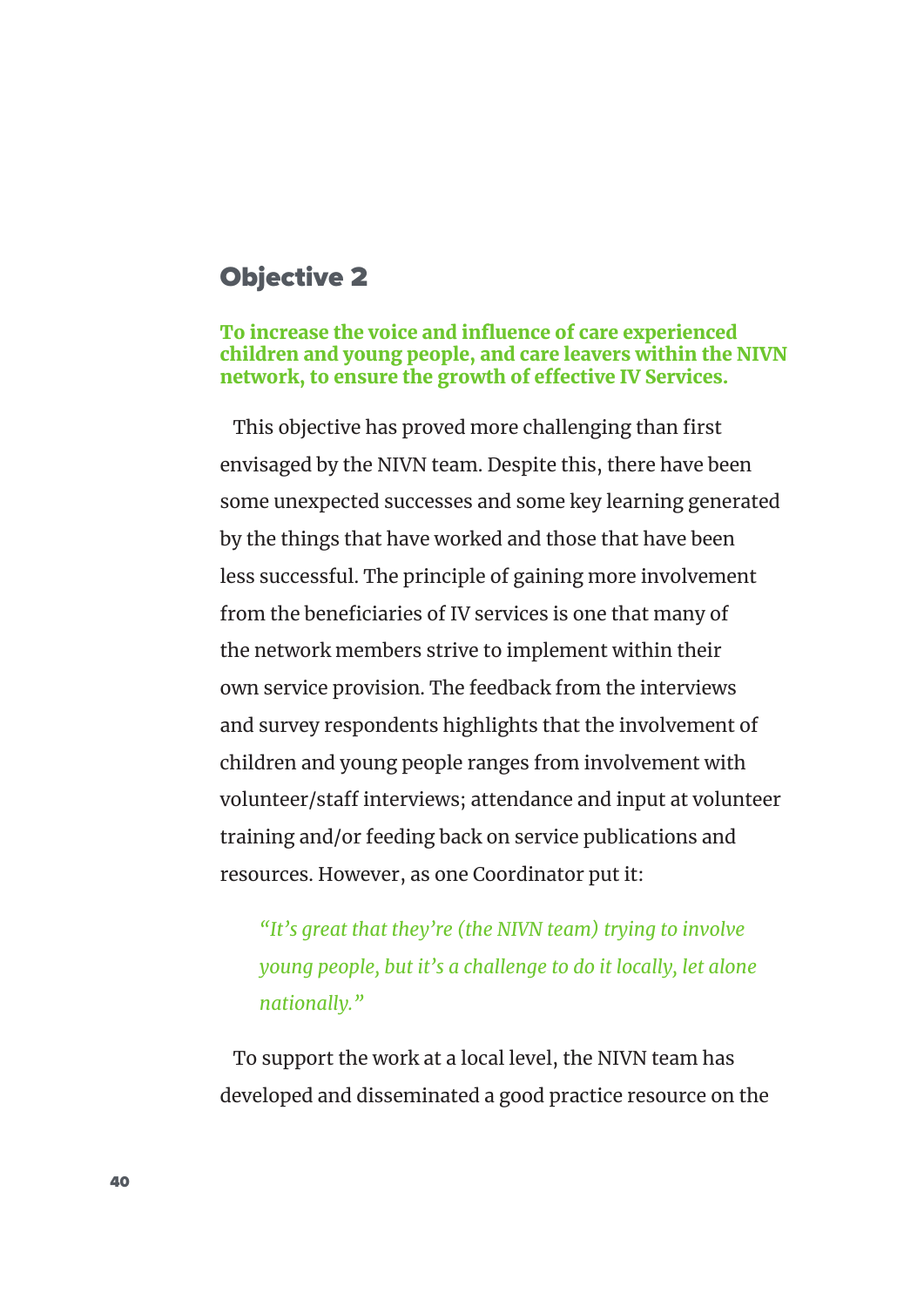principles of co-production and how to involve children and young people. The NIVN Manager and the Project Officer highlighted that where co-production has proved most effective in respect of their work has been with finite pieces of work. One noted success was the production of the campaign video – *'Independent Visitors – our Legal Right'*. To produce the video, a series of six cartoon workshops were delivered by a professional cartoonist. The children and young people who were interested in being involved were asked to commit to all six of the workshops which were run online. Eighteen young people were involved in the production of the video.

Where the NIVN team has experienced greater challenges, has been in relation to the work carried out to recruit young people to become Youth IV Champions. The role of the Youth IV Champions was envisaged as beneficiaries of IV services who could act as representatives for IV services and in support of the work of the NIVN team. The initial approach to this was promotion of the opportunity amongst the network and the organising of virtual 'hangouts' for young people to attend, with a view to the group forming organically from those events. This approach did not prompt a significant level of interest. Despite this slow start, the NIVN team has now recruited three young people who have expressed an interest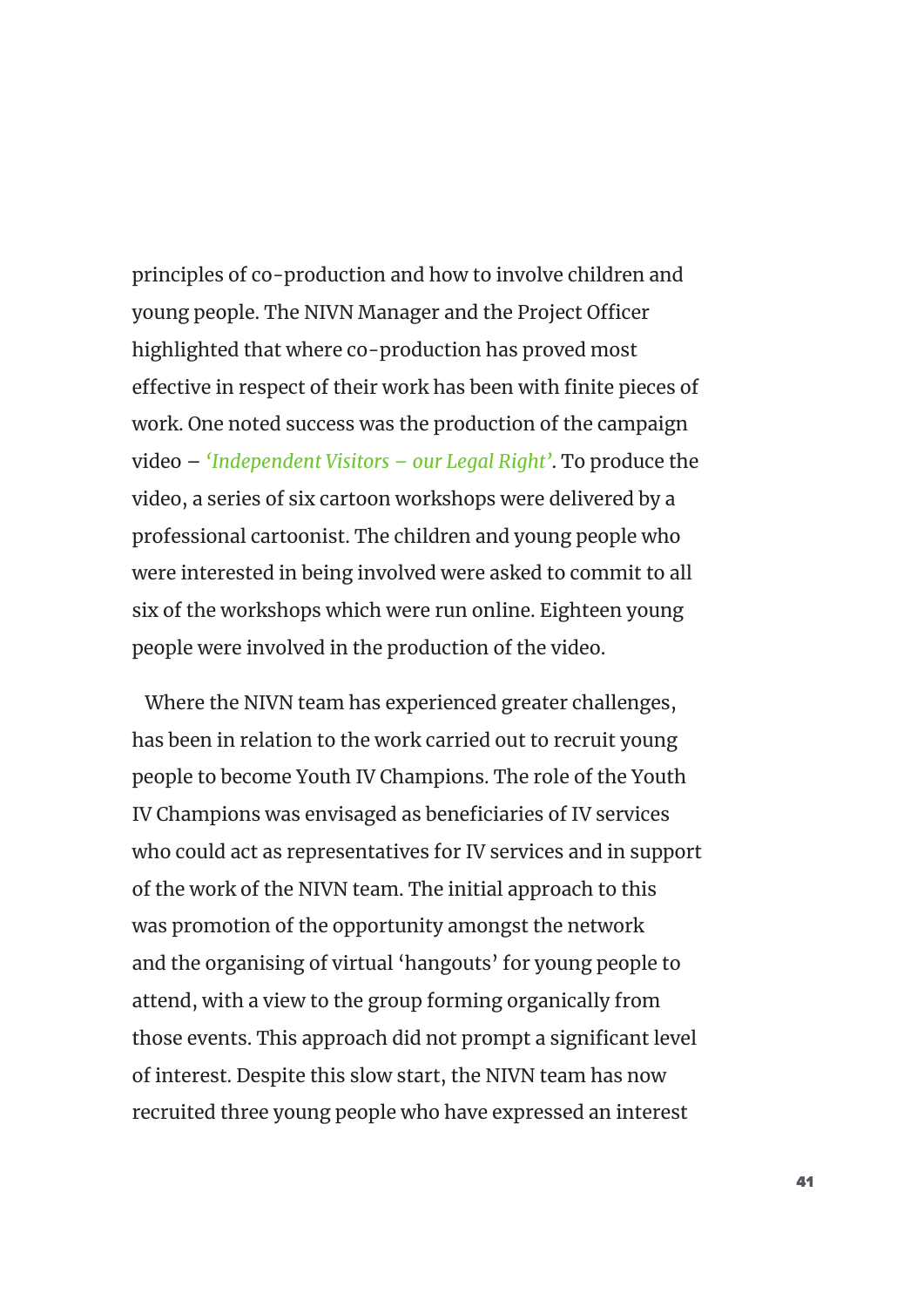in the role. Whilst the strategy around the approach to involving young people is being reviewed, there is still a desire to try to recruit more young people to the role. Alongside this, the NIVN team has also acknowledged that discrete pieces of work that inspire young people have worked particularly well, therefore this approach will continue to be incorporated.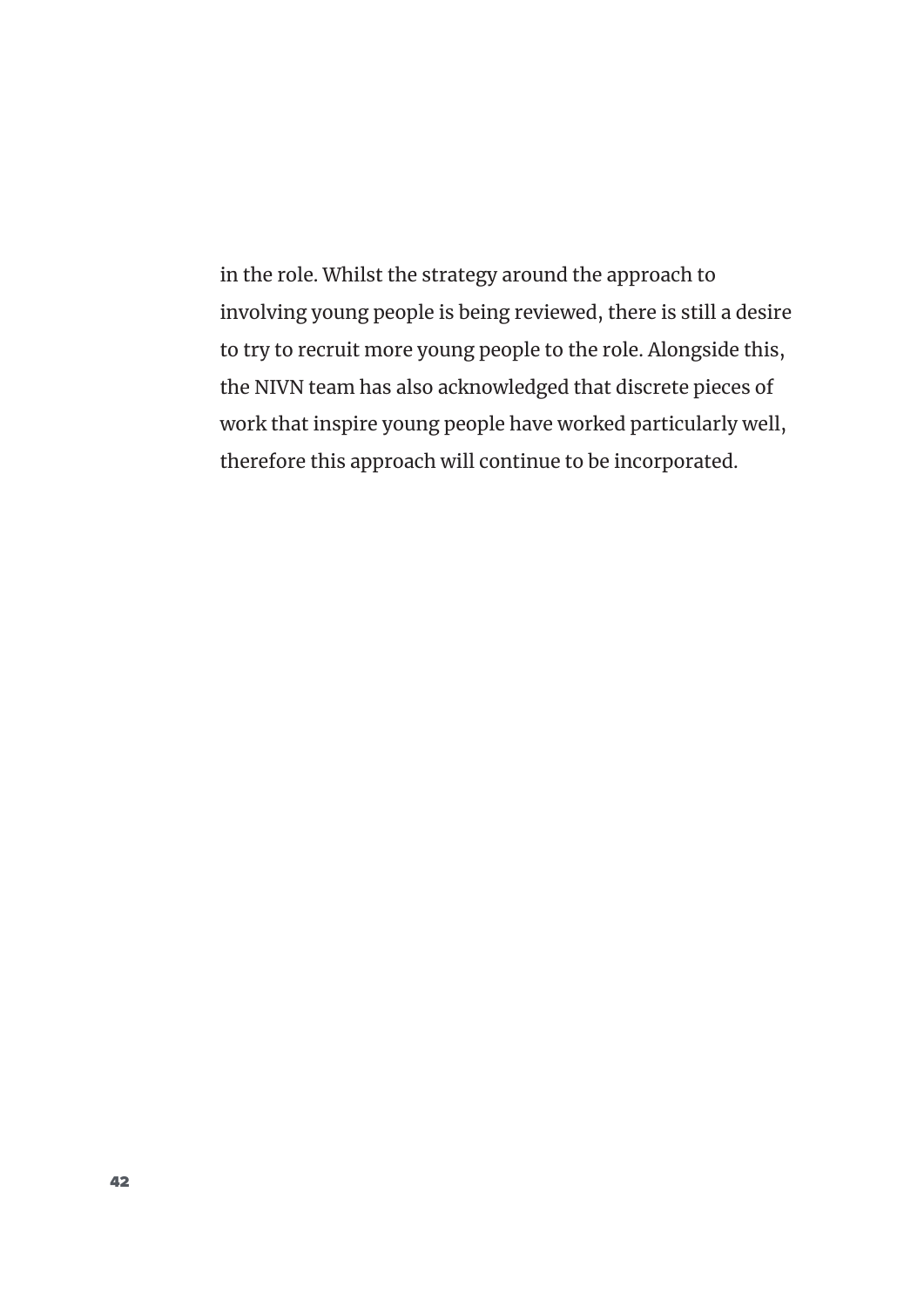## Objective 3

To improve the consistency, quality and reach of IV services to widen access to IV for care experienced children and young people.

### Coping with Covid

In March 2020, the country went into a nationwide lockdown as a result of the Covid-19 pandemic.

Responding to this has been one of the most significant pieces of work carried out by the NIVN team during this period of funding. The impact of Covid-19 and the restrictions that the pandemic has imposed on people's lives and how services are delivered, are still present although significantly different from what was in place during the periods of lockdown. The peer support element of the network and the opportunities that it offers to learn from both the NIVN team and the network as a whole, were of central importance during this time. There was a noticeable difference in terms of practice and delivery when speaking to interviewees for the interim report in 2020 to speaking to them for the compilation of this report in 2021. At the interim stage, many of those within local authorities had been prevented from using online platforms due to concerns around security. This is no longer an issue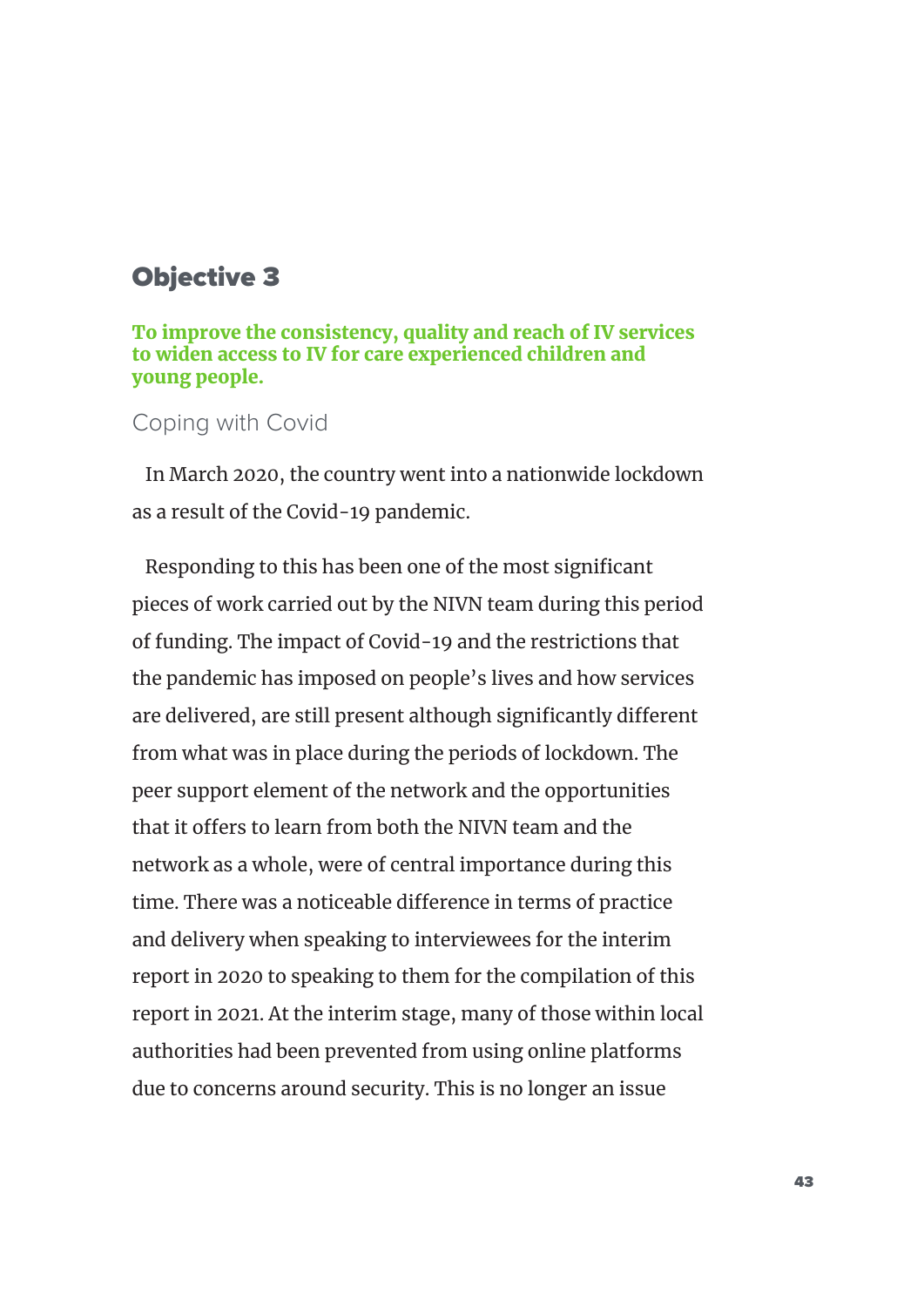and all those interviewed were making regular use of online platforms for communication. Many of those interviewed reflected that it was as a result of them becoming aware of how others were coping and responding; as well as being able to feedback as to what others were doing to their Managers, that allowed them to move their own services forward and/or bring pressure to bear on their local authority:

*"When it first happened, we didn't really know what to do, I don't think anyone did, so we ground to a bit of a halt. Hearing what others were doing really helped us to get things back up and running again."* 

*"During the first lockdown I felt really supported by being*  part of the network. It was excellent, helped me to feel like I *wasn't working in isolation."* 

*"Having the support of the network and the NIVN team was extremely helpful during the pandemic. People were sharing really useful resources such as risk assessments and creative ideas like sunflower growing competitions."*

To assist with some of the early concerns around online security and use of platforms, the NIVN team compiled and disseminated a resource on how to work safely online and how the different platforms operated.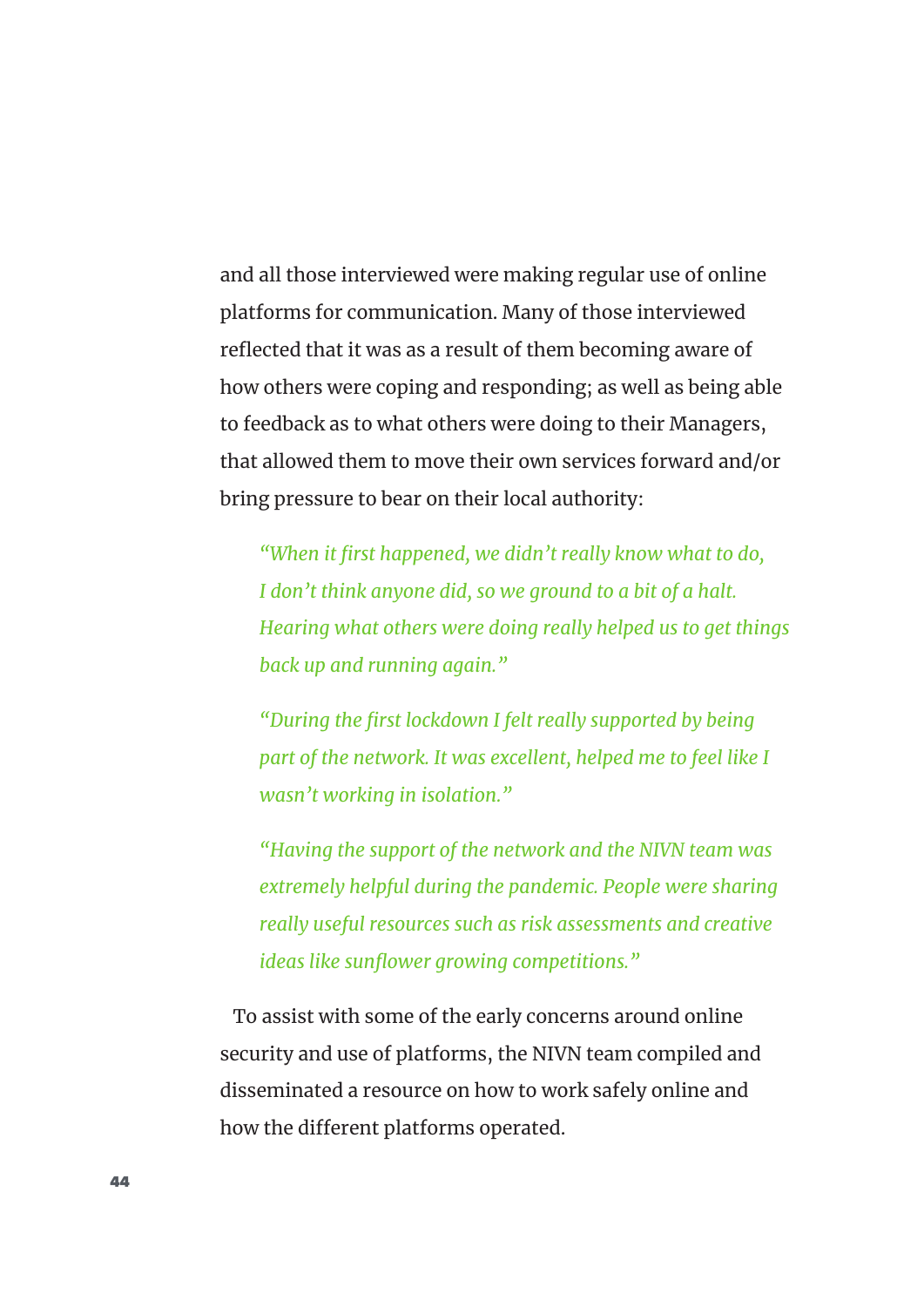#### Regional Groups

All the regional groups went online during the pandemic. For most this has resulted in a higher level of attendance. One of the biggest barriers to attendance, particularly for those working part time hours, that has been consistently highlighted by network members was the time that travelling to and attending a meeting took up. 93% of respondents to the survey said that the meetings moving online had made it easier for them to attend; 43% intend to keep their meetings online and 50% are going to do a hybrid of online and face to face moving forward. Moving the meetings online has also made it much more accessible for the NIVN Manager to attend each meeting; particularly given that in some regions they decided to meet more frequently in order to support each other during this period. The regional groups are generally highly valued by those who attend regularly and the attendance of the NIVN Manager at these meetings is also appreciated. 91% of survey respondents agreed or strongly agreed that sharing ideas about how to cope with the pandemic was part of what they had gained from attending the group, and 93% agreed or strongly agreed that a benefit of attending was keeping up to date with the work of the NIVN team. Interviewees also echoed these sentiments: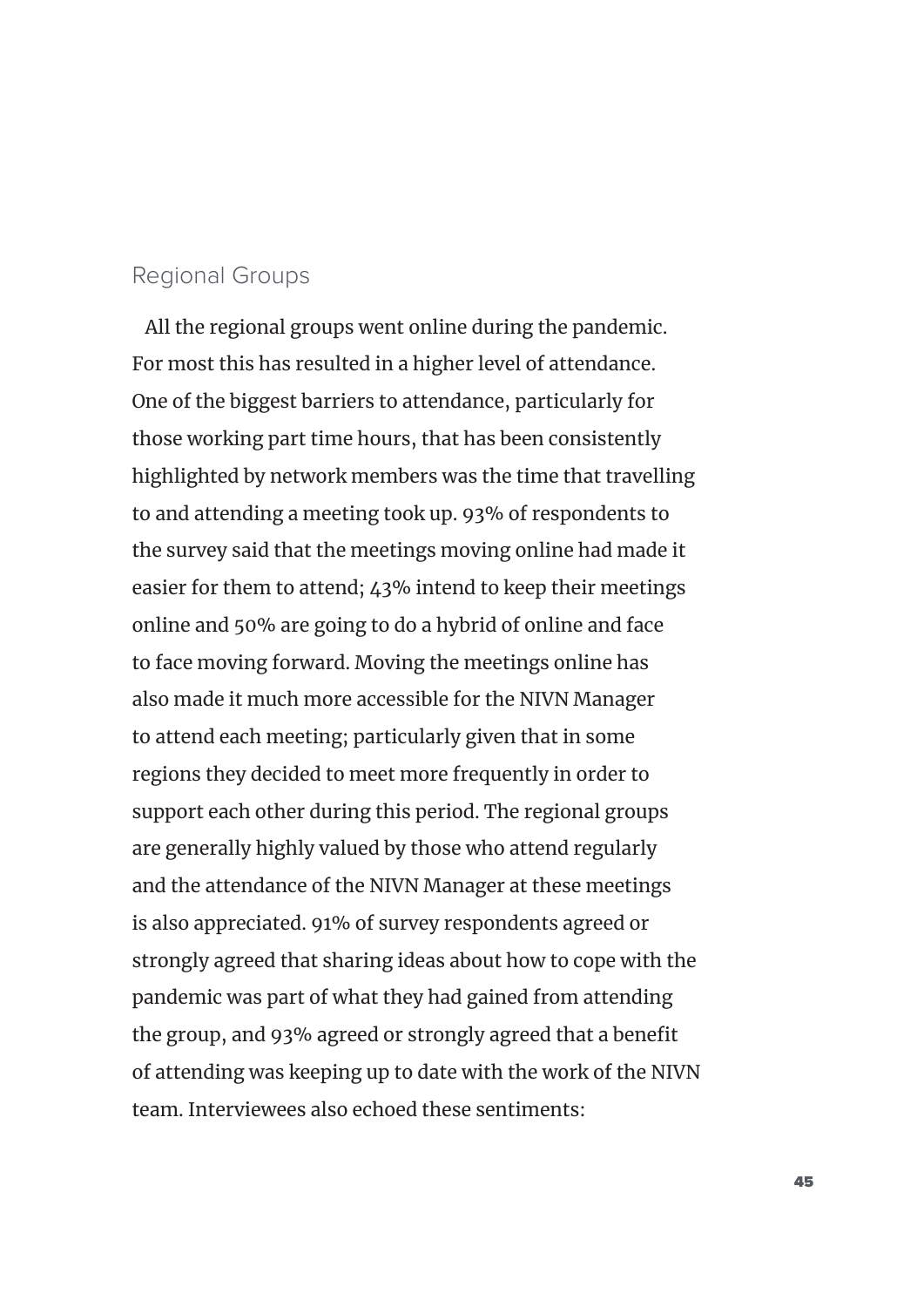*"The group has been so useful during this time for sharing resources relating to Covid and hearing about other people's perspectives. It really helps to share practice and to talk about risk."* 

### *"The group provides moral support and professional advice."*

Whilst the general consensus about the regional groups was positive, there were one or two dissenting voices who felt that due to the diversity of providers present there could be some significant differences in practice, which led to a sense of providers judging what others were doing.

The NIVN Manager has noted that the meetings tend to be more productive where there is an agenda in place and a structure to the meeting.

### National Standards for the Provision of Independent Visitor Services

There is a strong consensus amongst network members about the ongoing importance of the National Standards for the Provision of Independent Visitor Services. The development of the standards was one of the first pieces of work that was picked up from the South East Regional Group and completed and disseminated by the NIVN team.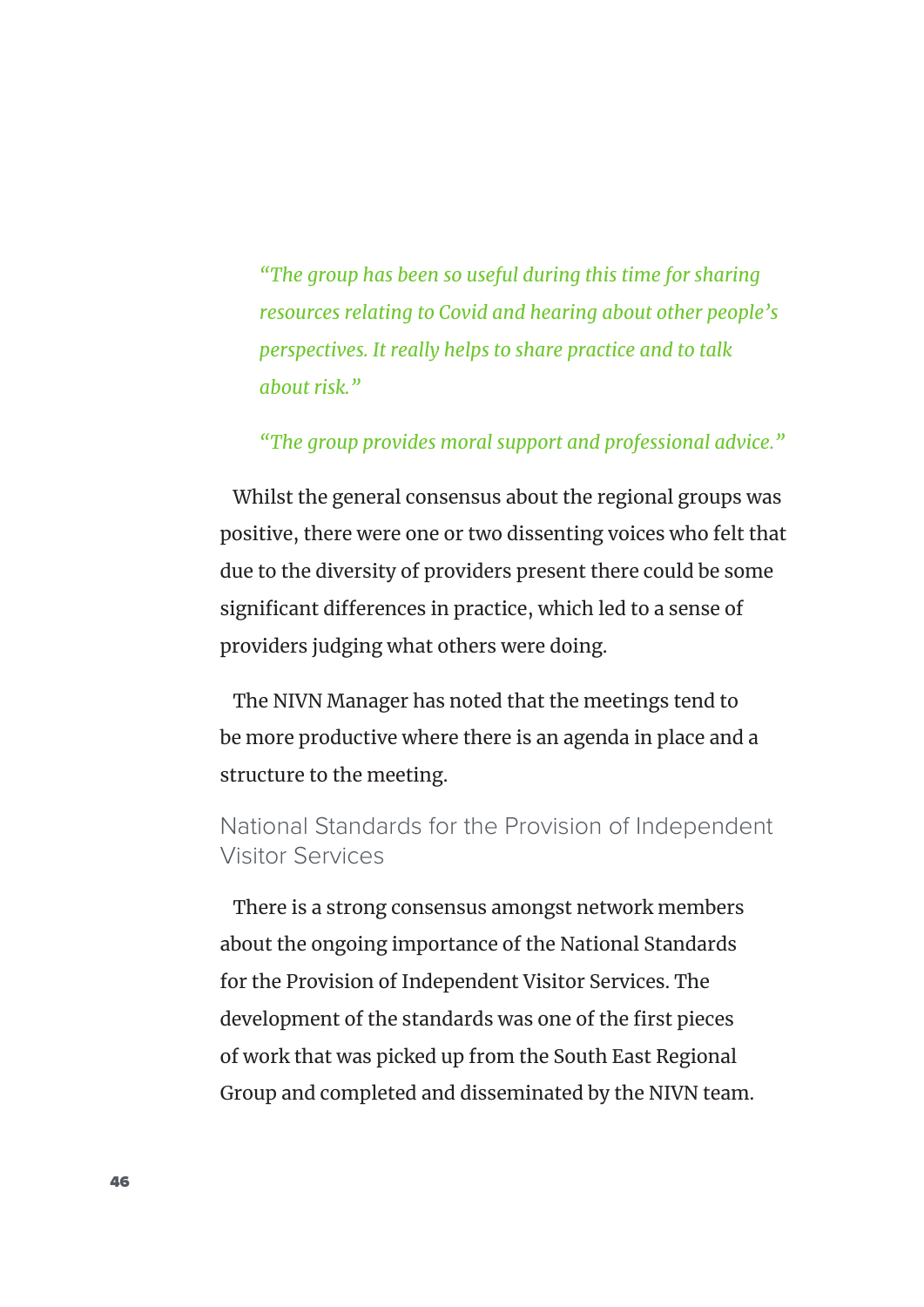Interviewees commented as to how their conversations at both a service level and regionally retain the standards as the benchmark of good practice. One Manager said that they use them as a reference point *'for every team meeting'*. Those who were newer in post said that they had used the standards as the basis for establishing their service provision, with one referring to them as her *'Bible'*. 95% of respondents to the survey said that they have either fully implemented the standards or have implemented them *'as much as resources will allow'*. A common theme from both the NIVN team and several of those interviewed for this report, is the desire to have the standards officially endorsed. This has been part of the NIVN team's agenda from the introduction of the standards, however the DfE have not shifted from their position in terms of not viewing it as their role to endorse the standards. The NIVN Manager has emphasised that the NIVN will continue to hold this a priority outcome moving forward. The standards were due to be reviewed during this period of funding, however there is a strong sense that they remain fit for purpose, which has led to this piece of work not being prioritised.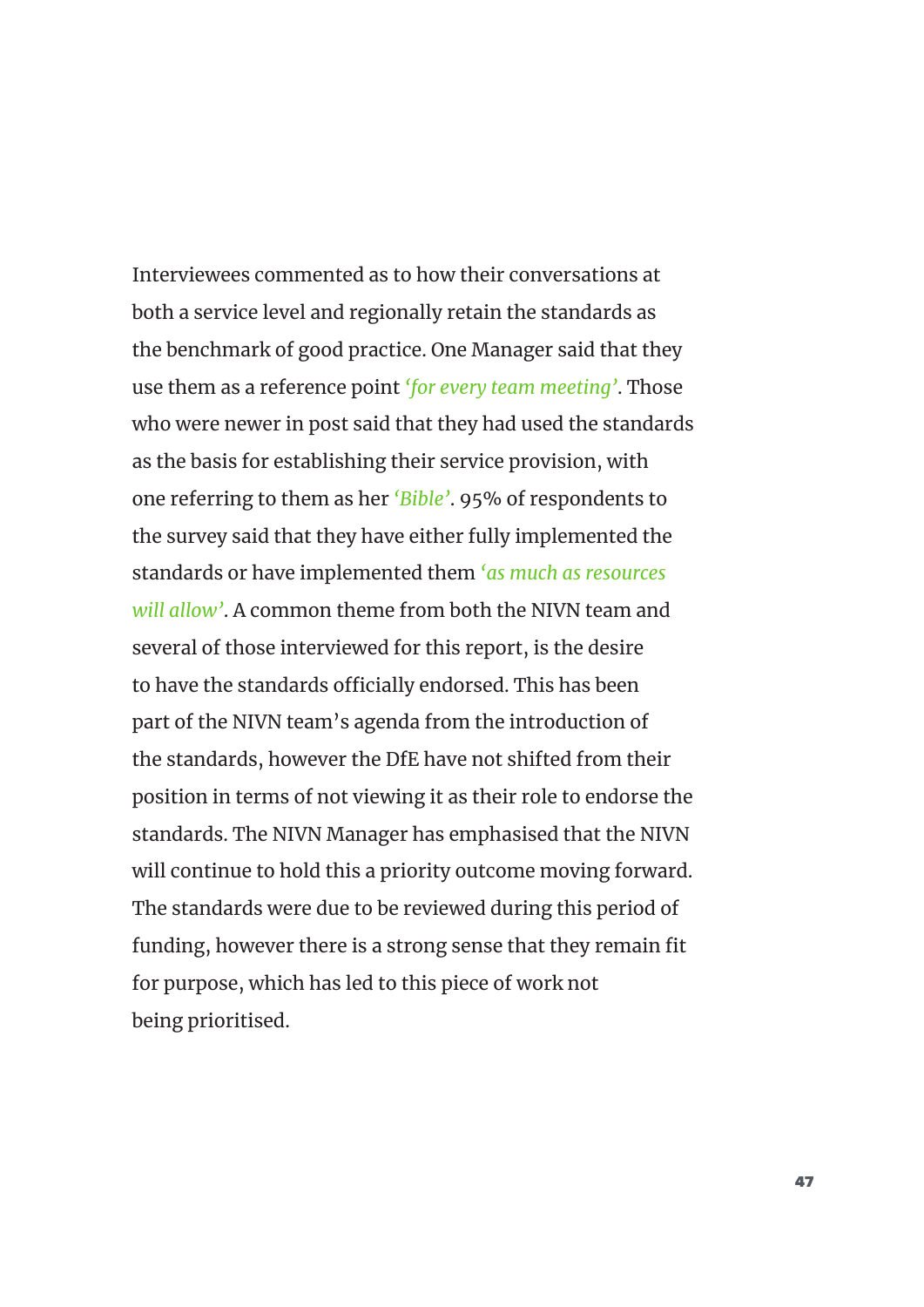### Working Virtually – Children and Young People

The NIVN team has taken a proactive approach to supporting IV Coordinators to maintain their services during this challenging period and encouraging network members to share resources and creative ideas. Most of those interviewed talked about the challenge of maintaining their services during the periods of restrictions. Young people were fatigued with the amount of meetings that they had to do online and IVs were often struggling to engage them. In recognition of this, the NIVN team organised some online events that were open to all young people. These included 'froglife' workshops that were offered by the son of the one of the IV Coordinators, as well as the animation workshops. Comments from those who participated included:

*"It was good to be able to have another activity when visits are so limited. We shall certainly have to keep our eyes open for reptiles and amphibians when we go out for walks."* 

*"I so appreciate you supplying us the context for us to base our catch up session around. It was really nice to have the pressure taken off from talking to each other to having something to focus on and watch / learn together."*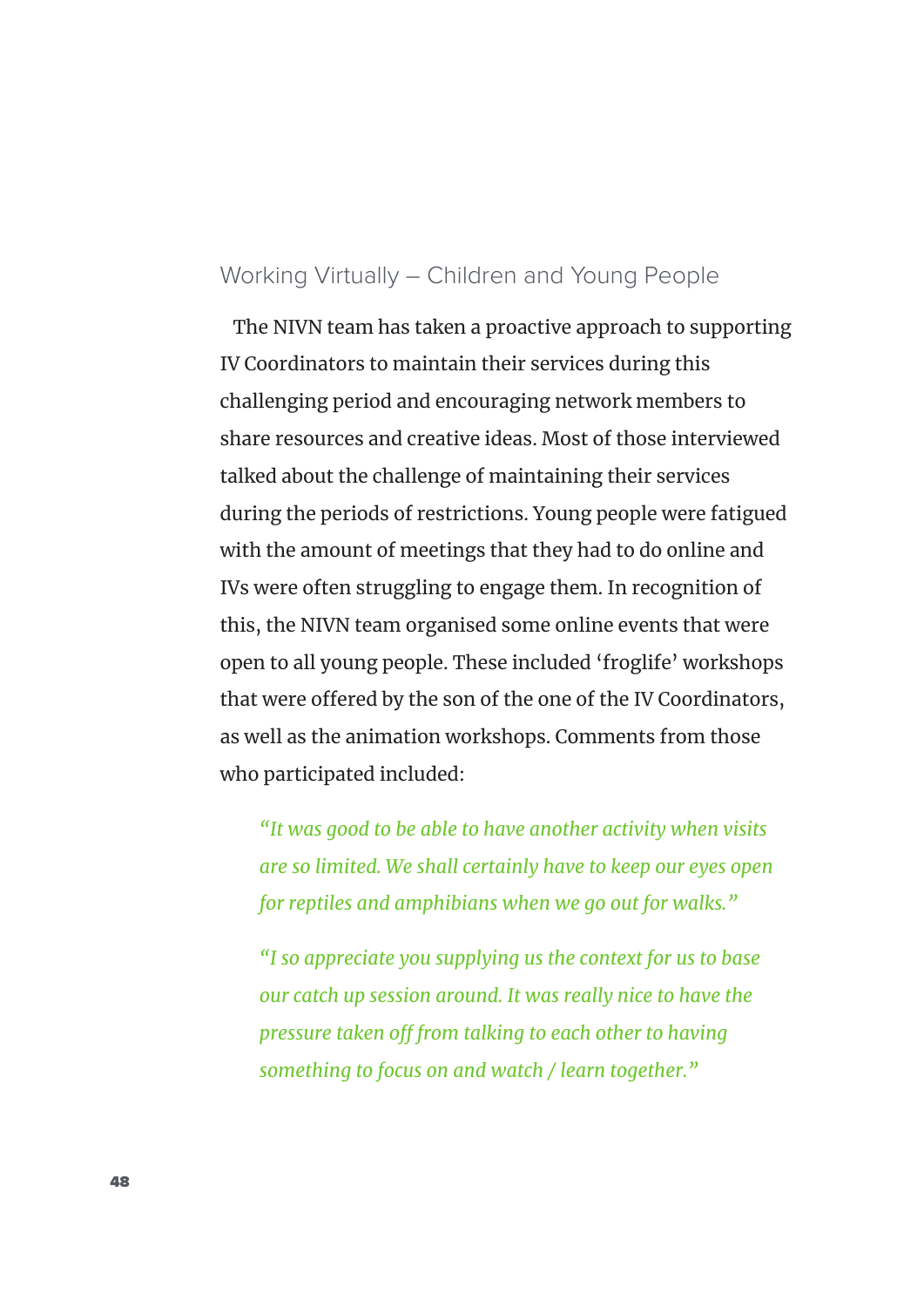The NIVN Manager also mentioned how proactive IV Coordinators have been at sharing ideas as to how they have engaged young people online such as baking and/or art and craft activities.

### Working Virtually – Volunteers

There has been a mixed response from IV Coordinators and Managers regarding the use of online platforms for the recruitment and training of volunteers for the IV role. Some have embraced this option fully and intend to continue to incorporate elements of this practice moving forward. Others feel that in-person training and interviews are preferable. There is a general reluctance to match an IV to a young person without there being at least one face-to-face meeting with the volunteer. The NIVN team responded to some of the early concerns about this way of working by offering a session on training delivery via virtual platforms. The session was attended by thirty-eight IV Coordinators and the evaluations and interviews of those who attended highlighted that the event had been really valued:

*"This was a brilliant event and I really enjoyed sharing learning points. More of this around relevant themes please."*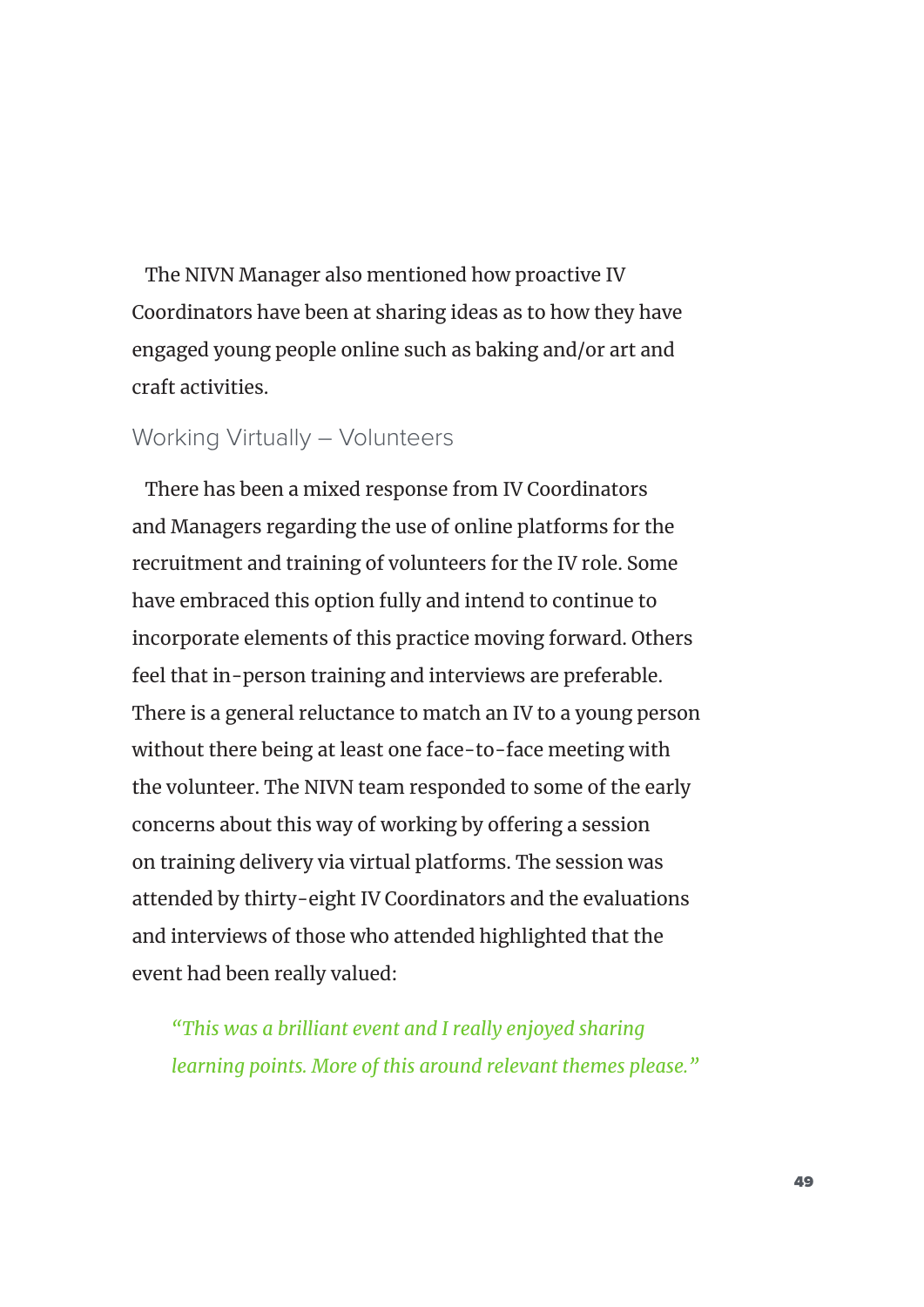*"I think it all went really well apart from a few technical issues which you are always going to get, it was a great opportunity to share with and learn from each other."*

Moving forward, it will be interesting to see how many services continue to incorporate online ways of working into their practice.

### Huddle

As noted at the interim stage, the pandemic has prompted a step change in the use of Huddle by network members. Previous evaluations highlighted that whilst IV Coordinators and Managers were aware of Huddle, they often didn't find the time nor were particularly motivated to access it. For this evaluation, interviewees have commented, unprompted, on how useful Huddle is:

*"Huddle is really helpful for that wider support and learning from each other. We posted the other day about quite a serious issue that arose and it was really helpful to get other people's points of view and the peer support."* 

*"Huddle is great, useful things just pop up on there all the time."* 

*"If there's anything I need to check out then you can just put*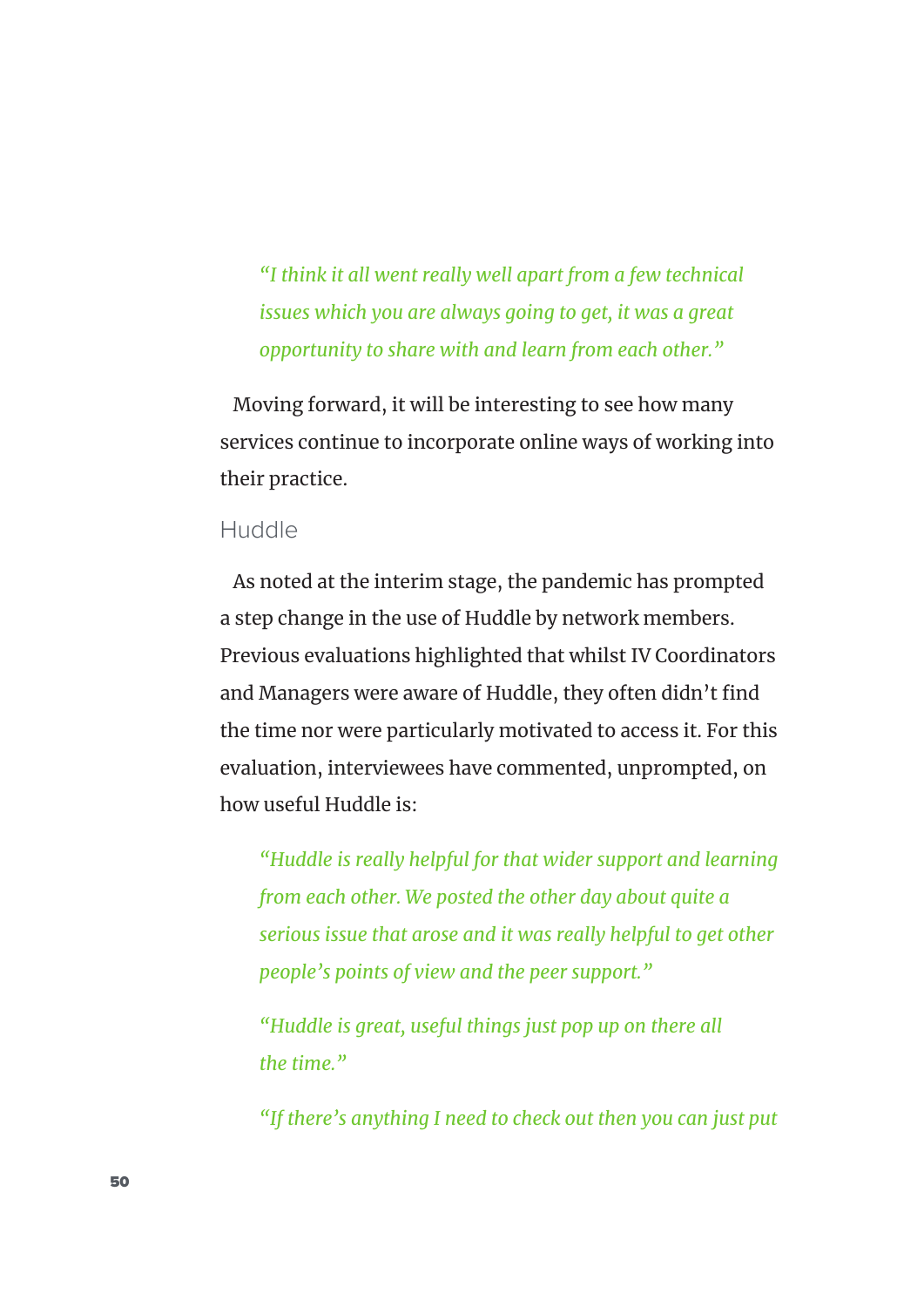## *a question on Huddle and lots of responses come back. It's also good for pinching other people's ideas."*

## Development of Learning Resources and Reaching Under-Represented Groups

The original vision for this piece of work was the development of a learning resources group who would take the lead on developing resources focused on issues that present challenges for network members. This includes how to reach under-represented groups such as those placed out of area, children and young people with disabilities and those at risk of exploitation. The NIVN Manager highlighted that it had been a challenge to bring a group together, and to make progress in relation to these issues in light of the many other demands on people's time. As a result, whilst some work has been done on this, it has not had the momentum originally intended.

### Out of Area Matches

The issue of how to match young people who are placed outside of their local area has been an ongoing challenge for network members. 99% of survey respondents said that this is something that they would like the NIVN to support them to address. Currently, there are a number of ways that network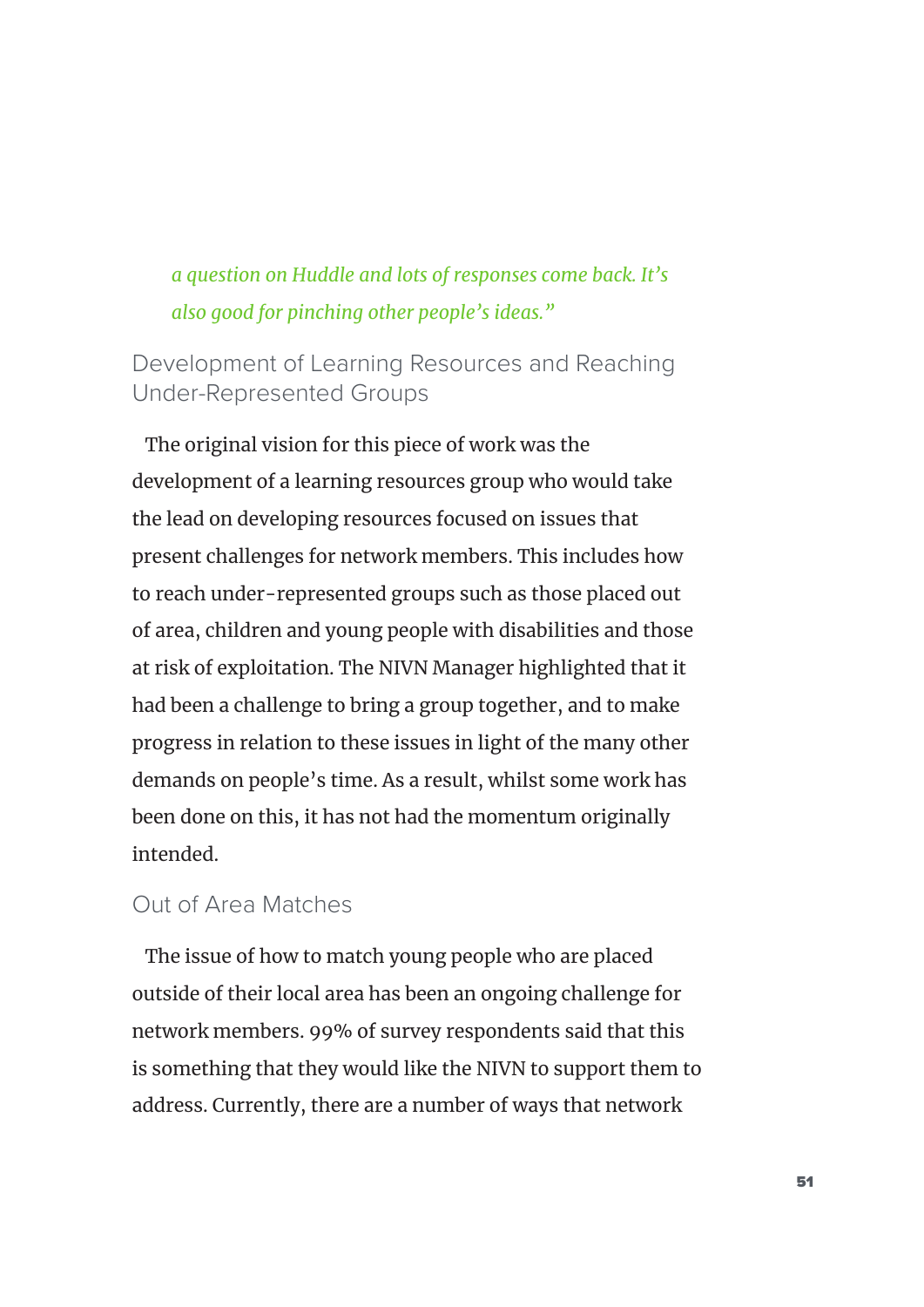members approach this issue including:

- » Spot purchases this is more common amongst local authority providers. Most IV Coordinators expressed resistance to this and concern about the cost and how to assess the quality of the provision offered.
- » Volunteers being willing to travel several providers ask volunteers, at point of recruitment, as to whether they are willing to travel out of area to see young people. Some have been able to match all their young people via this option.
- » Local recruitment in the area where the young person is placed – the pandemic seems to have brought an increase in the use of this option as providers can now train and support the volunteer using online platforms.

The issue of reaching under-represented groups of young people was addressed via workshops at the conference but there is a recognition amongst providers that this, alongside recruiting diversity amongst volunteers, remains an area that they are keen for the NIVN team to offer further support with.

Where the learning resource group has had success is with the development of a set of training principles. There has long been recognition that across the network, the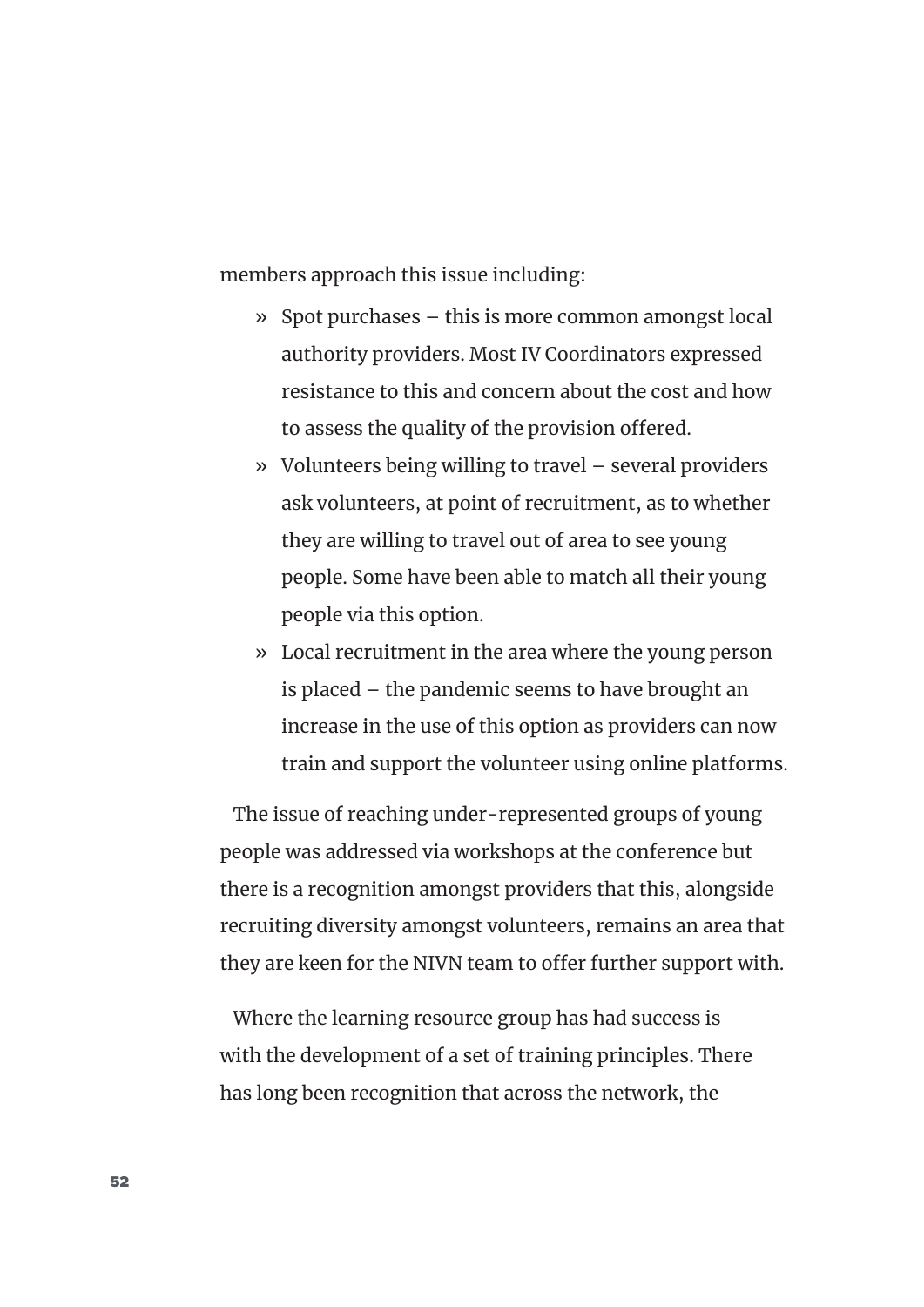range of training and the length of training that volunteers are asked to commit to, covers the spectrum from a few hours of training to several days. To address this, a group of practitioners, working with the NIVN Manager, have developed a set of training principles and accompanying selfassessment audit tool, that will allow providers to benchmark the content of their training. The NIVN Manager said that the aspiration is to attempt to create some consistency across training provision without blueprinting a training manual. This work has recently been completed as a first draft and will be disseminated to the wider network during the course of the year.

### Conference

In November 2021, the NIVN team hosted the sixth NIVN conference in Birmingham. The event was scheduled to run in-person and promotion of the event was timed just prior to the outbreak of the Omicron variant. 90 delegates signed up to attend with 70 attending on the day. These events are incredibly popular each time they run. Those interviewed, who had attended, were really happy that they had been able to meet with others in person and very positive about the content of the day. They also commented on how much they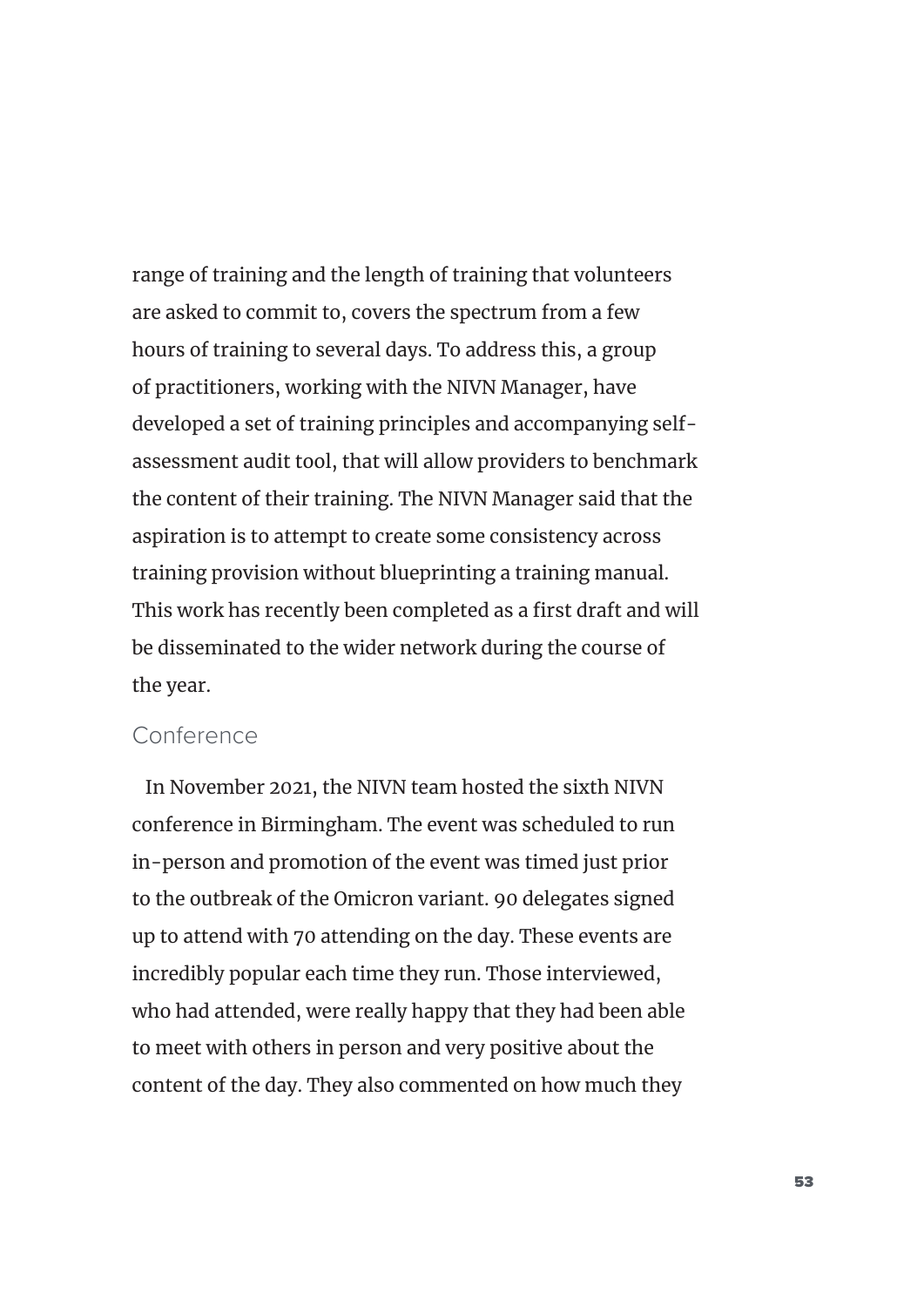gain from being able to network with each other. The event was evaluated and comments from the evaluations include:

*"I do think it's really important for IVCOs to get together from all the different types of services as we can all learn from each other. NIVN's work is important and I have been battling today with a Manager about allocating enough hours and using NIVN's National Standards and Guidance…"* 

*"It was so good to be able to meet people in person again after all the time and also to spend time with our local regional coordinators."* 

*"Networking generally was great. Learning from others and feeling part of a much bigger group of people with the same challenges."* 

*"It was fantastic to meet people from my region and from across the country, not least as I started in my role as Coordinator in February 2020 just before lockdown, so meeting people in person was really enriching and life-enhancing…."* 

A key theme in terms of any changes to the conference format was to consider trying to fit less in to the day, and to allow more time for certain topics.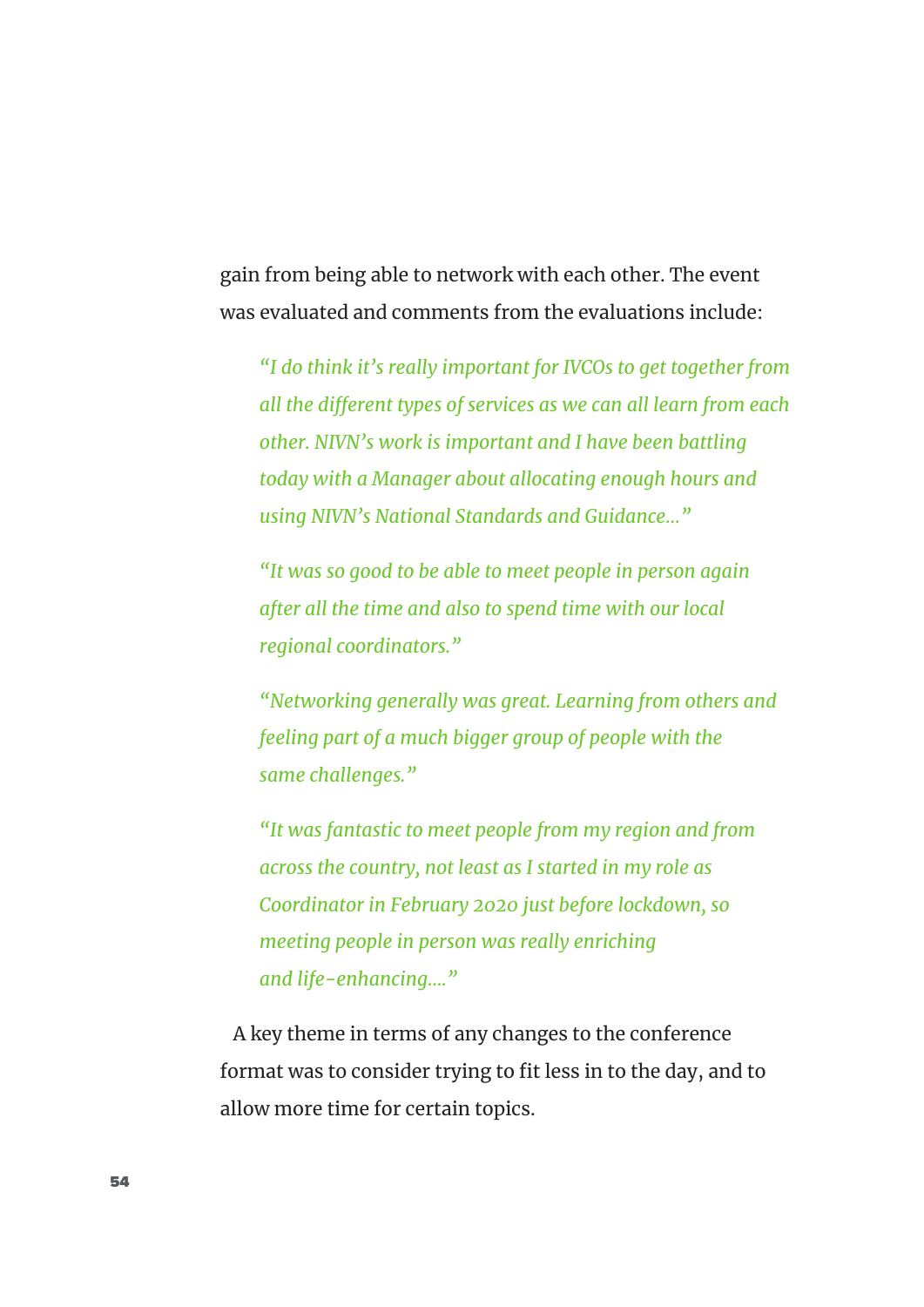## Objective 4

To conduct research and evaluation to evidence the impact of the IV relationship on care experienced children and young people and care leavers.

Progressing this objective has presented a challenge for the NIVN team and there has been a recognition that what was originally envisaged is not the best approach to the work. The NIVN Manager said that the original outcomes framework that was developed previously will be completely reviewed. As a first step in progressing this work a survey has recently been conducted amongst network members who were asked to provide information on what they are currently doing to measure outcomes. This has prompted fifty-two responses and a lot of *'rich data'* for taking this work forward. Amongst interviewees, there is an increasing recognition of the importance of being able to evidence outcomes. Comments from interviewees that typified this response were:

*"I think it would be useful to have more evidence about the value of IV matches to young people as that would help with commissioners and key bodies such as Ofsted."* 

*"Having an evidence base could assist with the role being taken more seriously."*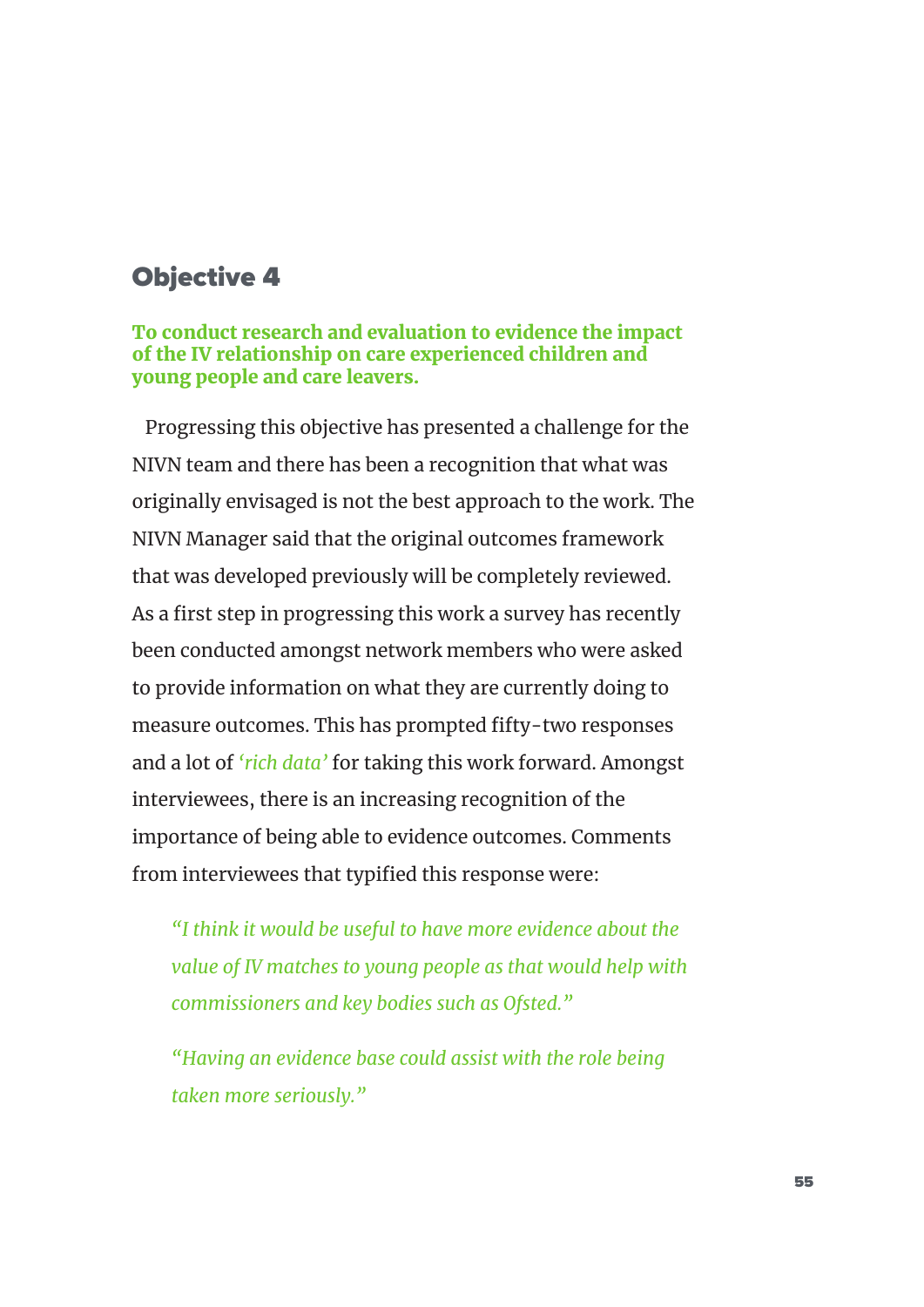*"More information around how to measure outcomes, how to show what you're achieving and whether it's good value would be really helpful."* 

The NIVN Manager detailed that the next step is to come up with some tools for providers to use to measure outcomes. More extensive work around this objective and seeking external support with it has been written into the plan for the next three years.

The third Freedom of Information data request that forms a central part of this objective was intentionally delayed due to Covid and the impact that would have had on the numbers of young people being referred. The NIVN Manager felt that this would have *'skewed the data'* in such a way that it would not have provided a useful comparison to the two previous reports.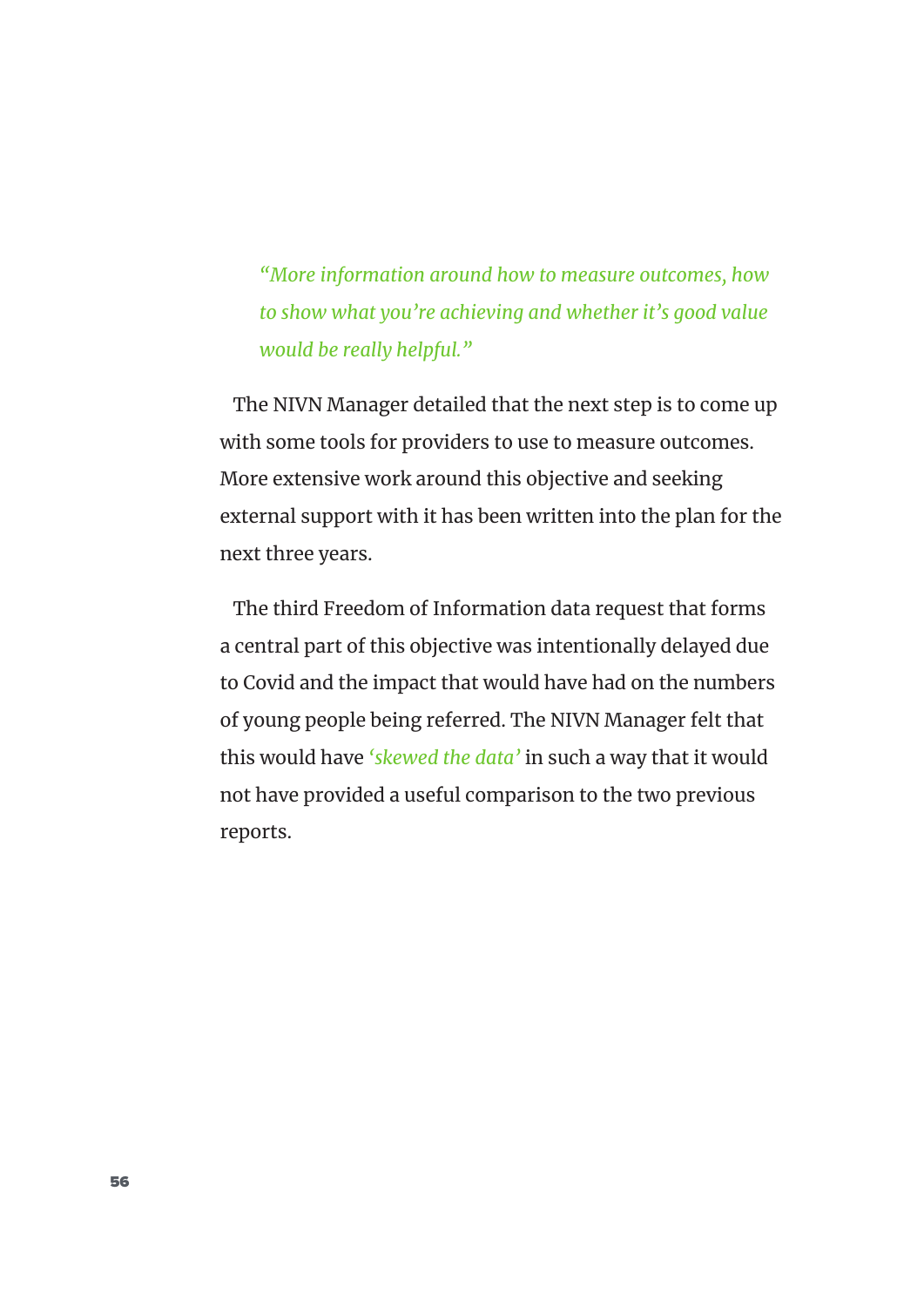# Objective 5

### One care leaver will strengthen their training, employment and professional development outcomes.

Due to the complications of recruitment and induction within the constraints of Covid, it was decided that it was not in the best interests of the work of the NIVN team to progress this objective. The NIVN Manager highlighted that it would have been too complex to try to ensure that the young person received the support that they would need in order to feel effective in their role. She felt that trying to provide sufficient support would have detracted significantly from the time that she would have had available to support network members and meet the service objectives.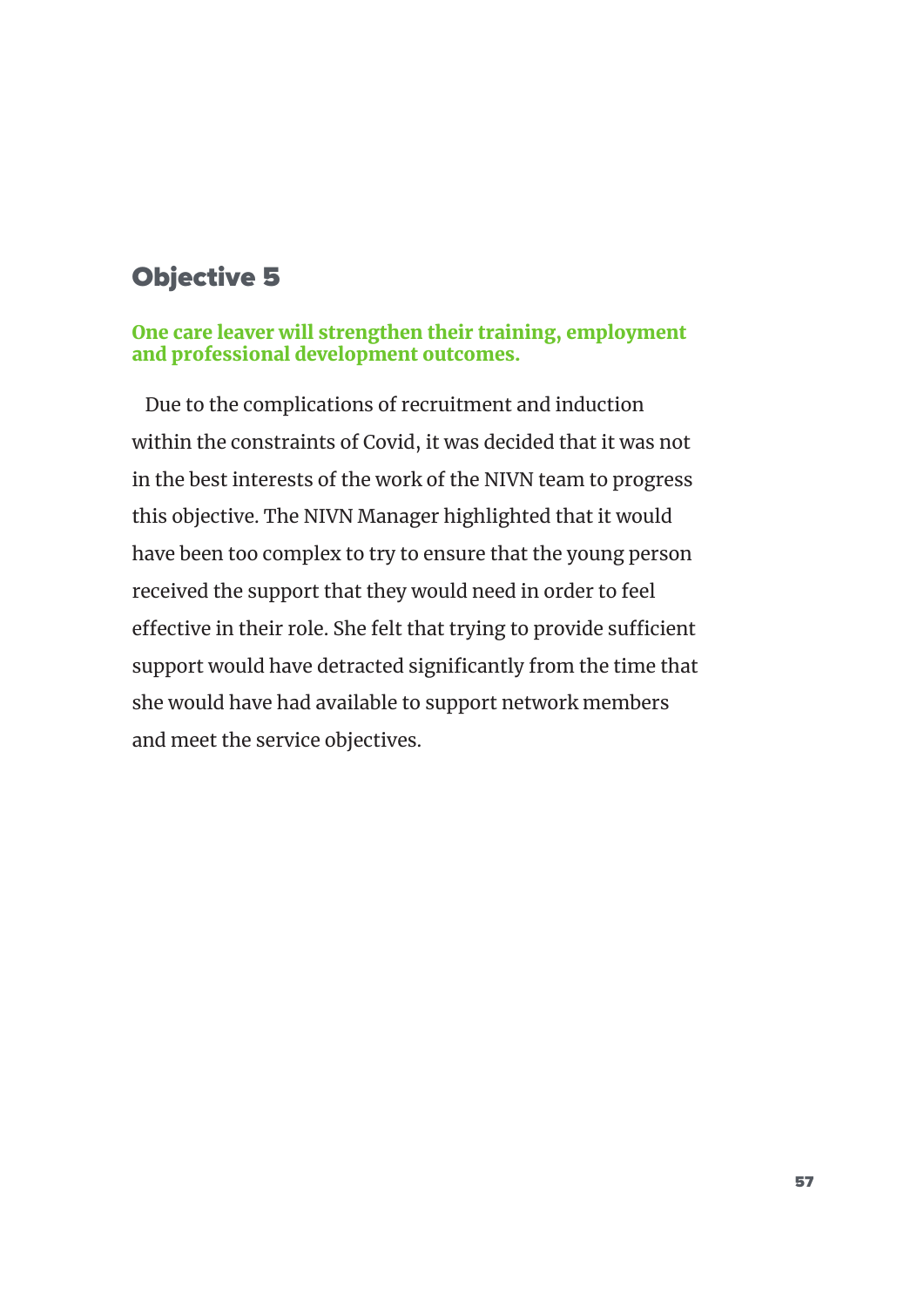## Objective 6

#### Work towards sustainability of the network by 2022.

This objective has been achieved. In December 2021, the NIVN team were informed that they had received further funding from the Tudor Trust, as well as the funding requested from the Barnardo's Foundation. This has secured the future of the NIVN team and its central and, as seen by network members, essential role for the next three years. Comments from network members about the value of the role of the NIVN team highlight how important they consider the support to be:

*"It (the network) has always been so helpful to me. It helps me to feel less like an island in my local authority and members are so generous in sharing best practice. I don't know what I would do without it."* 

*"I think the network provides a really good support structure, particularly for those who are new into the role. It's a way of ensuring the quality of what we all do and helps us to challenge local authorities around what they should be doing."*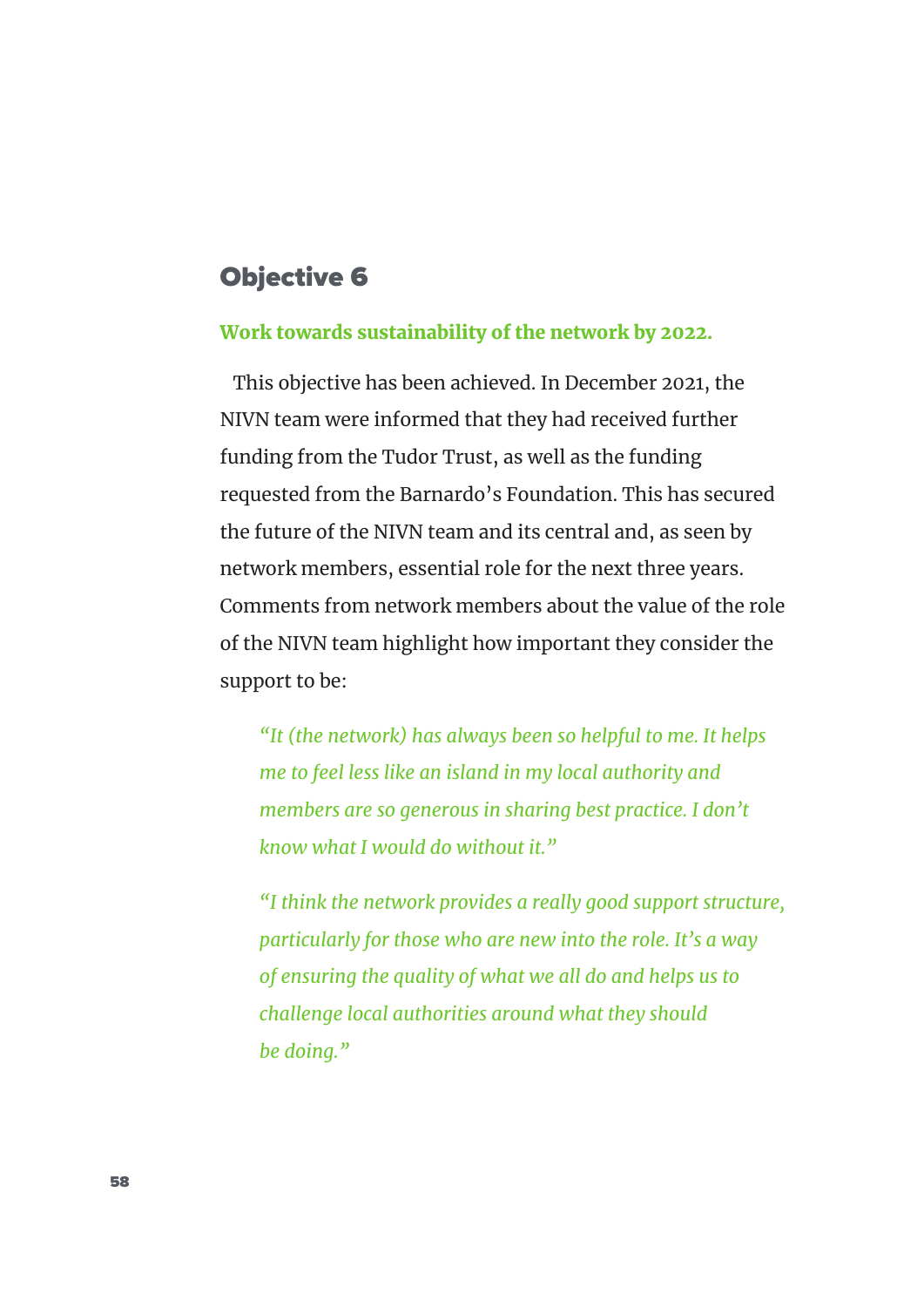*"I think the team are of great value. I don't think I would still be in the role without the support of the team and the wider network when I first took on my role and had to set up the service in our area."* 

*"I have found the support from the NIVN invaluable… particularly as all the services are managed and run completely different to each other. The NIVN facilitate a central forum to have these discussions to enable us to develop our services and share best practice."*

Interviewees gave particular praise to the NIVN team and the amount that is achieved with the small resource available. A comment from one Coordinator captured the essence of this feedback:

*"The team are great. They are really passionate about the work that they do and always willing to help and support."*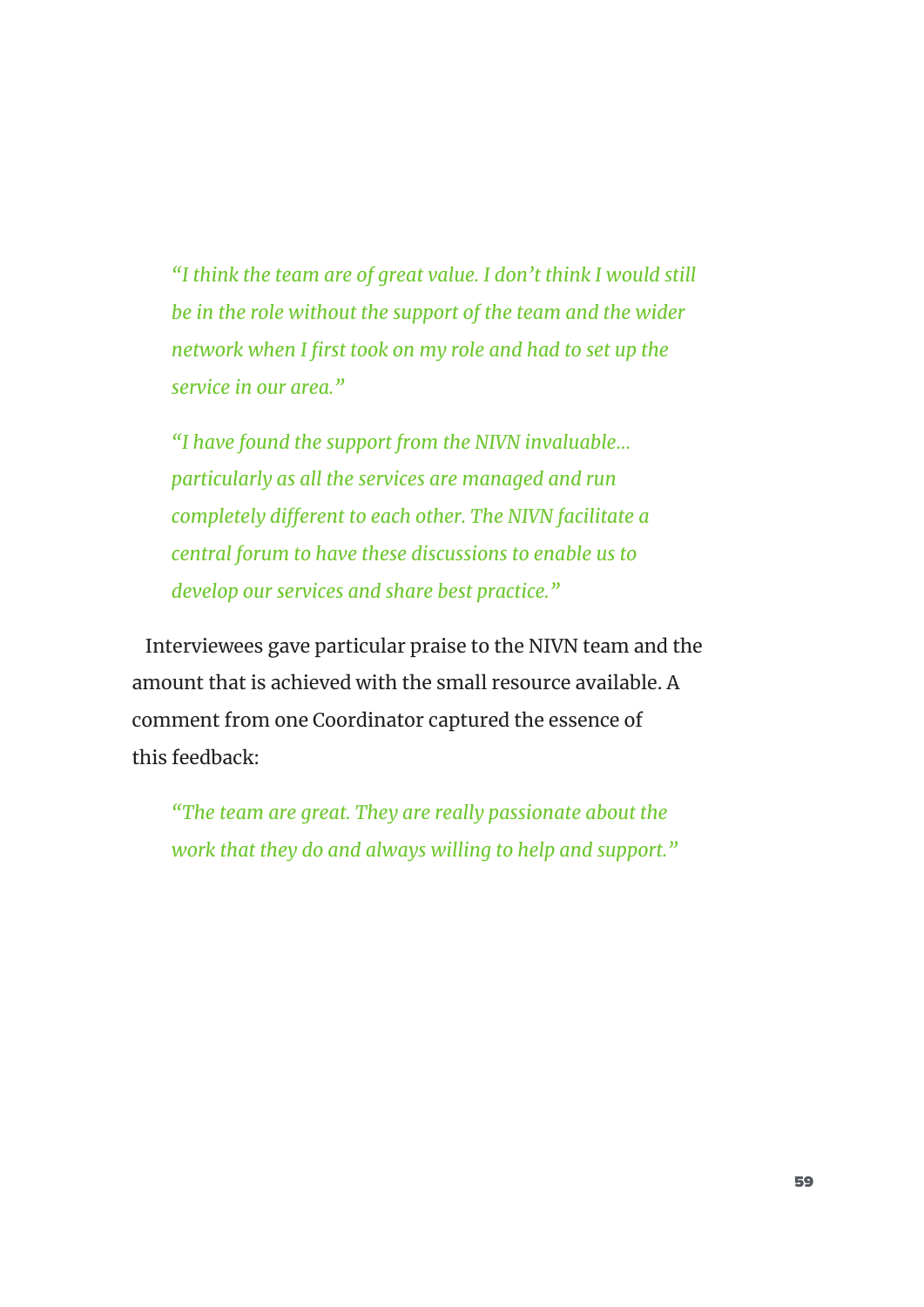# Conclusion

At the interim stage of the evaluation the main theme was the pandemic and how network members and the NIVN team had responded to the challenges presented by the restrictions and the virus. It was apparent at that time, that network members were still navigating their way through in terms of their service delivery. The NIVN team were incredibly responsive to this need and aware of the issues being experienced by service providers. The NIVN team worked hard to support these challenges by coming up with creative responses and reaching out to network members to offer advice, guidance and support. As the pandemic and the restrictions have continued but changed, it has been equally evident at this stage, that the responses of providers and how they are managing has progressed significantly. At the interim stage, a number of local authorities were not allowing staff to use online platforms due to security concerns, this is no longer the case. There are some significant benefits to emerge from this shift to the use of online platforms, not least for the regional groups in terms of opening up the potential for attendance by network members and the NIVN Manager. In many ways the period of restrictions has served to highlight the strengths of the network that were part of the reason for its conception. Staff involved in delivering IV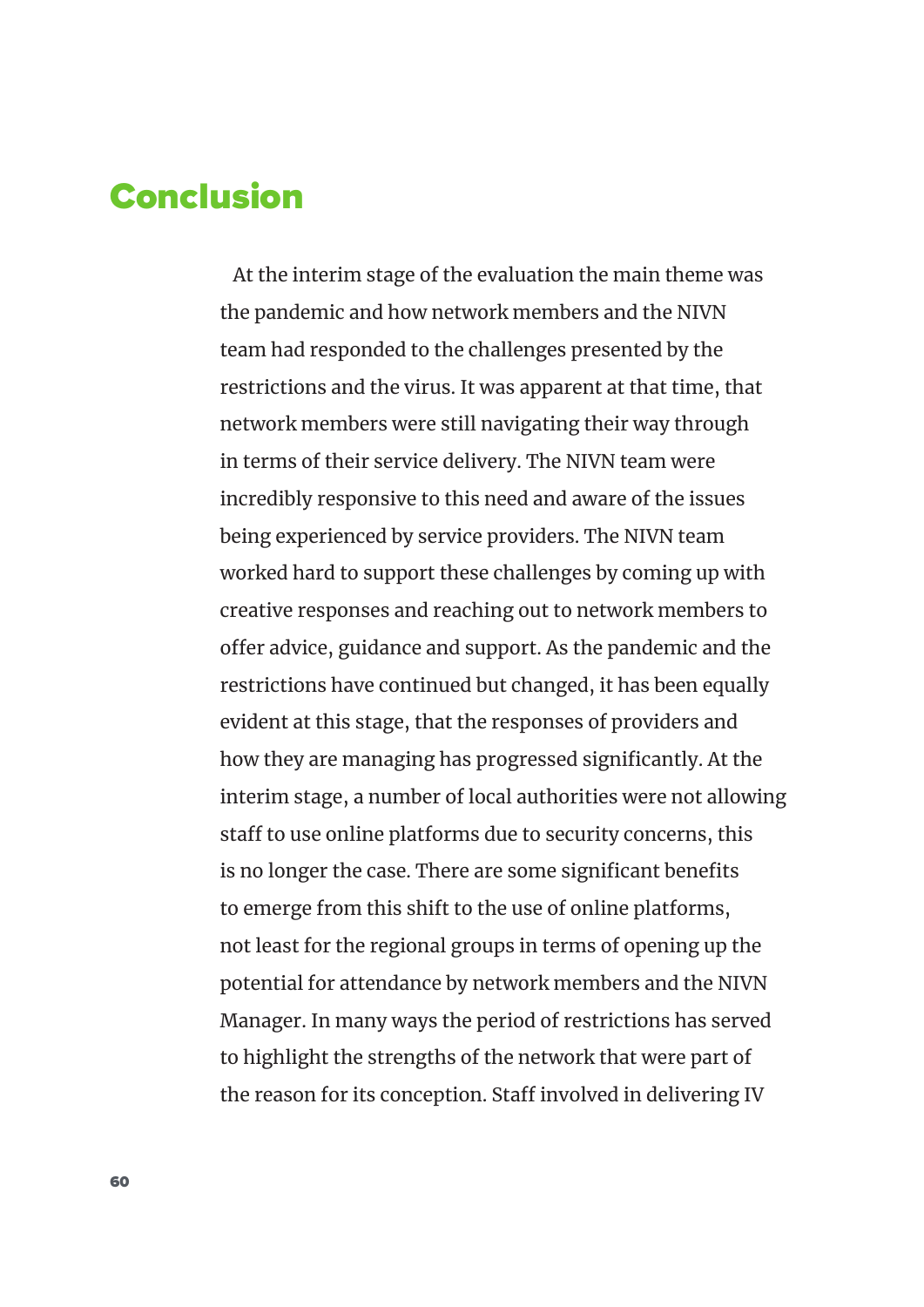services often work in isolation and within a service that many feel lacks recognition. The network shines a spotlight on their work and allows them to benefit from the peer support of others in the same position. Covid-19 had the potential to increase that sense of isolation as it pulled people back from their communities. Having the regional groups online, access to Huddle, virtual events and the NIVN team in regular contact, sharing ideas and appearing at regional meetings allowed network members to continue to reach out, support, lean on and learn from each other.

Alongside the work prompted by the pandemic, the NIVN team has made significant progress against the identified objectives for this period of funding. The launching of the Right Friend campaign has proved popular with network members and provided an opportunity for lobbying of key stakeholders and raising the profile of the IV and the NIVN. The work done with Ofsted, and the development of training for Inspectors will take some time to evidence in terms of impact at a local level but the support from the lead within Ofsted is important and valued by network members. In terms of the lobbying work, the comprehensive response made by the NIVN team to the Independent Care Review had good reach across the network and provided important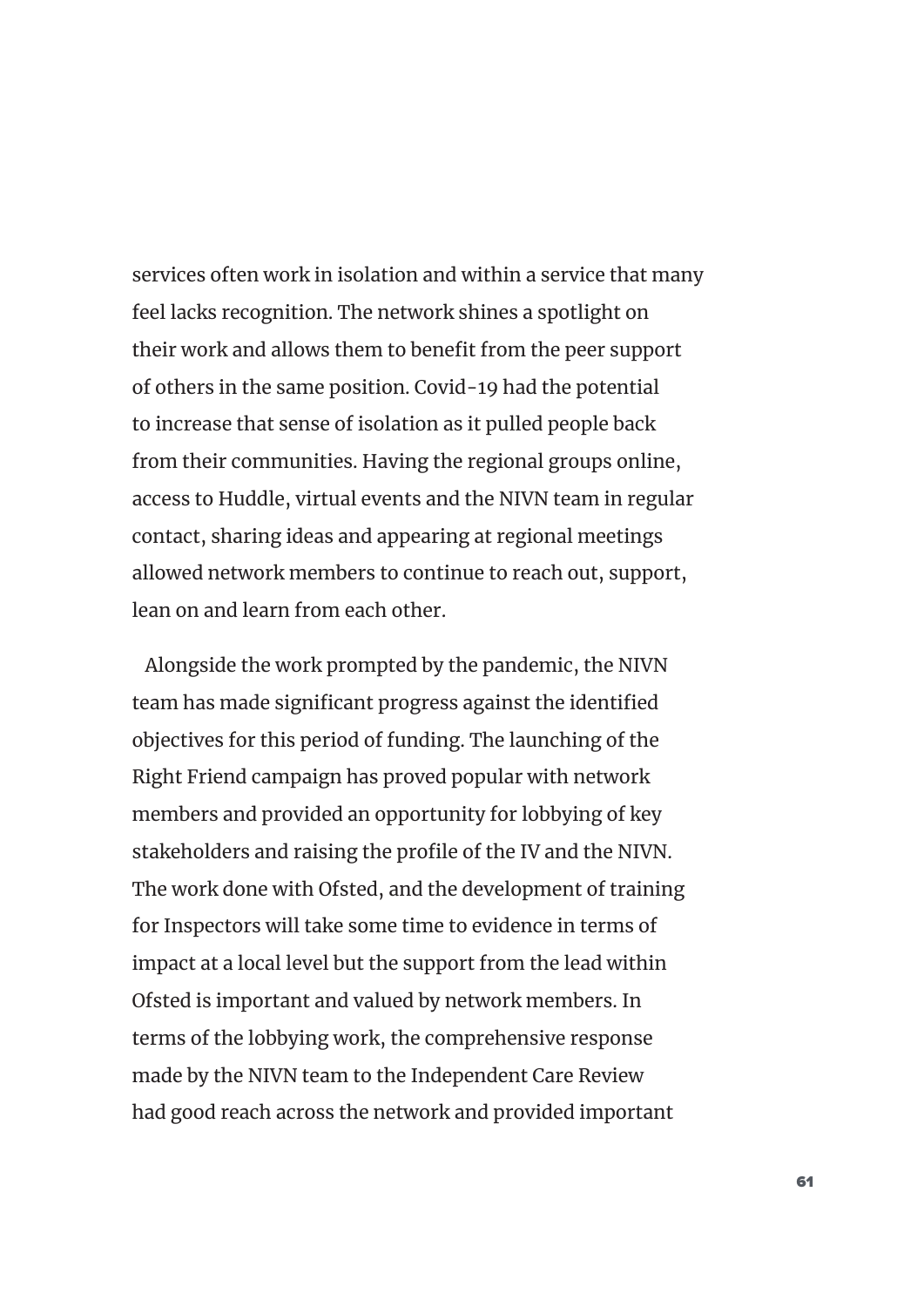opportunities for young people, volunteers and professionals to have a voice in the review. It will be interesting to see whether the current emphasis being placed on the importance of relationships by the care review team, materialises into something solid for the providers of IV services.

There has been a noticeable shift in the involvement of children and young people in the work of the NIVN team. Whilst this has not been entirely what was originally envisaged, the animation workshops, virtual events and focus group with the care review team, as well as the logo for the Right Friend campaign have all had the involvement of children and young people at their core.

The National Standards continue to remain a key document for many providers. Network members often cite the benchmarks contained in the standards and the information provided by the reports, following the freedom of information requests, as having been points of reference for lobbying at a local level with commissioners and/or managers. The key number in the pending freedom of information request will be the percentage of children and young people who are in receipt of IV services. The main aim of the NIVN has been to raise the profile and increase the numbers of children and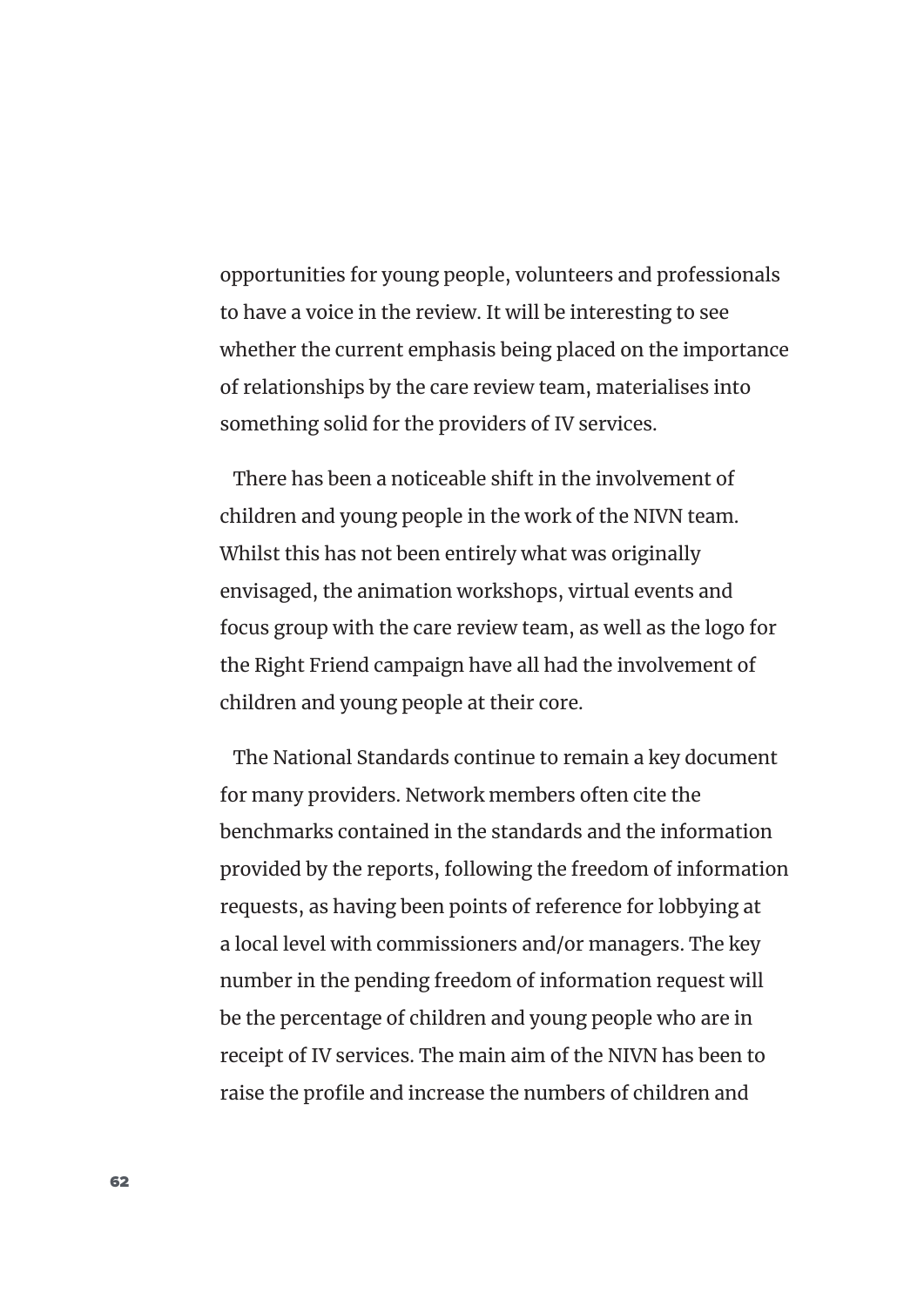young people who are being referred. The latter continues to prove elusive. It may be that developing the evidence base, in terms of measuring outcomes, which is being built into future planning for the work of NIVN team could be significant in supporting that shift.

A key objective that was not only achieved but surpassed is the sustainability of the network. Towards the end of each funding period there is a degree of nervousness about securing funds and what could be sustained were the NIVN team not to gain future funding. The NIVN Manager, with the support of her Manager within Barnardo's, worked hard to develop the case for future funding. The Tudor Trust, whose consistent support has been incredibly valuable from the outset, and the Barnardo's Foundation, have recognised the importance of the work done by the NIVN team and network members in securing better outcomes and brighter futures for care experienced children and young people.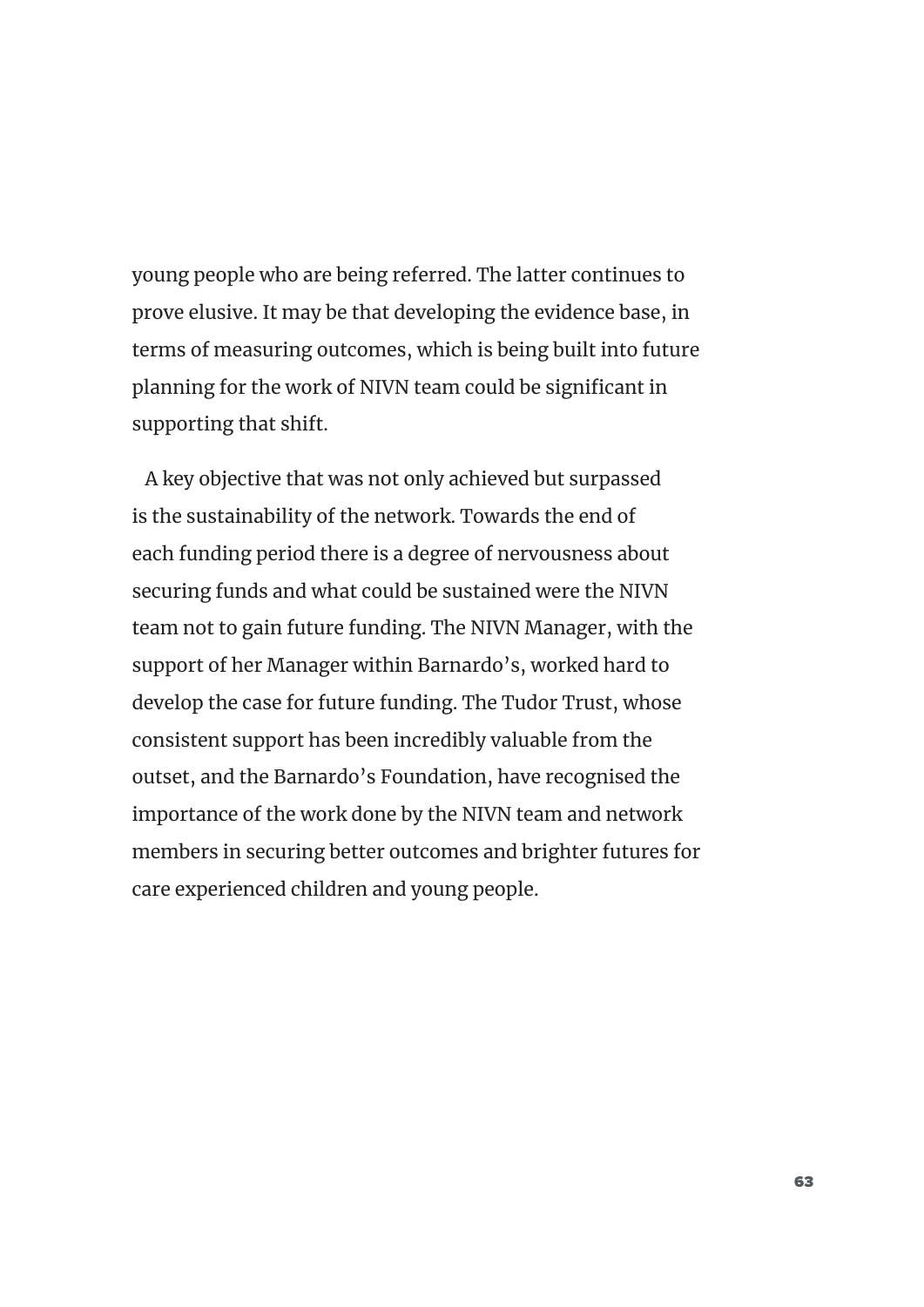# Recommendations

The NIVN team, through the work needed to secure future funding, has scoped out the work that will be prioritised over the next three years. As such, the recommendations for future work have been kept relatively brief and have emerged from comments from network members.

**1. Local level influencing – it is recommended that the NIVN** consider what more could be done to influence referrals at a local level. Network members have suggested that it could be helpful for information about the role of the IV to form part of training for Social Workers, Foster Carers and Independent Reviewing Officers. This could be approached in a similar way to the work that has been completed for Ofsted Inspectors. It would also be useful to ensure that IV services are part of the induction of new staff to the local authority. The NIVN team could develop a resource designed to assist new IV Coordinators with ideas about how they can lobby locally.

2. Celebrity Ambassador – several members talked about national campaigns and the use of national media, which can be very hard to engage. A couple mentioned a celebrity Ambassador which could be worth pursuing now that an additional three years of funding has been secured. It is recommended that the NIVN consider make approaches to high profile care experienced celebrities.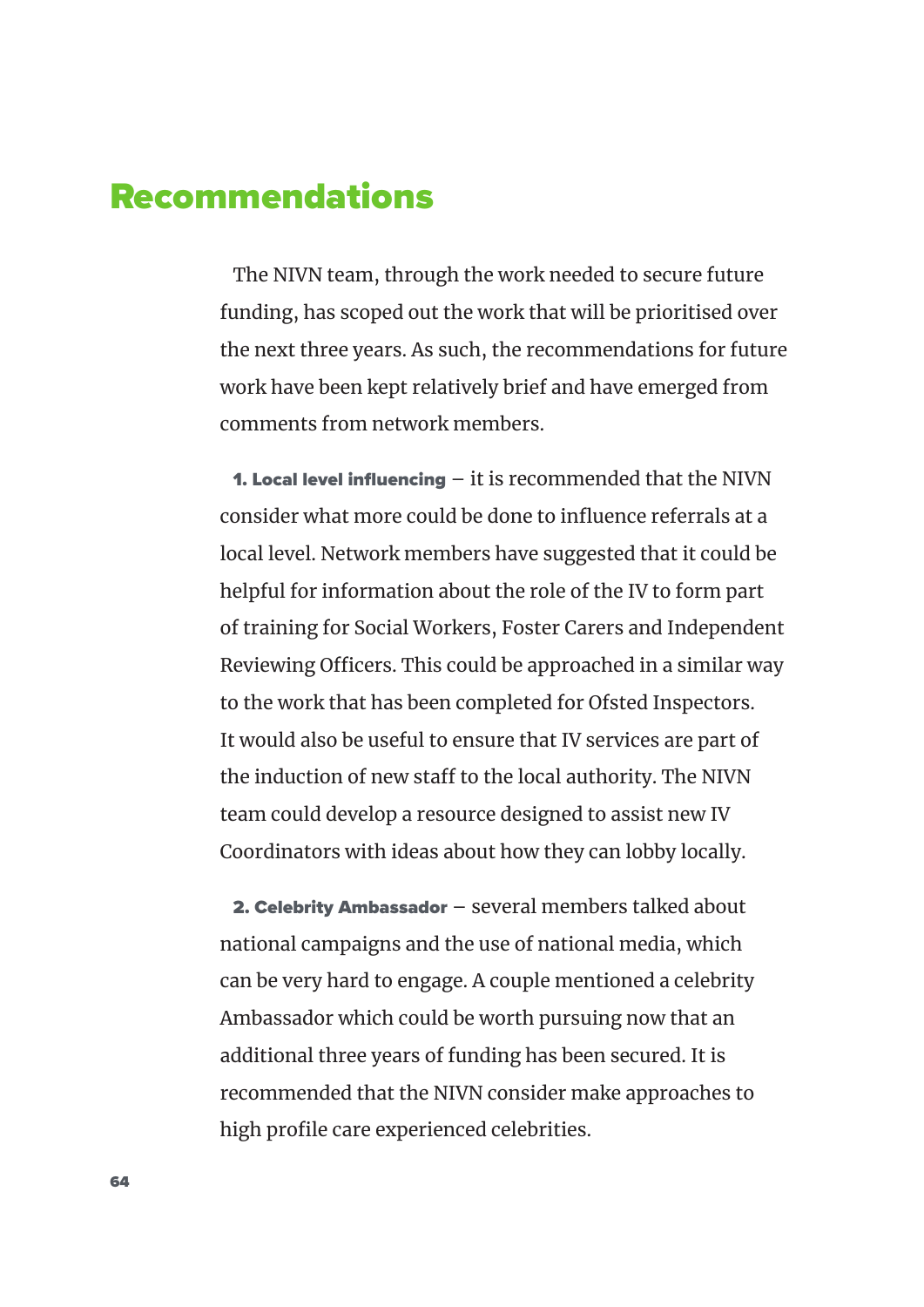**3. Independent Care Review**  $-$  **if the outcome of the care** review is favourable, this will be a prime opportunity to seize the momentum and highlight any positive references to the IV role to raise the profile. The findings and recommendations from the care review can be profiled locally by providers and nationally by the NIVN team. It is recommended that the NIVN team prepare providers for the outcome of the review, once the likely date is known, and make a specific ask of each local provider in terms of lobbying their local authority, alongside promotion of the outcome at a national level.

**4. Ofsted Inspections**  $-$  it would be useful for the NIVN team to consider a way to gather data on the number of Ofsted Inspections which include an inspection of the local IV service. Network members could be asked to provide detail as to what the inspection consisted of and, on an annual basis, this could be feedback to the lead for care experienced children at Ofsted to see if there is a year-on-year increase and change in the attention paid to IV provision.

**5. Regional Groups** – several of the regional groups have been proactive in developing specific pieces of work such as the letter to the Corporate Parenting Panel. It would seem a good way forward to task each regional group with specific pieces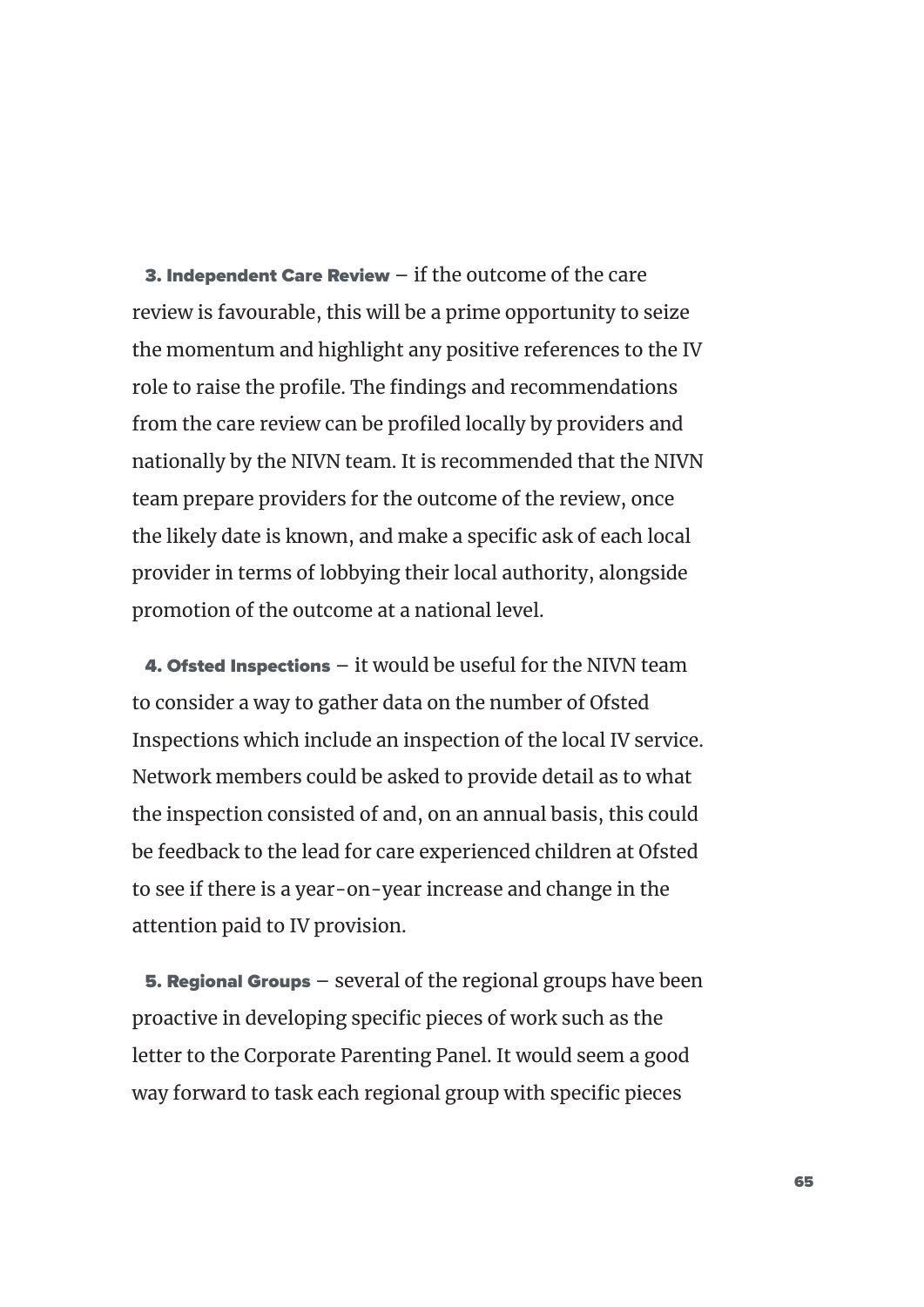of work such as gathering information on how each of their members approaches Out of Area matches. The findings from this could be used to compile a resource for IV services. This could be done for each of the issues that present a challenge, such as recruiting diversity amongst volunteers. This would help to draw on existing good practice and the findings could be collated into a useful and accessible resource centrally.

6. Voice and Influence – The Youth Champions role is good in theory but has proved difficult to fully realise. It is recommended that the NIVN team continue to move forward with the areas that have been successful and offer care experienced children and young people opportunities that they might not otherwise have, which are aligned to discrete pieces of work, such as the animation project. Retaining the premise of involving beneficiaries is a key one and there are likely to be a range of opportunities for them to be inspired to be involved in the wider work moving forward.

**7. Annual Survey**  $-$  for the last 8 years a survey has been conducted amongst network members every 2-3 years by the external evaluator. The response to this has generally been good with around one third of network members responding. It is recommended that the NIVN team introduce an annual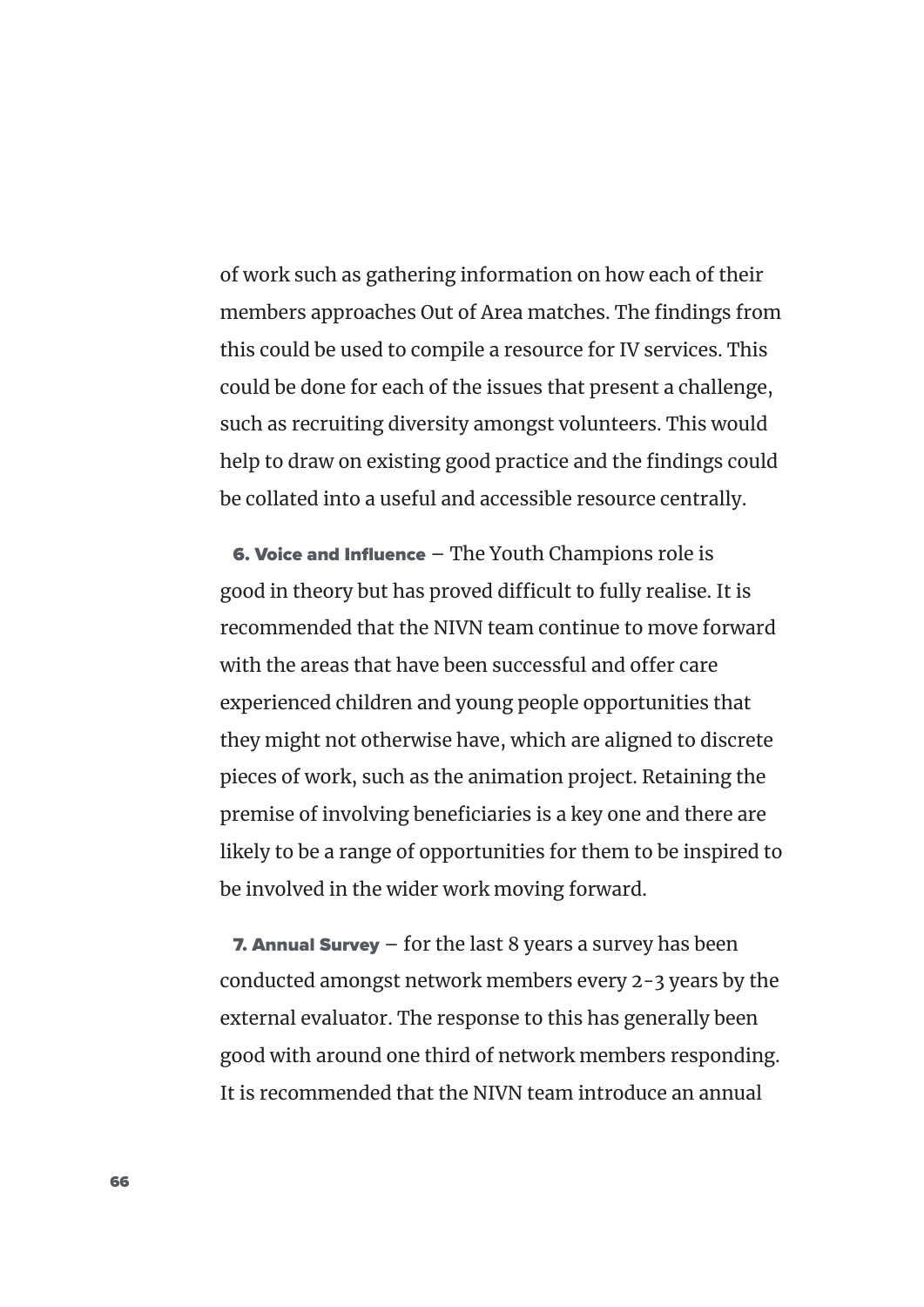survey to gain direct feedback from members about their service delivery, challenges they are facing and their views about the support of the NIVN team. This would allow the NIVN team to start to develop some baseline data from amongst the membership.

8. Measuring Outcomes – there are a number of accessible tools that are widely used in the sector such as the Outcomes Star (www.outcomesstar.org.uk) that could be incorporated and recommended to service providers. IV Coordinators would need to understand how to use any tools that were profiled as they are only as good as those working with them. A standardised tool would then allow for standardised evidence and a body of data to be collated. The Manager from NYAS spoke about how all their services input data onto a shared database which then provides NYAS with a centralised data set. Showcasing current practice to existing providers is a useful way of allowing them to learn from each other and of making this area of work seem more accessible. Alongside any quantitative measures, the importance of qualitative feedback in the form of case studies and interviews with young people needs to remain at the forefront as the relational aspect of the role of the IV is the key to why it works.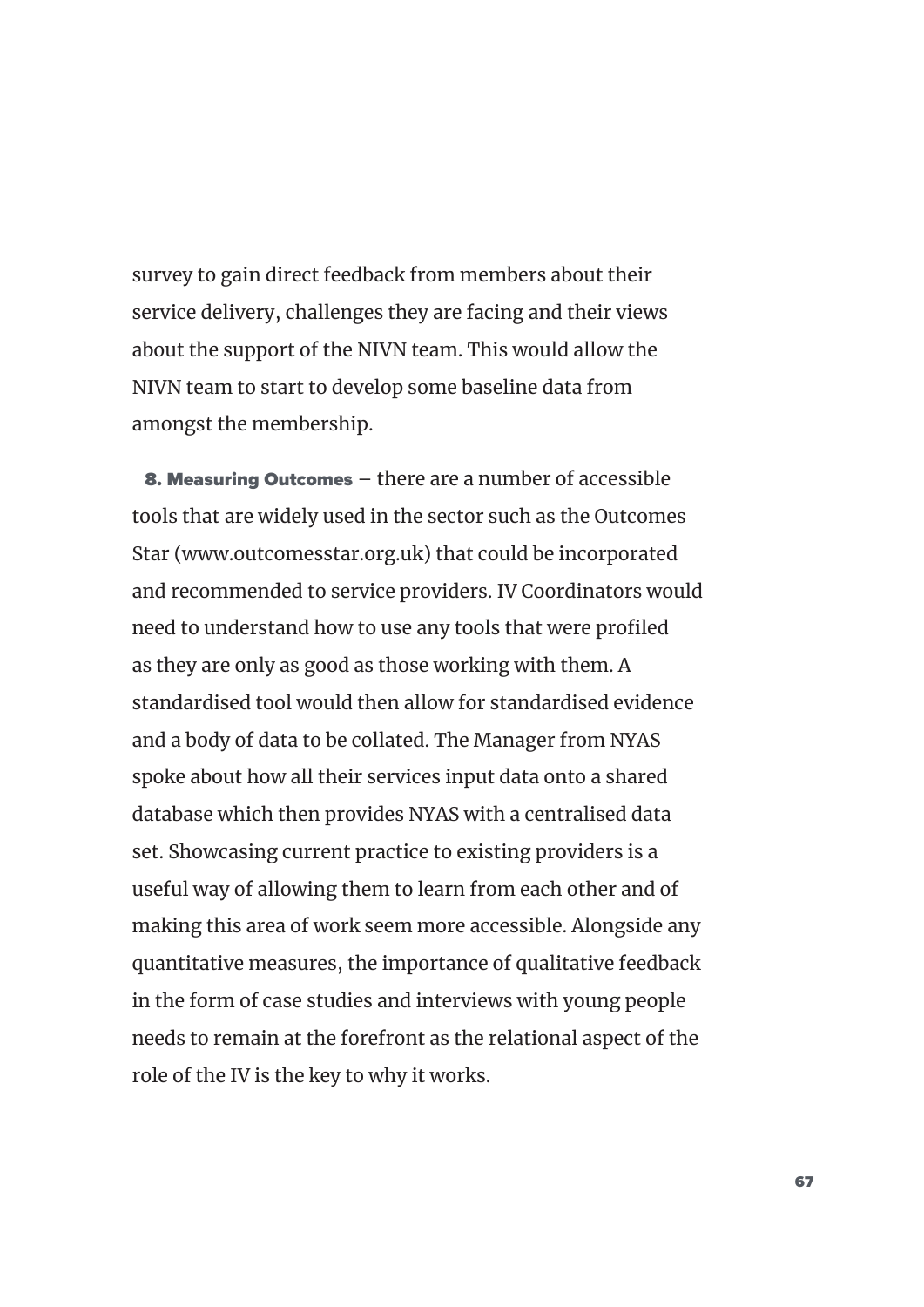**9. Training manual**  $-$  the training principles that have recently been completed are likely to be a really useful piece of work for network members and will provide a benchmark for training provision. Alongside these, it is recommended that regional groups are tasked with making contributions to what a training manual could contain i.e. some examples of sessions to be completed with volunteers. Some Coordinators come into post with no previous experience of working with volunteers or in an IV service. Having a sample manual available as a resource could save people having to reinvent the wheel each time and would provide a much needed starting point.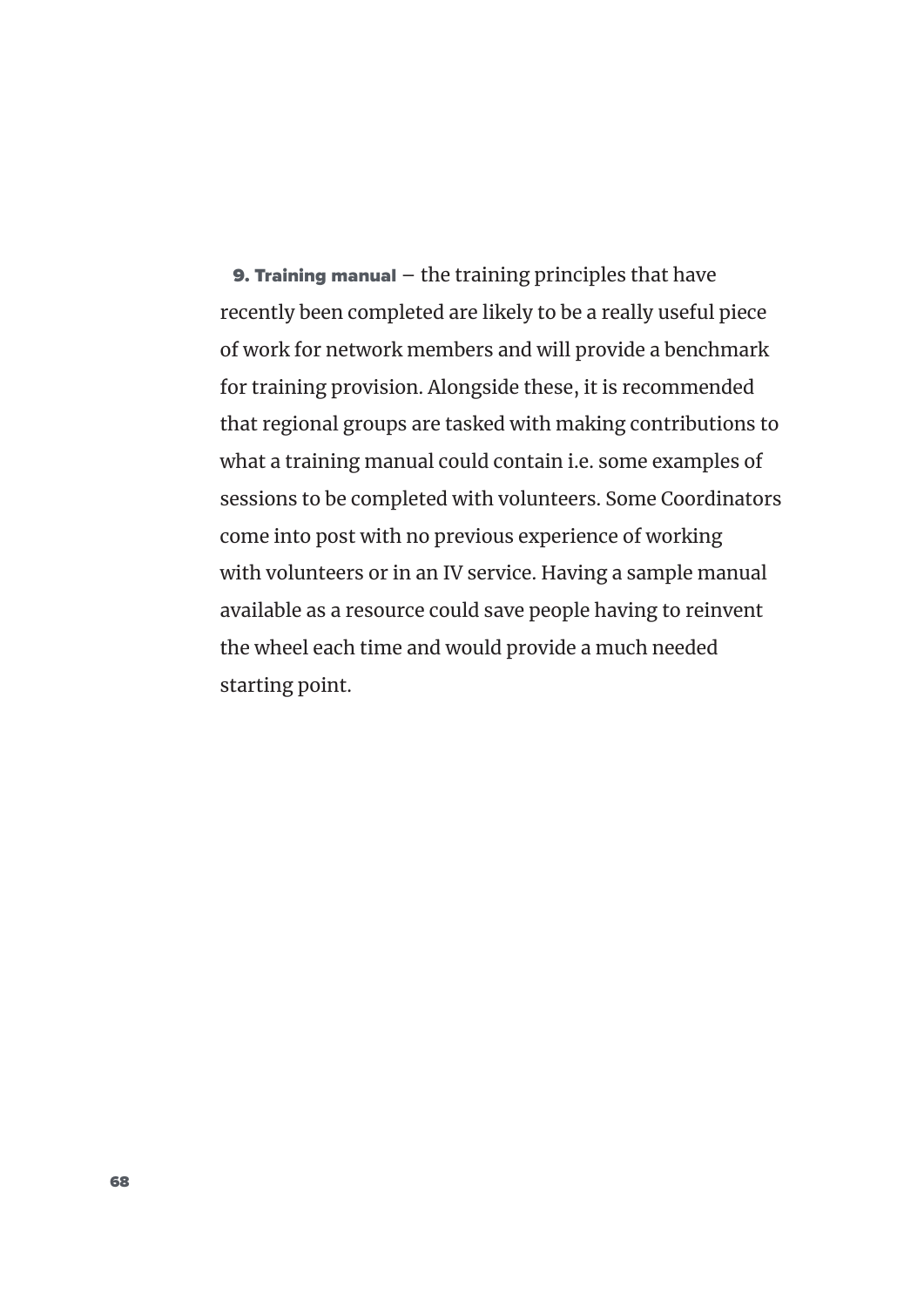*Report design by Adam Walton*